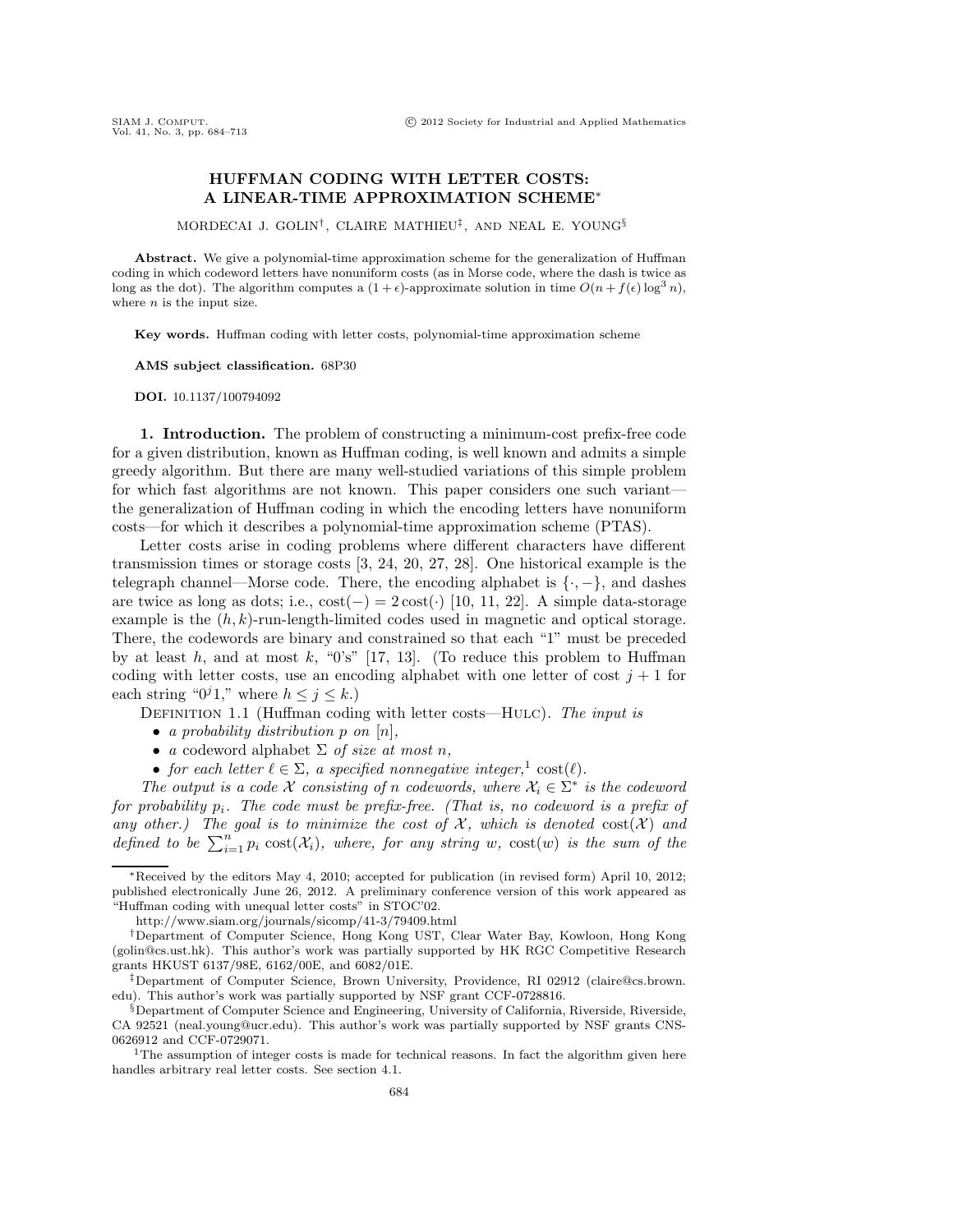

FIG. 1. Two prefix-free codes, in tree representation. The letter costs are  $(1, 1)$  and  $(1, 3)$ , respectively. The code on the left is  $\{00, 01, 10, 11\}$ . The code on the right is  $\{aaa, b, ab, aab\}$ . The costs of the two codes are, respectively,  $2(p_1 + p_2 + p_3 + p_4)$  and  $3(p_1 + p_2) + 4p_3 + 5p_4$ .

*costs of the letters in* w*. (See Figure* 1*.)*

Hulc has been extensively studied, since at least 1954. Blachman [3], Marcus [24], and Gilbert [11] give heuristic algorithms. The first algorithm yielding an exact solution is due to Karp, based on integer linear programming [20]. Karp's algorithm does not run in polynomial time. A number of other works use some form of entropy to lower-bound the optimal cost OPT, and give polynomial-time algorithms that compute heuristic solutions of cost at most  $OPT + f(cost)$ , where  $f(cost)$  is some function of the letter costs  $[22, 8, 7, 25, 2, 12]$ . These algorithms are not constant-factor approximation algorithms, even for fixed letter costs, because nontrivial instances can have small OPT. For further references and other uses of HULC, see Abrahams' survey on source coding [1, section 2.7].

However, there is no known polynomial-time algorithm for HULC, nor is it known to be NP-hard. Before now, the problem was not known to have any polynomial-time constant-factor approximation algorithm. Our main result is a PTAS.

Theorem 1.2 (PTAS for Hulc). *Given any* Hulc *instance, the tree representation of a prefix-free code of cost at most*  $1 + O(\epsilon)$  *times minimum can be computed in time*  $O(n) + O_{\epsilon}(\log^3 n)$ .

The tree representation is a standard representation of prefix-free codes (see Definition 1.6 and Figure 1). In the  $O_{\epsilon}(\log^3 n)$  term, the subscript  $\epsilon$  denotes that the hidden constant in the big-O depends on  $\epsilon$ .

We note without proof that the above PTAS can easily be adapted to show that, given any fixed  $\epsilon$ , the problem of  $(1+\epsilon)$ -approximating HuLC is in NC (Nick's class polynomially many parallel processors and polylogarithmic time).

*Related problems*. When all letter costs are equal, HULC reduces to standard HUFFMAN CODING. The well-known greedy algorithm for HUFFMAN CODING is due to Huffman [16]. The algorithm runs in  $O(n)$  time, or  $O(n \log n)$  time if p is not sorted.

When the letter costs are fixed integers, Golin and Rote give a dynamic programming algorithm that produces exact solutions in time  $O(n^{2+\max_j \cos(\ell_j)})$  [13]. This is improved to  $O(n^{\max_j \cos t(\ell_j)})$  for alphabets of size 2 by Bradford et al. [4] and for general (but fixed) alphabets by Dumitrescu [9].

When all the *probabilities* are equal (each  $p_i = 1/n$ ), HULC is the VARN CODING problem, which is solvable in polynomial time [28, 23, 6, 26, 14, 5].

Finally, ALPHABETIC CODING is like HUFFMAN CODING but with an additional constraint on the code: the order of the given probabilities matters—their respective codewords must be in increasing alphabetic order. (Here the probabilities are not assumed to be in sorted order.) ALPHABETIC CODING WITH LETTER COSTS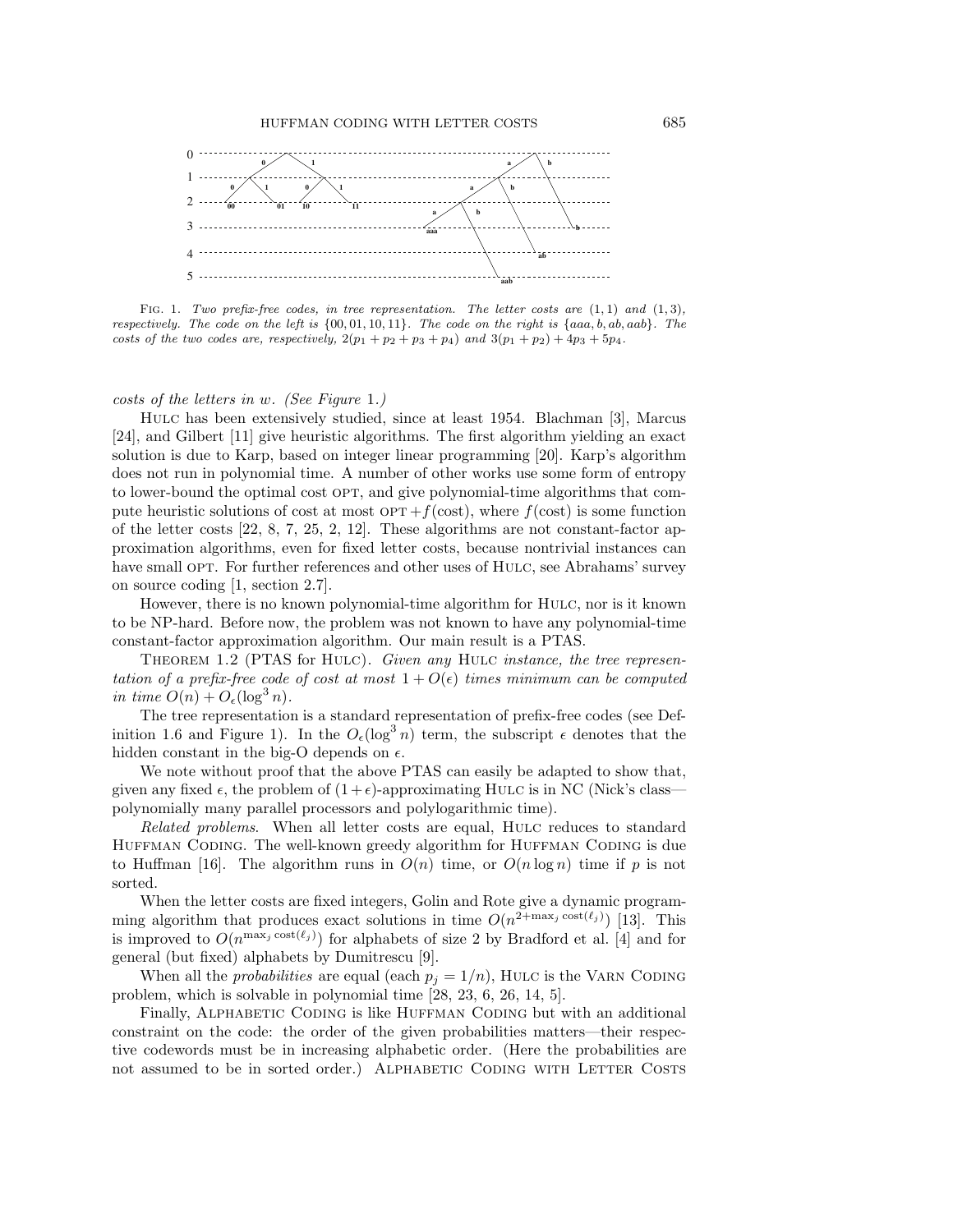(also called DICHOTOMOUS SEARCH  $[15]$  or the LEAKY SHOWER problem  $[19]$ ) models designing testing procedures where the time required by each test depends upon the outcome [21, (section 6.2.2, Example 33)]. That problem has a polynomial-time algorithm [18].

*Basic idea of the PTAS*. To give some intuition for the PTAS, consider the following simple idea. Without the prefix-free constraint, Hulc would be easy to solve: to find an optimal code  $\mathcal{X}$ , one could simply enumerate the strings in  $\Sigma^*$  in order of increasing cost, and take  $\mathcal{X}_i$  to be the *i*th string enumerated.

The cost of this optimal non–prefix-free code  $\mathcal X$  is certainly a lower bound on the minimum cost of any prefix-free code. Now consider modifying  $\mathcal X$  to make it prefix-free as follows. Prepend to each codeword  $\mathcal{X}_i$  its length, encoded in a prefixfree binary encoding. That is, take  $\mathcal{X}'_i = \text{enc}(|\mathcal{X}_i|) \mathcal{X}_i$ , where  $\text{enc}(\ell)$  is any natural prefix-free encoding of integer  $\ell$ . (For example, make the standard binary encoding prefix-free by replacing 0 and 1 by 01 and 10, respectively, then append a 00.) The resulting code is prefix-free, because knowing the length of an upcoming codeword is enough to determine where it ends. And, intuitively, the cost of  $\mathcal{X}'$  should not exceed the cost of X by much, because each codeword in X with  $\ell$  letters has only  $O(\log_2 \ell) \leq O(\epsilon \ell)$  letters added to it. Thus, the cost of prefix-free code  $\mathcal{X}'$  should be<br>at most  $1 + O(\epsilon)$  times the cost of  $\mathcal{X}$  and thus at most  $1 + O(\epsilon)$  times the cost of at most  $1 + O(\epsilon)$  times the cost of X, and thus at most  $1 + O(\epsilon)$  times the cost of OPT.

Why does the above idea fail? It fails because  $\log_2 \ell$  is not  $O(\epsilon \ell)$  when  $\ell <$ -1 log  $\epsilon^{-1}$ ). That is when a codeword is small, proponding its length can increase  $O(\epsilon^{-1} \log \epsilon^{-1})$ . That is, when a codeword is small, prepending its length can increase its cost by too much. To work around this, we handle the small codewords separately, determining their placement by exhaustive search. This is the basic idea of the PTAS. The rest of the paper gives the technical details.

**Terminology and definitions.** For technical reasons, we work with a generalization of HULC in which codewords can be restricted to a given universe  $\mathcal{U}$ , as given next.

Definition 1.3 (Hulc with restricted universe). *The input is a* Hulc *instance*  $(p, \Sigma, \text{cost})$  *and a* codeword universe  $\mathcal{U} \subseteq \Sigma^*$ . The universe U is specified by a finite, *prefix-free set*  $\mathcal{R} \subset \Sigma^*$  *of "roots" such that* U *consists of the strings with a prefix in* R*. The problem is to find a code of minimum cost among the prefix-free codes whose codewords are in* U*.*

Formally, U is defined from the given root set  $\mathcal{R} \subset \Sigma^*$  as the set of strings  $x \in \Sigma^*$ such that prefixes $(x) \cap \mathcal{R} \neq \emptyset$ , where prefixes $(x)$  denotes the set of all prefixes of x. The universe is necessarily closed under appending letters (that is, if  $x \in \mathcal{U}$  and y has x as a prefix, then  $y \in U$ . If  $\mathcal{U} = \Sigma^*$  (i.e., R contains just the empty string), then the problem is Hulc as defined at the start of the paper.

In any problem instance, we assume the following without loss of generality:

- There are at most n letters in the alphabet  $\Sigma$ , and they are  $\{0, 1, \ldots, |\Sigma| 1\}$ .
- The letter costs are increasing:  $cost(0) \leq cost(1) \leq \cdots \leq cost(|\Sigma|-1)$ .
- (If not, sort them first, adding  $O(n \log n)$  or less to the run time.)
- The codeword probabilities are decreasing:  $p_1 \geq p_2 \geq \cdots \geq p_n$ . (If not, sort them first, adding  $O(n \log n)$  to the run time.)

DEFINITION 1.4 (monotone code). *A code*  $\mathcal X$  *is* monotone *if* 

 $\text{cost}(\mathcal{X}_1) \leq \text{cost}(\mathcal{X}_2) \leq \cdots \leq \text{cost}(\mathcal{X}_n).$ 

For any code  $X$ , reordering its codewords to make it monotone does not increase its cost (since  $p$  is decreasing), so we generally focus on monotone codes.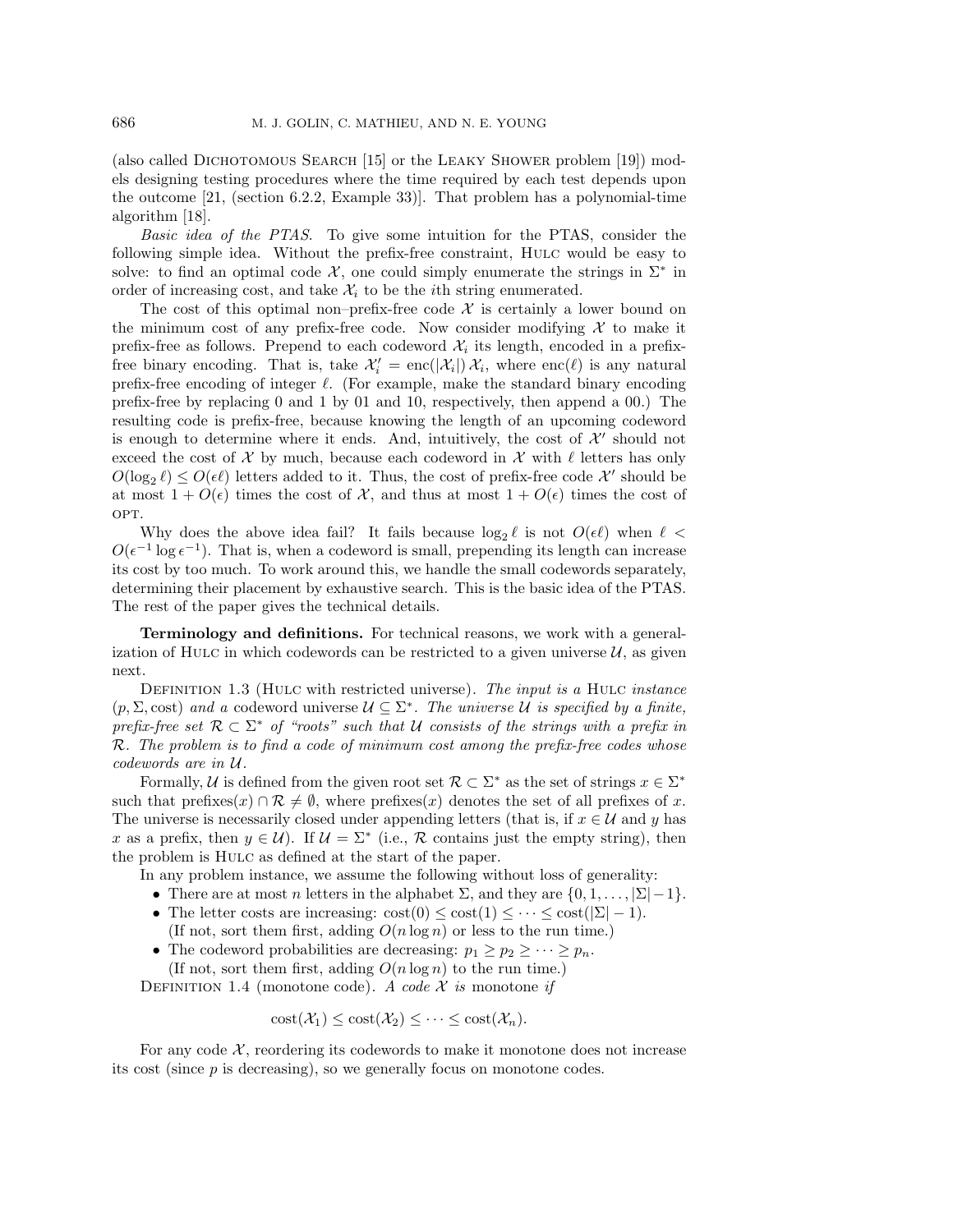Next we define two more compact representations of codes.

DEFINITION 1.5 (signature representation). *Given a set*  $X \subseteq \Sigma^*$ , *its* signature *is the vector* x *such that*  $x_i$  *is the number of strings in*  $\mathcal X$  *that have cost i. (Recall that letters, and thus codewords, have integer costs.)*

In Figure 1, the first code has signature  $(0, 0, 4)$ ; the second code has signature  $(0, 0, 0, 2, 1, 1).$ 

Many codes may have the same signature, but any two (monotone) codes with the same signature are essentially equivalent. For example, the signature  $x$  of a monotone code X determines  $\text{cost}(\mathcal{X})$ : indeed,  $\text{cost}(\mathcal{X}_k) = i(k)$ , where  $i(k)$  is the minimum i such that  $x_1 + \cdots + x_i \geq k$ .

DEFINITION 1.6 (tree representation). *The* tree representation of a code  $\mathcal{X}$  is a *forest with a node*  $v(s)$  *for each string*  $s \in \text{prefix}(X) \cap U$ *, and an edge from each* (parent) node  $v(s)$  to (child) node  $v(s')$  if  $s' = s\ell$  for some letter  $\ell \in \Sigma$ . Each root of *the forest is labeled with its corresponding string in* R*.*

For standard Huffman coding (with just two equal-cost letters  $\{0, 1\}$  and  $\mathcal{U} = \Sigma^*$ ), the tree representation is a binary tree. Each codeword traces a path from the root, with 0's corresponding to left edges and 1's to right edges. See, for example,  $\mathcal{X}_1$  in Figure 1. If  $\mathcal{U} \neq \Sigma^*$ , the tree representation can be a forest (that is, it can have multiple trees, each with a distinct root in  $\mathcal{R}$ ).

A code is prefix-free if and only if, in its tree representation, all codewords are leaf nodes.

DEFINITION 1.7 (levels). *The i*th level *of a set*  $\mathcal{X} \subseteq \Sigma^*$  *contains the cost-i strings in* X*. (See the horizontal lines in Figure* 1*.)*

*Additional terminology and notation*. Throughout the paper,  $\epsilon$  is an arbitrary constant strictly between 0 and 1/2. The PTAS returns a near-optimal code—a code of cost  $1+O(\epsilon)$  times the minimum cost of any prefix-free code. The terms "nearly," "approximately," etc., generally mean "within a  $1 + O(\epsilon)$  factor." The notation  $O_{\epsilon}(f(n))$ denotes  $O(f(n))$ , where the hidden constant in the big-O can depend on  $\epsilon$ .

Given a problem instance  $\mathcal{I}$ , the cost of an optimal solution is denoted  $\text{OPT}(\mathcal{I})$ , or just OPT if I is clear from context. As is standard, [n] denotes  $\{1, 2, ..., n\}$ . We let  $[i..j]$  denote  $\{i, i+1, ..., j\}$ .

The rest of the paper proves Theorem 1.2. The value of the second-largest letter  $cost$ , i.e.,  $cost(1)$ , is a major consideration in the proof. We first describe a PTAS for the case when  $\text{cost}(1) \leq 3/\epsilon$ ; we then reduce the general case to that one. For efficiency, the PTAS works mainly with code signatures; in the last step, it converts the appropriate signature to a tree representation.

See Figure 2 for a summary of the three remaining sections and the five subsections of section 2.

**2.** Computing the signature of a near-optimal code when  $\text{cost}(1) \leq 3/\epsilon$ . This section gives the core algorithm of the PTAS. Given any instance in which  $\text{cost}(1) \leq 3/\epsilon$ , the core algorithm computes the signature of a near-optimal prefix-free code for that instance. (Recall that all letter costs are integers.) Formally, in this section we prove the following theorem.

THEOREM 2.1. Fix any instance  $\mathcal{I} = (p, \Sigma, \text{cost}, \mathcal{U})$  of HULC with restricted *universe such that*  $\cos(1) \leq 3/\epsilon$ . Let P be the cumulative probability distribution for p:  $P_{\ell} = \sum_{k \leq \ell} p_k$  *(for*  $\ell \in [n]$ *). Let*  $\sigma$  *be the signature of*  $\Sigma$ *. Let*  $r$  *be the signature of the roots of*  $\overline{\mathcal{U}}$ *. Assume that*  $P$ *,*  $\sigma$ *, and*  $r$  *are given as inputs.* 

*Then the signature and approximate cost of a prefix-free code (for* I*) with cost at most*  $(1 + O(\epsilon))$  op $T(I)$  *can be computed in time*  $O_{\epsilon}(\log^2 n)$ *.*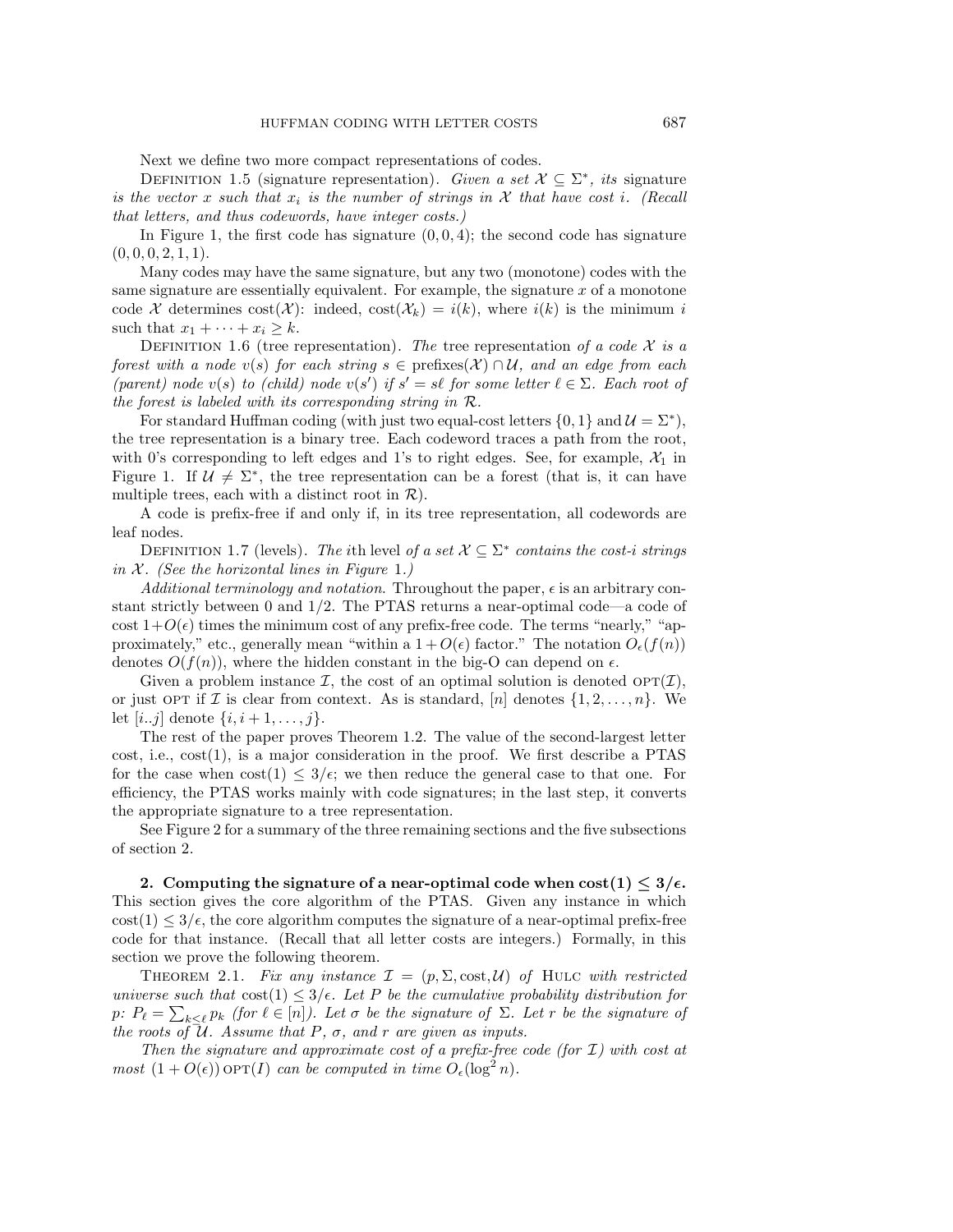**Section 2.** For instances in which  $\cos(1) \leq 3/\epsilon$ , the signature x of a near-optimal prefix-free code can be computed in time  $O_{\epsilon}(\log^2 n)$ , provided that the following inputs are precomputed: the cumulative probability distribution  $P$  (for the distribution  $p$ ) and the signatures  $\sigma$  and r of, respectively, the alphabet  $\Sigma$  and the roots  $\mathcal R$  of the universe  $\mathcal U$ . (These inputs p,  $\sigma$ , and r can be precomputed in  $O(n)$  time.)

**Section 3.** From the signature x, the tree can be built in  $O(n) + O_{\epsilon}(\log^2 n)$  time.

**Section 4.** Any arbitrary instance of HULC reduces to  $O_{\epsilon}(\log n)$  instances with cost $(1) \leq$  $3/\epsilon$ , which can in turn be solved by the PTAS from sections 2 and 3, giving the full PTAS.

 $\text{Breakdown of section 2 (finding a near-optimal signature when  $\text{cost}(1) \leq 3/\epsilon$ ).$ Sections 2.1–2.4 define and analyze certain structural properties related to near-optimal codes. Section 2.5 uses these properties to assemble the PTAS for instances with  $cost(1) \le$  $3/\epsilon.$ 

**Section 2.1.** In a  $\tau$ -relaxed code, codewords of cost at least a given threshold  $\tau$  are allowed to be prefixes of other codewords. For appropriate (constant)  $\tau$ , this relaxation (finding a min-cost  $\tau$ -relaxed code) has a gap of  $1 + O(\epsilon)$ —a given  $\tau$ -relaxed code can be efficiently "rounded" into a prefix-free code without increasing the cost by more than a factor of  $1 + O(\epsilon)$ .

Thus, it suffices to find a near-optimal  $\tau$ -relaxed code and then round it.

Any  $\tau$ -relaxed code X is essentially determined by its set  $\mathcal{X}_{\leq \tau}$  codewords of cost less than  $\tau$ . This observation alone is enough to give a slow PTAS for instances with cost(1)  $\leq$  $3/\epsilon$ : exhaustively search the possible signatures f of  $\mathcal{X}_{\leq \tau}$  to find the best.

This would give run time  $n^{O_{\epsilon}(1)}$ . The remaining subsections improve the time to  $O(n) + O_{\epsilon}(\log^2 n).$ 

**Section 2.2.** Restricting attention to a relatively small subset of  $\tau$ -relaxed codes, so-called *group-respecting* codes, increases the cost by at most a  $1 + O(\epsilon)$  factor. Thus, it suffices to find an optimal group-respecting  $\tau$ -relaxed code. This observation reduces the search space size to a constant.

**Section 2.3.** There is a logarithmic-size set  $\mathcal{L}$  of levels such that, without loss of generality, we can consider only codes with support in  $\mathcal{L}$ —that is, codes whose tree representations have (interior or codeword) nodes only in levels in  $\mathcal{L}$ . Thus, it suffices to find an optimal group-respecting  $\tau$ -relaxed code with support in  $\mathcal{L}$ .

**Section 2.4.** The problem of finding the *signature* of such a code is formally modeled via an integer linear program, ilp. Thanks to section 2.3, ilp has logarithmic size. Further, given the values of just a constant number of key variables of ilp, an optimal (greedy) assignment of the rest of the variables can easily be computed in logarithmic time.

**Section 2.5.** Putting the above pieces together, the PTAS for instances with  $\text{cost}(1) \leq 3/\epsilon$ enumerates the constantly many possible assignments of the key variables in ILP, then chooses the solution giving minimum cost. This gives the signature x of a near-optimal  $\tau$ relaxed code, which is converted via the rounding procedure of section 2.1 into the desired signature  $x'$  of a near-optimal prefix-free code.

FIG. 2. Outline of the proof of Theorem 1.2 (PTAS for HULC).

Throughout this section, in proving Theorem 2.1, assume  $\text{cost}(1) \leq 3/\epsilon$ . (The proof holds for any instance in which  $\text{cost}(1) = O_{\epsilon}(1)$ ; we focus on the case  $\text{cost}(1) \le$  $3/\epsilon$  only because later we reduce the general case to that case.)

**2.1. Allowing codes to be** *τ* **-relaxed.** In a τ*-relaxed code*, codewords of cost at least  $\tau$  *can* be prefixes of other codewords, as illustrated in Figure 3.

DEFINITION 2.2 (relaxation  $\tau$ -RELAX). *Given a* threshold  $\tau \geq 0$ , *a code* X *is* τ-relaxed *if no codeword* of cost less than τ *is the prefix of another codeword. (Prefix-*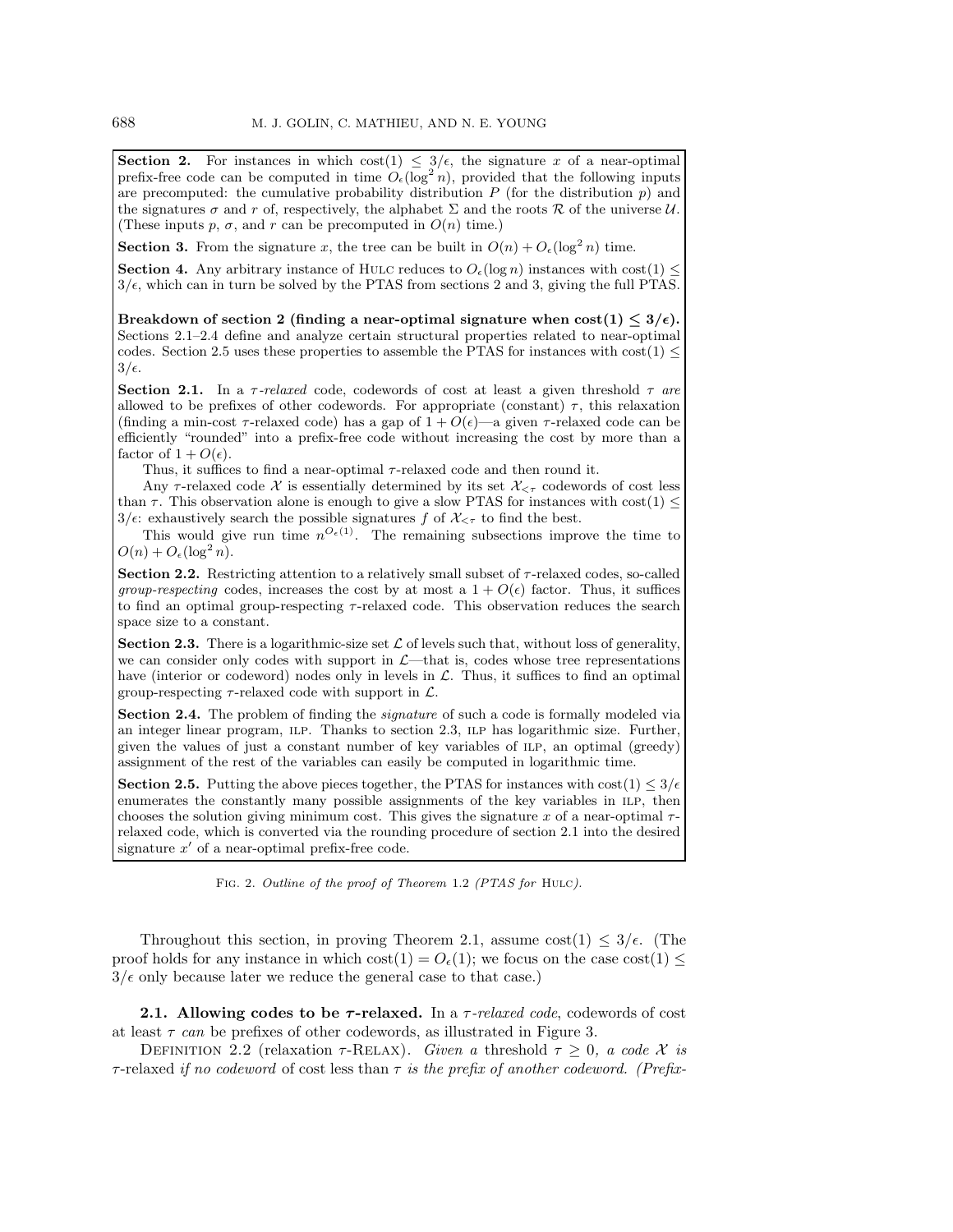

FIG. 3. Tree representation of a  $\tau$ -relaxed code X with four codewords in levels less than  $\tau = 6$ . The 21 codewords in levels  $\tau$  and higher can be prefixes of other codewords, so they are taken to be the cheapest 21 strings that have no prefix in  $\mathcal X$  of cost less than  $\tau$ .

*free codes are* τ*-relaxed, but not vice versa.)*

τ-Relax *is the problem of finding a minimum-cost* τ*-relaxed code for a given instance of* Hulc*.*

HULC reduces to  $\tau$ -RELAX. Specifically, if the threshold  $\tau$  is appropriately chosen, the relaxation changes the optimal cost by at most a  $1 + O(\epsilon)$  factor, as shown next.

LEMMA 2.3 (relaxation gap). *Fix threshold*  $\tau = \left[ \log_2[\cot(1)/\epsilon] \cosh(1)/\epsilon \right]$ . *Given a*  $\tau$ -relaxed code  $\mathcal{X}$  for any HULC *instance, there exists a prefix-free code*  $\mathcal{X}'$ such that  $\text{cost}(\mathcal{X}') = (1 + O(\epsilon)) \text{cost}(\mathcal{X})$ . The code  $\mathcal{X}'$  is produced by calling procedure Round $(\mathcal{X})$ .

*Proof*. The procedure Round is Algorithm 2.1, below. Roughly, for each codeword of cost  $\tau$  or more in X, Round inserts the cost, i, (encoded in a simple prefix-free binary code, as specified in step 1 of the algorithm) into the codeword, starting at level  $\tau$ . For technical reasons, instead of the cost *i*, it actually inserts  $i - \hat{\tau}$ , where  $\hat{\tau}$ is the minimum cost of any codeword in the code of cost at least  $\tau$ .

| Algorithm 2.1. Round: Construct a prefix-free code from a $\tau$ -relaxed code. |  |  |  |  |
|---------------------------------------------------------------------------------|--|--|--|--|
|---------------------------------------------------------------------------------|--|--|--|--|

**given:**  $\tau$ -relaxed code  $\mathcal{X}$  (for  $\tau = \left[ \log_2[\text{cost}(1)/\epsilon] \cos\left(\frac{1}{\epsilon}\right) / \epsilon \right]$ ). **return:** *Prefix-free code*  $\mathcal{X}'$  *of cost*  $(1 + O(\epsilon)) \cos(\mathcal{X})$ *.* 

- 1: Define enc(0) = 00. For integer  $i > 0$ , define enc(i) to be the encoding of i obtained from the binary representation of  $i$  by replacing each 0 by 01, each 1 by 10, and finally appending 00.
- Note that  $\{\text{enc}(i) : i = 0, 1, 2, \ldots\}$  is prefix-free.
- 2: Let  $\hat{\tau} = \min\{\text{cost}(\mathcal{X}_k) : \text{cost}(\mathcal{X}_k) \geq \tau\}.$
- 3: **for** each codeword  $\mathcal{X}_k$  of cost  $\tau$  or more **do**
- 4: **Round** the codeword: let x be the smallest prefix of  $\mathcal{X}_k$  of cost  $\tau$  or more that is in  $U$ ; let y be the remaining suffix; replace the codeword  $X_k = xy$  by  $\mathcal{X}'_k = x \operatorname{enc}(\operatorname{cost}(xy) - \hat{\tau})y.$
- 5: Return the rounded code  $\mathcal{X}'$ .

Here is why the code  $\mathcal{X}'$  returned by Round is prefix-free. Since  $\mathcal{X}$  is  $\tau$ -relaxed, codewords of cost less than  $\tau$  are not prefixes of any other codeword. Any codeword of cost  $i \geq \tau$ , once rounded, cannot be a prefix of any nonrounded codeword because the nonrounded codewords have cost less than  $\tau$ . It cannot be a prefix of any rounded codeword because in any rounded codeword the string enc( $i - \hat{\tau}$ ) (which immediately follows its unique minimal prefix x of cost  $\tau$  or more in  $\mathcal{U}$ ) uniquely determines the cost of the remaining suffix y. Thus,  $\mathcal{X}'$  is prefix-free.

Here is why  $\mathcal{X}'$  has cost  $(1 + O(\epsilon)) \cos(\mathcal{X})$ . Modifying a codeword of cost  $i \geq \tau$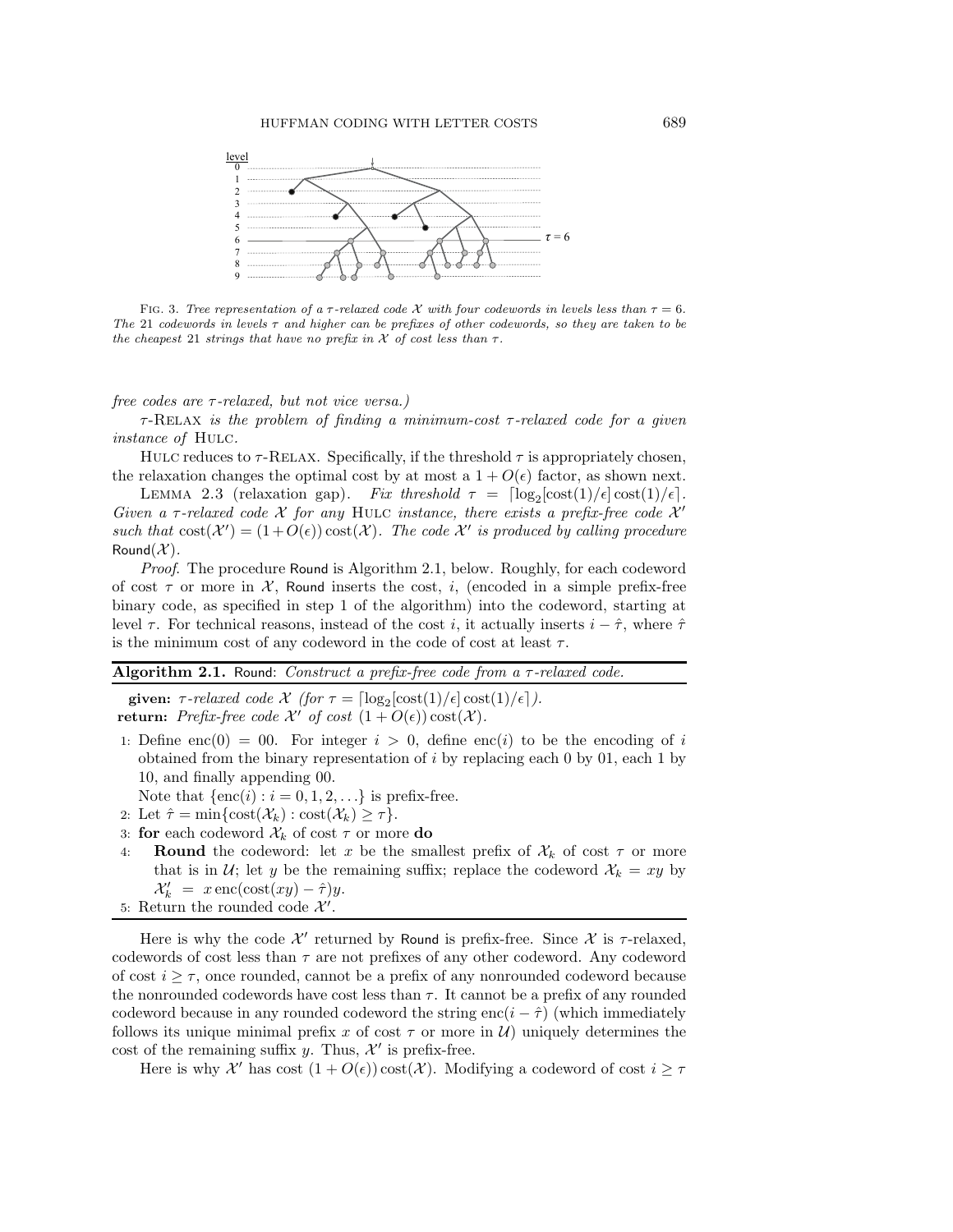increases its cost by at most  $2 \cot(1) \log_2 i$ . Since  $i \geq \tau$  and  $\tau$  is chosen<sup>2</sup> so that  $\cot(1) \log \tau = O(\epsilon \tau)$ , the increase is  $O(\epsilon i)$ .

Each modified codeword is still in  $\mathcal U$  because, in any codeword xy that is modified, the unmodified prefix x is in  $\mathcal{U}$ , so x is in  $\mathcal{U}$  for any string z. Π

*Remark for intuition—A slow PTAS*. Lemma 2.3 alone is enough to give an  $n^{O_{\epsilon}(1)}$ -time PTAS for HULC (when  $cost(1) \leq 3/\epsilon$ ). The intuition is as follows.

A minimum-cost  $\tau$ -relaxed code  $\mathcal X$  can be found as follows (much more easily than a minimum-cost *prefix-free* code). Let  $\mathcal{X}_{\leq \tau}$  denote the set containing the codewords in X of cost less than  $\tau$ . Given just  $\mathcal{X}_{\leq \tau}$ , the optimal way to choose the remaining codewords (those in  $X - X_{\leq \tau}$ ) is *greedily*: those remaining codewords must simply be some  $n - |\mathcal{X}_{\leq \tau}|$  *cheapest available strings among those that have no prefix in*  $\mathcal{X}_{\leq \tau}$ . In short, the optimal  $\tau$ -relaxed code X is essentially determined by its set  $\mathcal{X}_{\leq \tau}$  of codewords of cost less than  $\tau$ .

In fact, the code  $X$  is essentially determined by just the *signature*  $f$  of this set  $\mathcal{X}_{\leq \tau}$  (the signature f essentially determines  $\mathcal{X}_{\leq \tau}$ , which in turn determines  $\mathcal{X}$ ). Each such signature is a distinct function  $f : [\tau] \to [0..n]$ . There are  $(n+1)^\tau$  such functions.

Recall that, as defined in Lemma 2.3, the threshold  $\tau$  is  $O_{\epsilon}(1)$ . (The assumption  $\text{cost}(1) \leq 3/\epsilon$  and the choice of  $\tau \approx \log[\text{cost}(1)/\epsilon] \text{cost}(1)/\epsilon$  imply  $\tau = O(\log(1/\epsilon)/\epsilon^2)$ . Thus, the number  $(n+1)^\tau$  of such functions is  $n^{O_{\epsilon}(1)}$ .

The PTAS is as follows: exhaustively search all such functions  $f$ . For each, construct a minimum-cost  $\tau$ -relaxed code X such that  $\mathcal{X}_{\leq \tau}$  has signature f. (If any such code  $X$  exists, it can be constructed greedily from just f as described above.) Finally, take  $\mathcal{X}^{\min}$  to be the code of minimum cost among the  $\tau$ -relaxed codes  $\mathcal{X}$ obtained in this way, take  $\mathcal{X}'$  to be the prefix-free code produced by Round( $\mathcal{X}^{\min}$ ), and, finally, return  $\mathcal{X}'$ .

By Lemma 2.3, the prefix-free code  $\mathcal{X}'$  obtained by rounding  $\mathcal{X}^{\min}$  has cost  $(1 +$  $O(\epsilon)$ ) cost( $\mathcal{X}^{\min}$ ). By its construction,  $\mathcal{X}^{\min}$  is an optimal  $\tau$ -relaxed code. Since any prefix-free code is also  $\tau$ -relaxed, the cost of  $\mathcal{X}^{\min}$  is at most the cost of the minimumcost prefix-free code, OPT. Transitively,

$$
cost(\mathcal{X}') \le (1 + O(\epsilon)) cost(\mathcal{X}^{\min}) \le (1 + O(\epsilon))^2 OPT = (1 + O(\epsilon)) OPT.
$$

That is, the algorithm is a PTAS.

The rest of the paper is about reducing the running time (in sections 2 and 3) and reducing the general case to the case  $\text{cost}(1) \leq 3/\epsilon$  (in section 4).

**2.2. Restricting to** *group-respecting <sup>τ</sup>* **-relaxed codes.** By Lemma 2.3, to find a near-optimal prefix-free code, it suffices to find a near-optimal  $\tau$ -relaxed code  $\mathcal X$  and then "round"  $\mathcal X$ .

As described in the remark in section 2.1, this fact yields a PTAS, one that works by exhaustively searching the potential signatures f for the set  $\mathcal{X}_{\leq \tau}$  of codewords of cost less than  $\tau$ . This gives an optimal  $\tau$ -relaxed code X, which the PTAS then rounds to a near-optimal prefix-free code.

The run time of this PTAS is high because there are  $n^{O_{\epsilon}(1)}$  potential signatures.

To reduce the run time, we next show how to compute a set  $S$  of signatures that has *constant* size yet is nonetheless still guaranteed to contain a good signature—that is, the signature f of some set  $\mathcal{X}_{\leq \tau}$  that extends to a near-optimal  $\tau$ -relaxed code  $\mathcal{X}$ .

<sup>&</sup>lt;sup>2</sup>The condition cost(1) log  $\tau = O(\epsilon \tau)$  is equivalent to  $\tau / \log \tau = \Omega(z)$  for  $z = \cos(1)/\epsilon$ . This holds because the choice of  $\tau$  implies  $\tau \geq z \log z$ , which (using  $\log z \leq z$  and some algebra) implies  $\tau/\log\tau \geq z/2$ .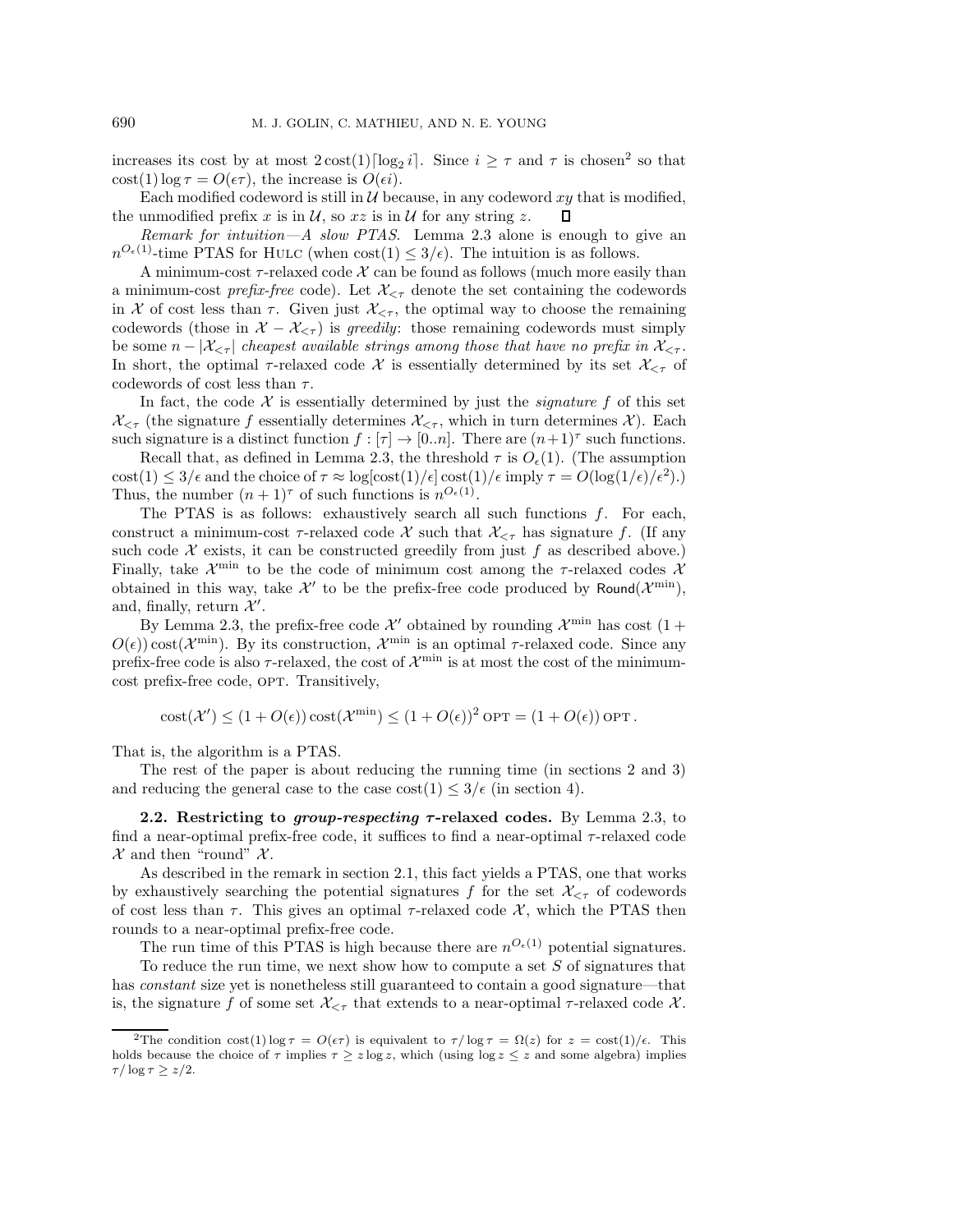To compute this set  $S$ , we restrict our attention to codes that choose the codewords in levels less than  $\tau$  in a restricted way. In particular, we partition the probabilities  $\{p_i\}_i$  into a constant number of groups. We then consider only codes that, within the levels less than τ, *give all probabilities within each group codewords of equal cost*.

The partition G of  $p[1..n]$  in question is constructed greedily so that there are  $O(\tau/\epsilon) = O_{\epsilon}(1)$  groups, and, within each group, either there is only one (large) probability or the probabilities sum to  $O(\epsilon/\tau)$ . Recall that p is decreasing.

DEFINITION 2.4 (grouping). *Given any* HULC *instance*  $(p, \Sigma, \text{cost})$ ,  $\epsilon > 0$ , and  $\tau$  from Lemma 2.3, define the grouping  $G = G_{\epsilon,\tau}(p)$  of p to be a partitioning of p's index set [n] into some  $\gamma$  contiguous groups  $(G_1, G_2, \ldots, G_{\gamma})$ , as follows: take  $G_g = (j, j + 1, \ldots, h)$ *, where* h *is maximal subject to*  $p_j + \cdots + p_{h-1} \leq \epsilon/\tau$  (and j *is just after the previous group ended, i.e.,*  $j = 1 + \max G_{g-1}$ , or  $j = 1$  if  $g = 1$ ).

*Given a*  $\tau$ -relaxed code  $\mathcal{X}$ , say that  $\mathcal{X}$  respects G if, for each group  $G_g$ , if any *index* k *in*  $G_g$  *is assigned a codeword of some cost i less than*  $\tau$ *, then* all *indices in*  $G_g$  are assigned codewords of cost *i*. (Formally, for all g, for any  $k, k' \in G_g$ , one has  $\max(\mathrm{cost}(\mathcal{X}_k), \tau) = \max(\mathrm{cost}(\mathcal{X}_{k'}), \tau)$ .)

The number of groups,  $\gamma$ , is at most  $\tau/\epsilon$  (because each group except the last has total probability at least  $\epsilon/\tau$ ). Also, each group  $G_g = (j, j + 1, \ldots, h)$  either has just one member, or has  $p_j + p_{j+1} + p_{h-1} \leq \epsilon/\tau$ .

Next we argue that there is always a G-respecting  $\tau$ -relaxed code that is nearoptimal. To argue this, we show that any  $\tau$ -relaxed code (in particular the optimal one) can be modified, by working from level 0 to level  $\tau-1$ , appending 0's to codewords as necessary to make the code G-respecting, while increasing the cost by at most a  $1 + \epsilon$  factor. More specifically, since the code is monotone, in any given level  $i < \tau$ , at most one group  $G_q$  is "split" between that level and higher levels, and that group has total probability  $O(\epsilon/\tau)$ . We "fix" that group (by appending a 0 to its level-i codewords) while increasing the cost of the code by  $O(\cos(0)\epsilon/\tau)$ . The total cost of fixing all levels in  $[0, \tau-1]$  in this way is at most  $\tau \times \cot(0)\epsilon/\tau = \cot(0)\epsilon$ . This is at most  $\epsilon$  times the total cost of the code, because any code must cost at least cost(0).

Lemma 2.5 (grouping gap). *Given a* τ*-relaxed code* X *for any* Hulc *instance, there exists a*  $\tau$ -relaxed code  $\mathcal{X}'$  that is G-respecting and such that  $\cos(\mathcal{X}') \leq (1 +$  $\epsilon)$  cost $(\mathcal{X})$ .

*Proof.* Let X be any  $\tau$ -relaxed code. If X is not monotone, reorder its codewords to make it monotone. For each  $i \in [\tau]$ , in increasing order, do the following. Since  $\mathcal X$  is monotone there can be at most one group  $G_g$  that is "split" at level i, meaning that some probabilities are assigned codewords of cost  $i$  while others are assigned codewords of larger cost. If there is such a group, add a letter 0 to the end of each level-i codeword assigned to that group, and then reorder the codewords above level i to restore monotonicity. This defines  $\mathcal{X}'$ . (See Figure 4.)

Note that the codewords in  $\mathcal{X}'$  are still in  $\mathcal{U}$ , and that  $\mathcal{X}'$  is monotone,  $G$ respecting, and  $\tau$ -relaxed.

To finish we bound the cost increase. Clearly, reordering codewords to make a code monotone never increases the cost. Then, if a group  $G_q = (j, j+1, \ldots, h)$  has its codewords modified for level  $i$ , then that group must have at least two members, and  $p_j + p_{j+1} + \cdots + p_{h-1}$  must be at most  $\epsilon/\tau$ . Thus, adding a letter 0 to the level-i codewords assigned to  $G_g$  increases the cost of the code by at most cost $(0)\epsilon/\tau$ . Since there is at most one such increase for each level  $i < \tau$ , the total increase in cost is at most  $\tau \cot(0)\epsilon/\tau = \epsilon \cot(0)$ . On the other hand, the cost of any code is at least cost(0). Thus, the modified code  $\mathcal{X}'$  has cost at most  $(1 + \epsilon) \text{cost}(\mathcal{X})$ .  $\Box$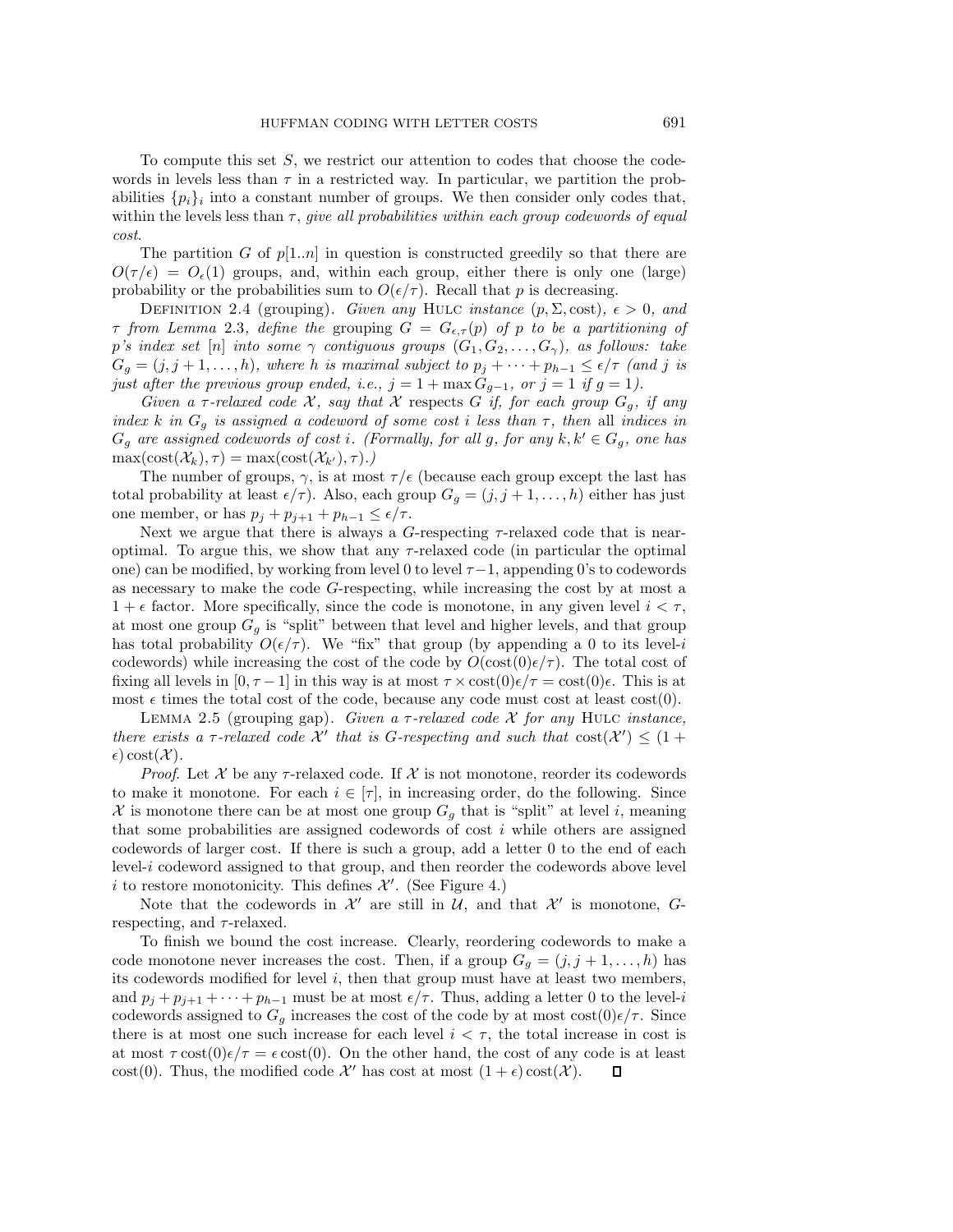

FIG. 4. Making a code G-respecting. The first four groups are  $G_1 = \{1, 2\}$ ,  $G_2 = \{3, 4, 5\}$ ,  $G_3 = \{6, 7\}, G_4 = \{8, 9, 10, 11, 12\}.$  Iterations for levels  $i = 2, 3, 4$  are shown, from left.

**2.3. Bounding the support of** *τ* **-relaxed group-respecting codes.** By Lemma 2.5, to find a near-optimal  $\tau$ -relaxed code, it suffices to find a near-optimal G-respecting  $\tau$ -relaxed code X.

In this section, we observe that any such code  $\mathcal{X}$  (and its prefix-free rounded code  $\mathcal{X}'$ , per Lemma 2.3) must have *support* in a logarithmic-size set  $\mathcal{L}$  of levels. That is, each string in prefixes( $\mathcal{X}$ ) ∩  $\mathcal{U}$  (and each node in its tree representation) must have cost in  $\mathcal{L}$ . Thus, for example, the signature x of such a code has support of logarithmic size.

We use this structural property later in the paper to keep parts of the computation time polylogarithmic. The detailed definition of  $\mathcal L$  is not important; what is important is that  $\mathcal L$  can be precomputed easily and has logarithmic size.

DEFINITION 2.6 (limited levels,  $\mathcal{L}$ ). *Given any instance of*  $\tau$ -RELAX, let  $\tau$  be as defined in Lemma 2.3*.* Let  $i_R$  be the minimum cost of any root of U of cost at *least*  $\tau$ *. Let*  $i_{\Sigma}$  *be the minimum cost of any letter in*  $\Sigma$  *of cost at least*  $\tau$ *. Let*  $\delta$  = cost(1)[ $\log_2 n$ ]. *Define*  $\mathcal{L}$ *, the* set of possible levels*, to contain the*  $O(\text{poly}(\epsilon^{-1}) \log n)$ *integers in*

(2.1) 
$$
[0, 2\tau + 3\delta] \cup [i_{\mathcal{R}}, i_{\mathcal{R}} + 3\delta] \cup [i_{\Sigma}, i_{\Sigma} + \tau + 3\delta].
$$

*(If*  $i_{\mathcal{R}}$  *or*  $i_{\Sigma}$  *is not well defined, take the corresponding interval above to be empty.)* 

To verify that  $\mathcal L$  has logarithmic size, note that, since  $\cot(1) \leq 3/\epsilon$ , it follows that  $\tau = O(\text{poly}(\epsilon^{-1}))$  and  $\delta = O(\text{poly}(\epsilon^{-1}) \log n)$ . Thus, by inspection,  $\mathcal L$  has size  $O(\text{poly}(\epsilon^{-1})\log n)$ .

Next we prove that without loss of generality, in computing and rounding a  $\tau$ relaxed code, we can limit our attention to codes having support in  $\mathcal{L}$ .

The proof is based on local-optimality arguments (and details of the rounding procedure). The rough idea is this. Among the words in levels  $\tau$  and up that are available to be codewords, let  $s_{\tau}$  denote one of minimum cost, as shown in Figure 5. Since codewords in levels  $\tau$  and above must be taken greedily in any optimal  $\tau$ -relaxed code, and the n words of the form  $s_{\tau} \{0,1\}^{\lceil \log_2 n \rceil}$  are available to be codewords, it follows that all codewords that lie in level  $\tau$  or above should have costs in  $[\text{cost}(s_{\tau}), \text{cost}(s_{\tau}) + \delta]$ (recall  $\delta = \cos(1) [\log_2 n]$ ). To finish the proof, we bound the values that  $\cos(s_\tau)$ can take, and we observe that rounding any codeword in level  $\tau$  or above increases its costs by at most  $2\delta$ .

Lemma 2.7 (limited levels). *Given any instance of* τ*-*Relax*, let* L *be as defined above. Then the following hold:*

(i) *Any minimum-cost*  $\tau$ -relaxed *G*-respecting code  $\mathcal X$  has support in  $\mathcal L$ .

(ii) *Rounding such a code*  $X$  *(per Lemma 2.3) gives a prefix-free code*  $X'$  *with support in* L*.*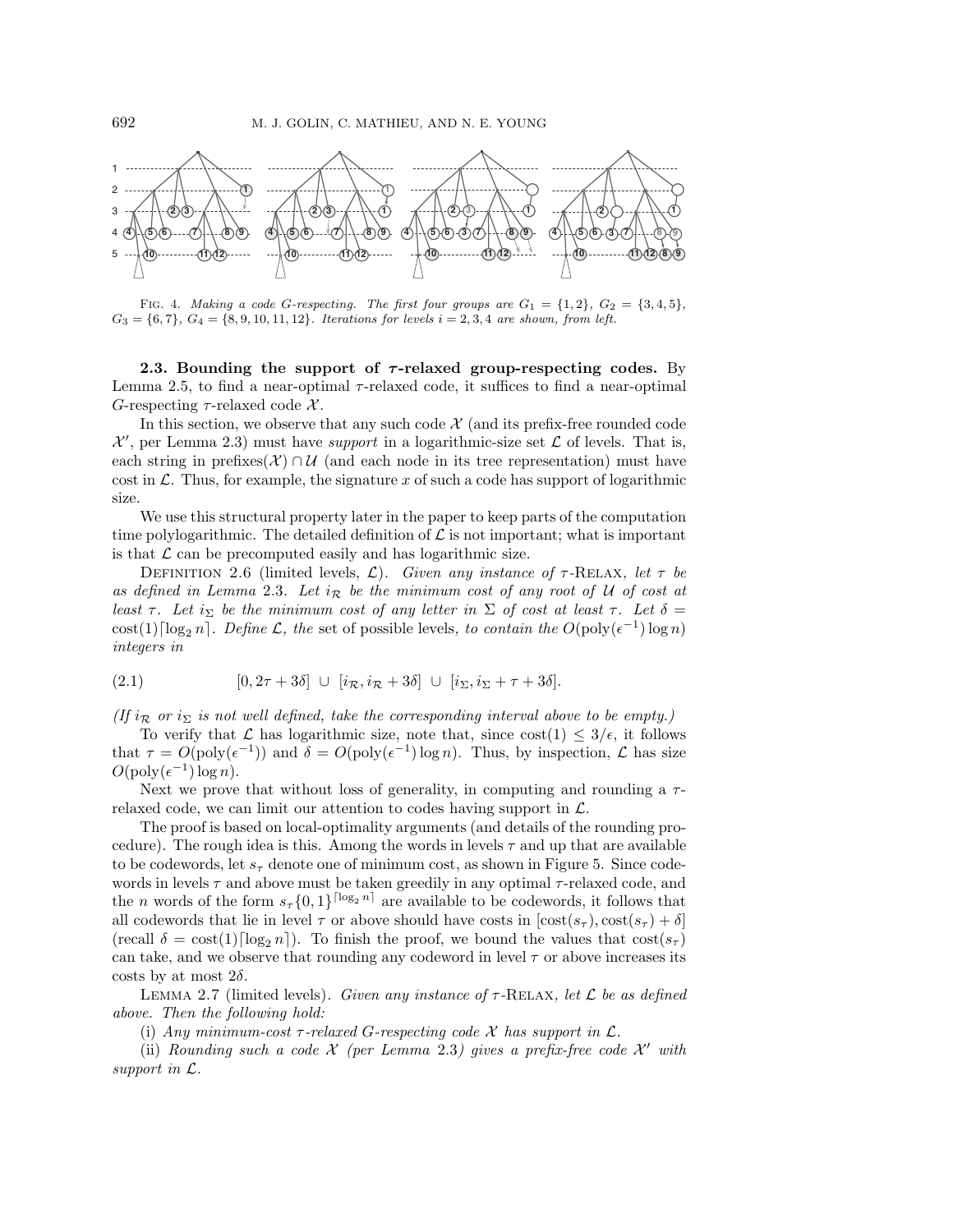

Fig. 5.

*Proof.* Part (i). Let X be any minimum-cost G-respecting  $\tau$ -relaxed code. Assume X has a codeword of cost at least  $\tau$  (otherwise all nodes in the tree representation are in  $[0, \tau) \subset \mathcal{L}$ , and we are done).

Say a string of cost at least  $\tau$  is *available* if no prefix of the string is a codeword of cost less than  $\tau$  in X.

Let  $s_{\tau}$  be a minimum-cost available codeword. (There is at least one, by the assumption that X has a codeword of cost at least  $\tau$ .) Let s be the parent of  $s_{\tau}$ , so that  $s_{\tau} = s\ell$  for some  $\ell \in \Sigma$ , as shown in Figure 5.

The n strings in  $S = s<sub>\tau</sub> \{0, 1\}^{\lceil \log_2 n \rceil}$  are available. Each costs at most  $\cos(s_{\tau}) + \delta$ , so, in the tree representation of  $\mathcal{X}$ , all levels  $i > \text{cost}(s_{\tau}) + \delta$  are empty. (Otherwise X could be made cheaper by swapping in some string of cost at most  $\cos(s_{\tau}) + \delta$ . Thus,  $\mathcal X$  has support in  $[0, \tau) \cup [\text{cost}(s_{\tau}), \text{cost}(s_{\tau}) + \delta].$ 

Let  $\mathcal{X}'$  be obtained by rounding  $\mathcal X$  (Lemma 2.3). Any unmodified codeword has cost less than  $\tau$ . Following the notation of Algorithm 2.1, let  $\mathcal{X}'_k = x \, \text{enc}(i - \text{cost}(s_\tau))y$ be any modified codeword, so that  $i = \text{cost}(\mathcal{X}_k)$ . By the previous paragraph,  $i \leq$  $\cot(s_\tau)+\delta$ , and rounding increases the cost of the codeword by at most  $\cot(\epsilon_0) \leq$  $2\cot(1)\log_2 \delta \leq 2\delta$  (assuming  $n \geq 3/\epsilon$ ) to at most  $\cot(s_\tau) + 3\delta$ . Also, by the rounding mothod, the gode tree is not modified below level  $\cot(s_\tau)$ . Thus,  $\mathcal{V}'$  and  $\mathcal{V}'$ rounding method, the code tree is not modified below level cost( $s<sub>\tau</sub>$ ). Thus,  $\mathcal{X}'$  and  $\mathcal{X}$ have support in  $[0, \tau) \cup [\text{cost}(s_\tau), \text{cost}(s_\tau) + 3\delta].$ 

To complete the proof, we show that these two intervals are contained within the three intervals  $[0, 2\tau + 3\delta] \cup [i_{\mathcal{R}}, i_{\mathcal{R}} + 3\delta] \cup [i_{\Sigma}, i_{\Sigma} + \tau + 3\delta]$  from the definition of  $\mathcal{L}$ . By inspection, this will be the case as long as

(2.2) 
$$
\text{cost}(s_{\tau}) \in [\tau, 2\tau] \cup \{i_{\mathcal{R}}\} \cup [i_{\Sigma}, i_{\Sigma} + \tau].
$$

We use a case analysis to show that  $(2.2)$  holds.

If it happens that  $s \notin \mathcal{U}$ , then  $s_{\tau}$  is a root of  $\mathcal{U}$ , necessarily (by the choice of  $s_{\tau}$ ) of cost  $i_{\mathcal{R}}$ , so (2.2) holds. So assume  $s \in \mathcal{U}$ . Then  $\text{cost}(s) < \tau$ . (Otherwise s would be available and have cost less than  $s_{\tau}$ , contradicting the choice of  $s_{\tau}$ .) If it happens that  $\text{cost}(\ell) < \tau$ , then  $\text{cost}(s_{\tau}) = \text{cost}(s) + \text{cost}(\ell) < 2\tau$ , so  $\text{cost}(s_{\tau}) \in [\tau, 2\tau]$ , and (2.2) holds. So assume  $\text{cost}(\ell) \geq \tau$ . In this case  $i_{\Sigma}$  is well defined, and  $\text{cost}(\ell) \geq i_{\Sigma}$ (as no letters have cost in  $[\tau, i_{\Sigma})$ , by the definition of  $i_{\Sigma}$ ). In fact it must be that  $\cos(t) = i\gamma$  (otherwise replacing the last letter  $\ell$  in codeword  $s_\tau$  by the letter of cost in mould give a string that is choosen than a contradiction the choice of a). Thus  $i_{\Sigma}$  would give a string that is cheaper than  $s_{\tau}$ , contradicting the choice of  $s_{\tau}$ ). Thus,<br> $i_{\Sigma} \le \text{cost}(\ell) \le \text{cost}(s_{\tau}) \le \tau + i_{\Sigma}$ , so  $\text{cost}(s_{\tau}) \in [i_{\Sigma}, i_{\Sigma} + \tau]$ .  $\Box$  $i_{\Sigma} \le \text{cost}(\ell) \le \text{cost}(s_{\tau}) \le \tau + i_{\Sigma}, \text{ so } \text{cost}(s_{\tau}) \in [i_{\Sigma}, i_{\Sigma} + \tau].$ 

**2.4. A mixed integer program to find a min-cost** *G***-respecting** *τ* **-relaxed code.** In this section we focus on the problem of finding the full signature x of an optimal G-respecting  $\tau$ -relaxed code  $\mathcal{X}$ , for a given instance of HULC. We describe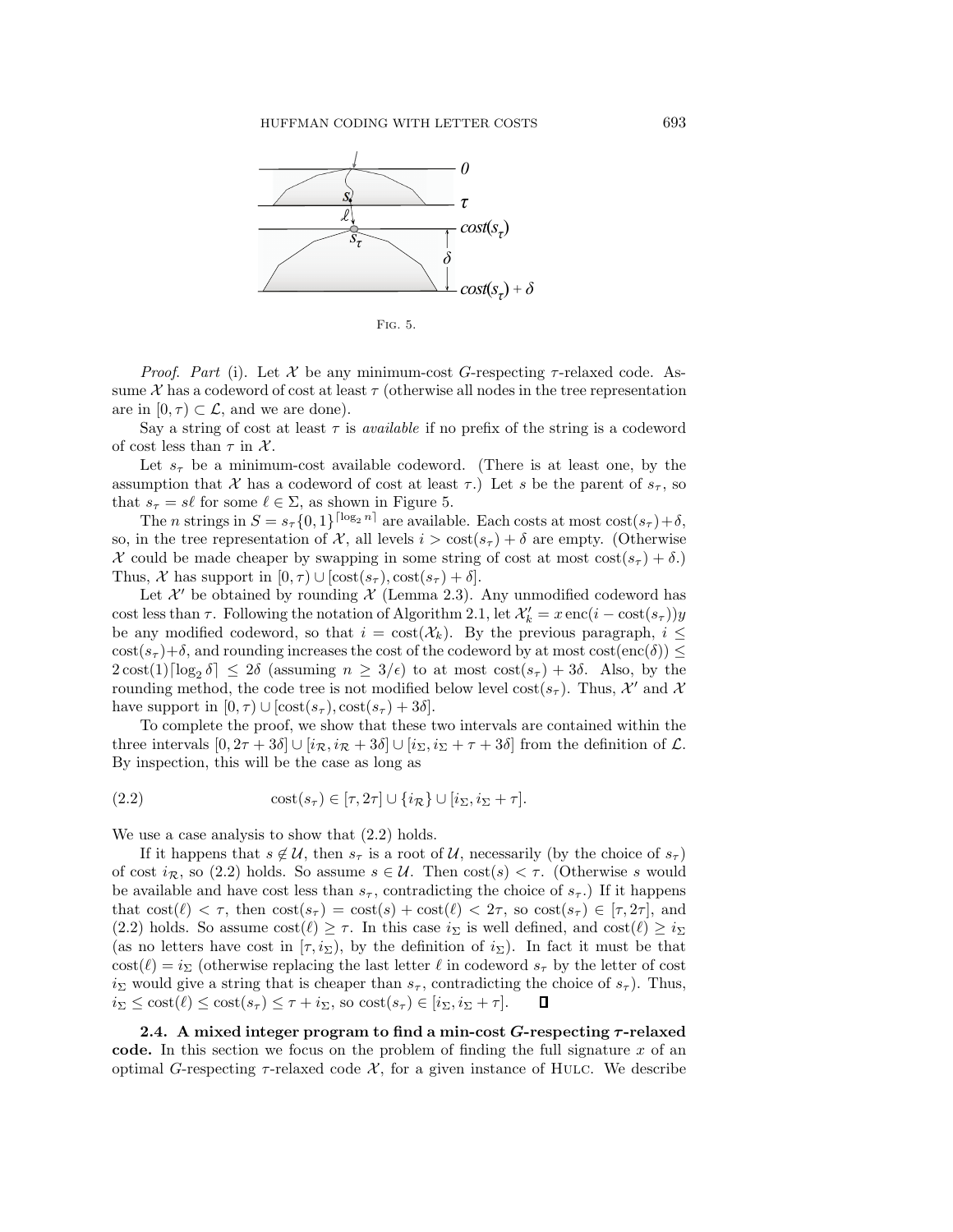| minimize $\sum_{i,k} p_k i y_{ki}$ s.t.                                                                                                |                                | Parameters                                                                                                                                                                                                                                         |
|----------------------------------------------------------------------------------------------------------------------------------------|--------------------------------|----------------------------------------------------------------------------------------------------------------------------------------------------------------------------------------------------------------------------------------------------|
| $x_i + w_i \leq r_i + \sum_{j < i} \sigma_{i-j} w_j \quad (i \in [m])$<br>$\sum_{k\in[n]} y_{ki} = x_i$<br>$\sum_{i\in[m]} y_{ki} = 1$ | $(i \in [m])$<br>$(k \in [n])$ | $p$ — probability distribution on [n]<br>$r$ — signature of U's root set R<br>$\sigma$ — signature of alphabet $\Sigma$<br>$m - n \times \max\{\text{cost}(\ell) \mid \ell \in \Sigma\}$                                                           |
| $w_i, x_i, y_{ki} \in \mathbb{N}_{\geq 0}$                                                                                             | $(i \in [m],$                  | Variables determining code $\mathcal X$<br>$k \in [n]$ $\begin{array}{c} x \text{ -- signature of codewords } (\mathcal{X}) \\ w \text{ -- signature of interior nodes} \end{array}$<br>y — assignment; $y_{ki} = 1$ iff $cost(\mathcal{X}_k) = i$ |

Fig. 6. Karp's integer linear program ( Karp) for finding a minimum-cost prefix-free code.

how this problem can by modeled by an integer linear program (ILP) that (thanks to Lemma 2.7) has size  $O_{\epsilon}(\log n)$ .

We also identify, within ILP, a particular constant-size vector  $z$  of binary variables. (These variables encode the assignment of the groups in G to the levels less than  $\tau$ .) We show that, given any assignment to just these constantly many binary variables, an optimal assignment of the remaining variables can be computed greedily in  $O_{\epsilon}(\log^2 n)$ time. Thus, by exhaustive search over the  $O_{\epsilon}(1)$  possible assignments to z, one can find an optimal solution to ILP (and hence the signature  $x$  of an optimal  $G$ -respecting  $\tau$ -relaxed code) in  $O_{\epsilon}(\log^2 n)$  time.

The integer linear program ILP is a modification of one of Karp's original integer programs [20, sect. IV] for Hulc (that is, for finding a minimum-cost *prefix-free* code; in contrast we seek a  $G$ -respecting,  $\tau$ -relaxed code). The variables of ILP are contained in four vectors  $(w, x, y, z)$ , where x encodes the signature of the codeword set,  $w$  encodes the signature of the set of interior nodes,  $y$  encodes the assignment of probabilities to levels  $(y$  is determined by  $x$ , and helps compute the cost), and z encodes the assignment of groups to levels (for levels less than  $\tau$ ). The basic idea (following Karp) is that, since the numbers of various types of nodes available on level i satisfy natural linear recurrences in terms of the numbers at lesser levels, we can model the possible signatures by linear constraints on  $x$  and  $w$ .

For intuition, we first describe Karp's original integer program for finding a *prefixfree* code (generalized trivially here to allow a universe  $U$  with arbitrary root set  $\mathcal{R}$ ). The inputs to Karp's program are the probability distribution p along with the signatures  $\sigma$  and r of, respectively, the alphabet  $\Sigma$  and the root set  $\mathcal{R}$ . (Note that  $m = n \max\{\text{cost}(\ell) \mid \ell \in \Sigma\}$  is a trivial upper bound on any codeword cost in any optimal code.) Karp's program is in Figure 6.

We call the first constraint in Karp the "capacity" constraint. Note that the vector  $z$  is not used in KARP.

Theorem 2.8 (correctness of Karp, [20, sect. IV]). *In any optimal solution*  $(w^*, x^*, y^*)$  of KARP, the vector  $x^*$  is the signature of a minimum-cost prefix-free *code, the cost of which is the cost of*  $(w^*, x^*, y^*)$ *.* 

*Proof sketch.* For any prefix-free code  $\mathcal{X}$ , there is a feasible solution  $(w, x, y)$  for KARP of cost cost( $\mathcal{X}$ ). To see why, consider the tree representation of  $\mathcal{X}$ . Let  $x_i$  be the number of leaves in level i, let  $w_i$  be the number of interior nodes (in  $\mathcal{U}$ ) in level i, and let  $y_{ki} = 1$  if  $cost(\mathcal{X}_k) = i$  and  $y_{ki} = 0$  otherwise. (So  $y_{ki}$  indicates whether probability  $p_k$  is assigned to level i.) Taking  $(w, x, y)$  as a solution to KARP, the capacity constraint holds because each interior node on level j can have at most  $\sigma_{i-j}$ children in level i. By inspection, the other constraints are also met, and  $(w, x, y)$  has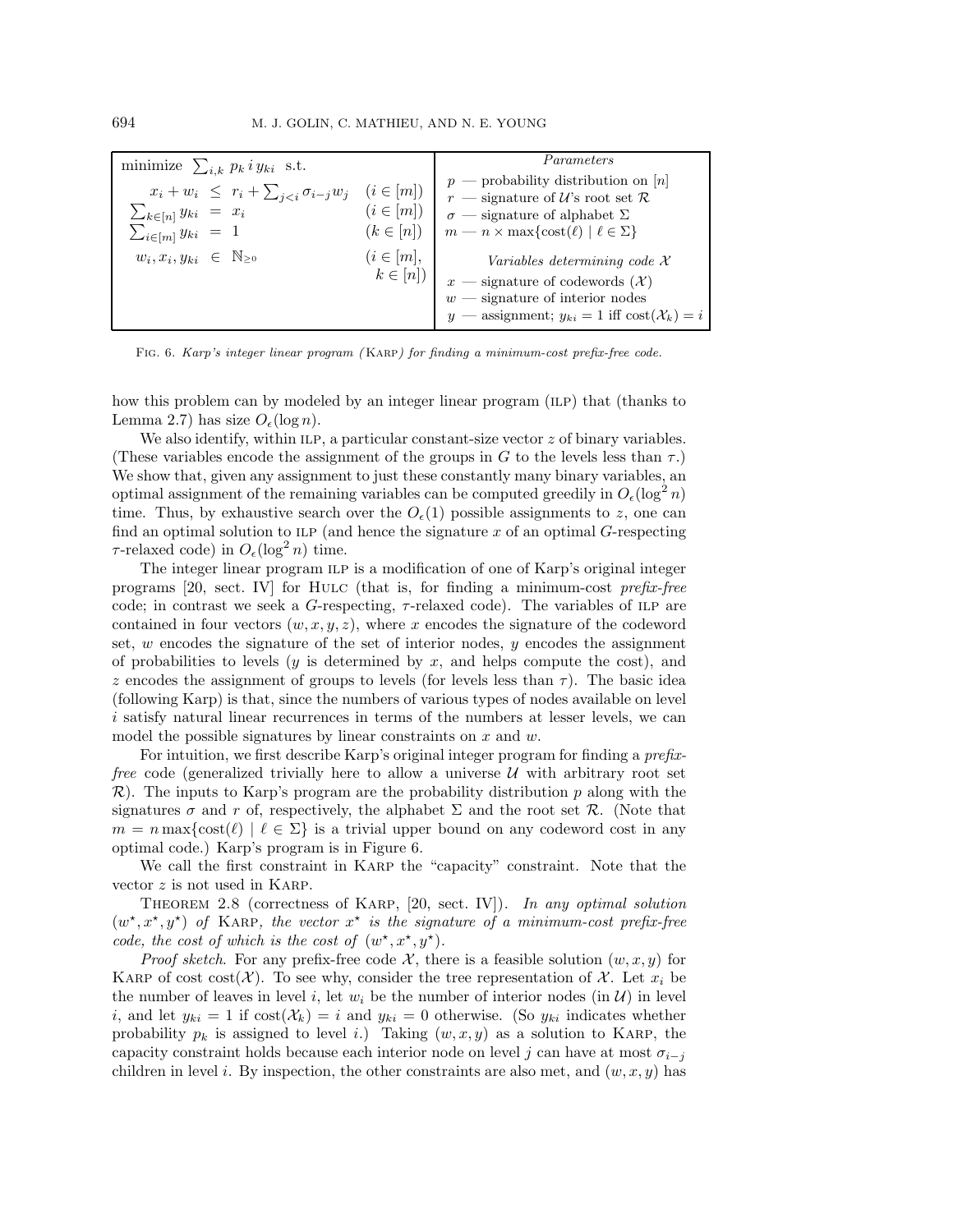|     | minimize $\sum_{i,k} p_k i y_{ki}$ s.t.                                                                                                                             |                      |                                               |  |
|-----|---------------------------------------------------------------------------------------------------------------------------------------------------------------------|----------------------|-----------------------------------------------|--|
|     | (a) $\begin{cases} &if \ i < \tau : \ x_i + w_i \\ &if \ i \geq \tau : \ \max(x_i, w_i) \end{cases} \leq r_i + \sum_{j < i} \sigma_{i-j} w_j \ (i \in \mathcal{L})$ |                      |                                               |  |
|     | $\sum_k y_{ki} = x_i$                                                                                                                                               |                      | $(i \in \mathcal{L})$                         |  |
|     | $\sum_{i} y_{ki} = 1$                                                                                                                                               |                      | $(k \in [n])$                                 |  |
| (c) |                                                                                                                                                                     | $z_{qi} \in \{0,1\}$ | $(i \in [\tau-1], g \in [\gamma])$            |  |
|     | $y_{ki} = z_{ai}$                                                                                                                                                   |                      | $(i \in [\tau-1], g \in [\gamma], k \in G_q)$ |  |
|     | $w_i, x_i, y_{ki} \in \mathbb{N}_{\geq 0}$                                                                                                                          |                      | $(i \in \mathcal{L}, k \in [n])$              |  |

FIG. 7. An integer program (ILP) for computing an optimal  $\tau$ -relaxed, G-respecting code. Innovations (a), (b), and (c) are described in the text.

cost equal to  $\text{cost}(\mathcal{X})$ .

Conversely, given any feasible solution  $(w, x, y)$ , one can greedily construct a code X with signature x by building its tree representation level by level (in order of increasing  $i \in \mathcal{L}$ , adding  $w_i$  interior nodes and  $x_i$  codeword nodes in level i. The capacity constraint ensures that there are enough parents (and roots) to allocate each level's nodes. П

Next we modify KARP to model our problem: finding the signature  $x$  of a minimum-cost G*-respecting* τ*-relaxed* code (instead of a minimum-cost prefix-free code). The modified program, denoted ilp, is shown in Figure 7. The program differs from Karp's in three ways, labeled (a), (b), and (c) in the figure:

- (a) *For* i *above the threshold* τ*, the left-hand side of the capacity constraint is replaced by*  $\max(x_i, w_i)$ . This models  $\tau$ -relaxed codes, in which codeword nodes in level  $i \geq \tau$  can also be interior nodes.
- (b) The indices i (and j) range over the set  $\mathcal L$  of possible levels, instead of  $[m]$ (per Definition 2.6). Restricting i and j to levels within  $\mathcal L$  is without loss of generality by Lemma 2.7.
- (c) *There are*  $\tau \gamma$  *new* 0/1 *variables: one variable*  $z_{gi}$  *for each group*  $G_g$  ( $g \leq \gamma$ ) *and level*  $i < \tau$ *.*

The new  $z$  variables enforce the restriction to  $G$ -respecting codes. Specifically, they constrain the y variables to force all probabilities within a given group to be assigned to the same level (if any is assigned to a level below  $\tau$ ):  $z_{qi}$  will be 1 if and only if group  $G_g$  is assigned to level  $i < \tau$ . (If a group is not assigned to any level below  $\tau$ , then all its  $z_{gi}$ 's will be zero.)

Next we state the formal correctness of ILP: that the feasible solutions to ILP do correspond to the (signatures of the)  $G$ -respecting  $\tau$ -relaxed codes.

Lemma 2.9 (correctness of ilp). (i) *Given any minimum-cost* τ*-relaxed* G*respecting code*  $\mathcal{X}$ *, the integer program* ILP has a feasible solution  $(w, x, y, z)$  of cost  $\text{cost}(\mathcal{X})$ *, where* x *is the signature of* X.

(ii) *Conversely, given any solution*  $(w, x, y, z)$  *of* ILP, there is a  $\tau$ -relaxed G*respecting code* X *having signature* x *and with equal (or lesser) cost.*

*Proof sketch*. (A detailed proof is in the appendix.)

The proof is a simple extension of the proof of Theorem 2.8. In the forward direction, the capacity constraint is met because, in any  $\tau$ -relaxed code, codeword nodes in levels  $\tau$  and higher can also be interior nodes. In the backward direction, the code is G-respecting because of the constraint  $y_{ki} = z_{gi}$  (for  $g \leq \gamma$ ,  $k \in G_g$ , and  $i < \tau$ ).  $\Box$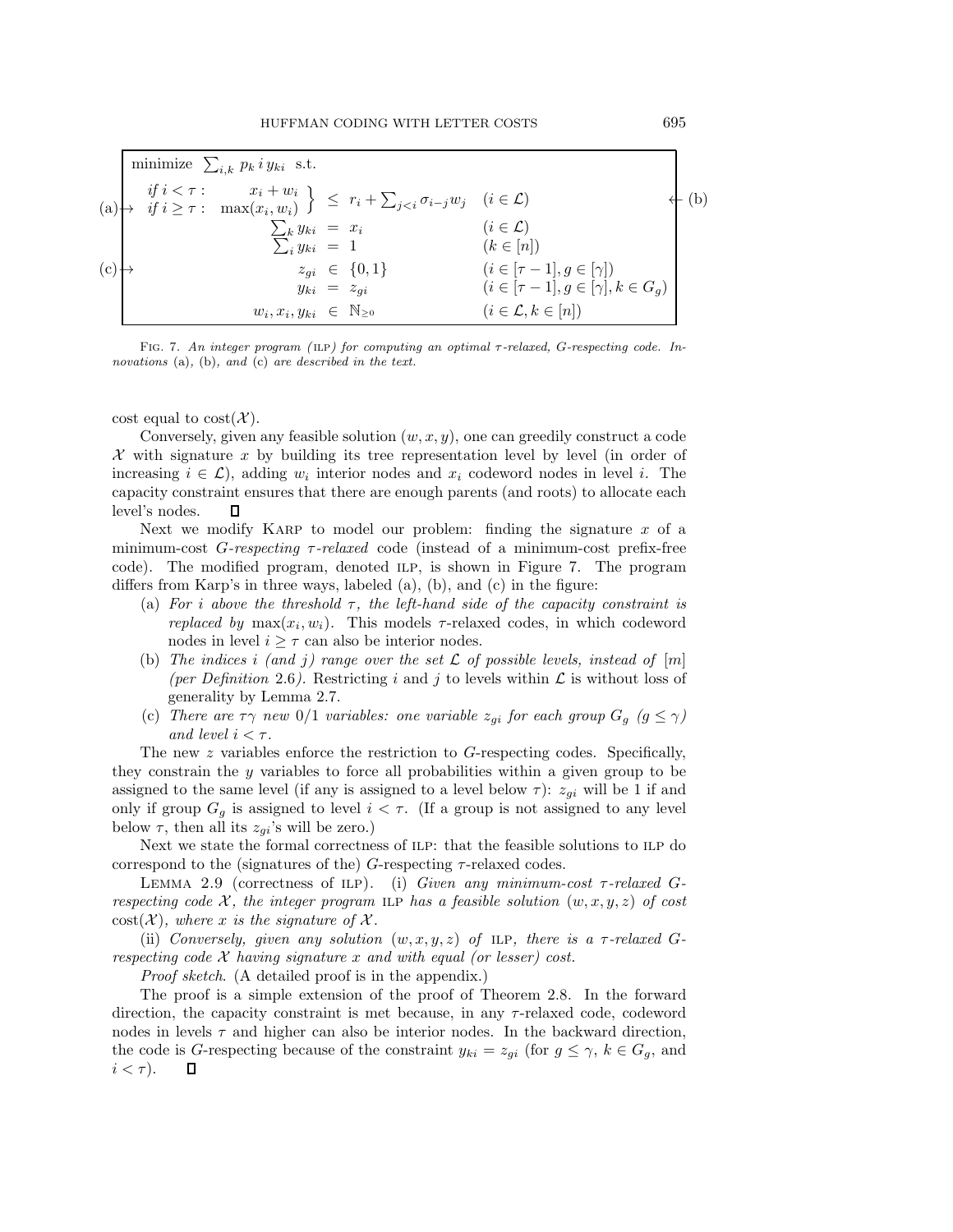*Remark*. We remark without proof that the integrality constraints on w, x, and  $y$  (in the final line of ILP) can be dropped, giving a mixed integer linear program. (In any optimal basic feasible solution to the latter program,  $w, x$ , and  $y$  will still take only integer values.)

Note that a particular assignment of the  $z$  variables determines the assignment of groups in G within each level in  $[0, \tau - 1]$ . As previously discussed, this in turn essentially determines the rest of the  $\tau$ -relaxed code, as codewords in levels  $\tau$  and above should be chosen greedily. Thus, given any particular assignment of the variables in z, there is a natural optimal assignment of the remaining variables  $(w, x, y)$ . We call this  $(w, x, y, z)$  the *greedy extension* of z. Here is the formal definition.

Definition 2.10 (greedy extension). *Given any* z *with values in* {0, 1} *such that*  $\sum_i z_{gi} \leq 1$  *for each g, define the* greedy extension *of* z *for* ILP *to be the tuple*  $(\hat{w}, \hat{x}, \hat{y}, z)$  *of all-integer vectors defined as follows:* 

1. In each level  $i < \tau$ , in increasing order, define  $\hat{x}_i$  and  $\hat{w}_i$  as follows. Let  $\hat{x}_i$  be *the number of probabilities that* z assigns to level *i*; that is,  $\hat{x}_i = \sum_{g: z_{gi}=1} |G_g|$ . Let  $\hat{x}_i$  be the number of interior nodes left evoluble in level *i*. That is, let  $\hat{x}_i$  be maximal  $\hat{w}_i$  be the number of interior nodes left available in level i. That is, let  $\hat{\tilde{w}}_i$  be maximal *subject to the capacity constraint.*

2. For each level  $i \geq \tau$ , in increasing order, take interior and codeword nodes *greedily: take*  $\hat{x}_i$  *and*  $\hat{w}_i$  *to be maximal subject to the capacity constraint for i and the*  $constraint \sum_{j\leq i} \hat{x}_j \leq n.$ 

3. *Among* vectors y such that the tuple  $(\hat{w}, \hat{x}, y, z)$  is feasible for ILP, let  $\hat{y}$  be one *giving minimum cost (breaking any ties by assigning probabilities with lesser indices to lesser levels).*

Note: In step 1, if it happens that the capacity constraint is violated even with  $\hat{w}_i = 0$ , then there is no G-respecting  $\tau$ -relaxed code for the given z, and the greedy extension of z is not well defined.

In step 2, if it happens that some probabilities are not assigned to any level below  $\tau$  (i.e.,  $\sum_{i \leq \tau} \hat{x}_i \leq n$ ) but no nodes are available in higher levels (i.e., for all  $i \geq \tau$  the right-hand side of the capacity constraint is 0), then there is no  $G$ -respecting  $\tau$ -relaxed code for the given z, and the greedy extension of z is not well defined.

Since codewords in levels  $\tau$  and higher should be assigned greedily, the greedy extension is optimal, as shown next.

Lemma 2.11 (optimality of greedy extension). *Fix any* z *for which there is any feasible extension*  $(x, w, y, z)$  *for* ILP*. Then the greedy extension*  $(\hat{w}, \hat{x}, \hat{y}, z)$  *of* z *is well-defined, feasible, and has minimum cost.*

The proof is straightforward; it is given in the appendix.

The next corollary summarizes what is needed from this section.

Corollary 2.12 (correctness of ilp). *Fix any instance of* Hulc*.*

(i) *Fix any* z *that has some feasible extension for* ilp*. Then the greedy extension*  $(\hat{w}, \hat{x}, \hat{y}, z)$  *of* z *is well defined, feasible, and has minimum cost.* 

(ii) Let  $(w^*, x^*, y^*, z^*)$  be an optimal solution to ILP. Then  $x^*$  is the signature of *a minimum-cost* G*-respecting* τ*-relaxed code.*

Part (i) of the corollary is just Lemma 2.11. Part (ii) follows from Lemma 2.9.

**2.5. Proof of Theorem 2.1.** We now prove Theorem 2.1, which is restated here for convenience.

THEOREM 2.1. Fix any instance  $\mathcal{I} = (p, \Sigma, \text{cost}, \mathcal{U})$  of HULC with restricted *universe such that*  $\cos(1) \leq 3/\epsilon$ . Let P be the cumulative probability distribution for p:  $P_{\ell} = \sum_{k \leq \ell} p_k$  *(for*  $\ell \in [n]$ *). Let*  $\sigma$  *be the signature of*  $\Sigma$ *. Let*  $r$  *be the signature of the roots of*  $\overline{\mathcal{U}}$ *. Assume that*  $P$ *,*  $\sigma$ *, and*  $r$  *are given as inputs.*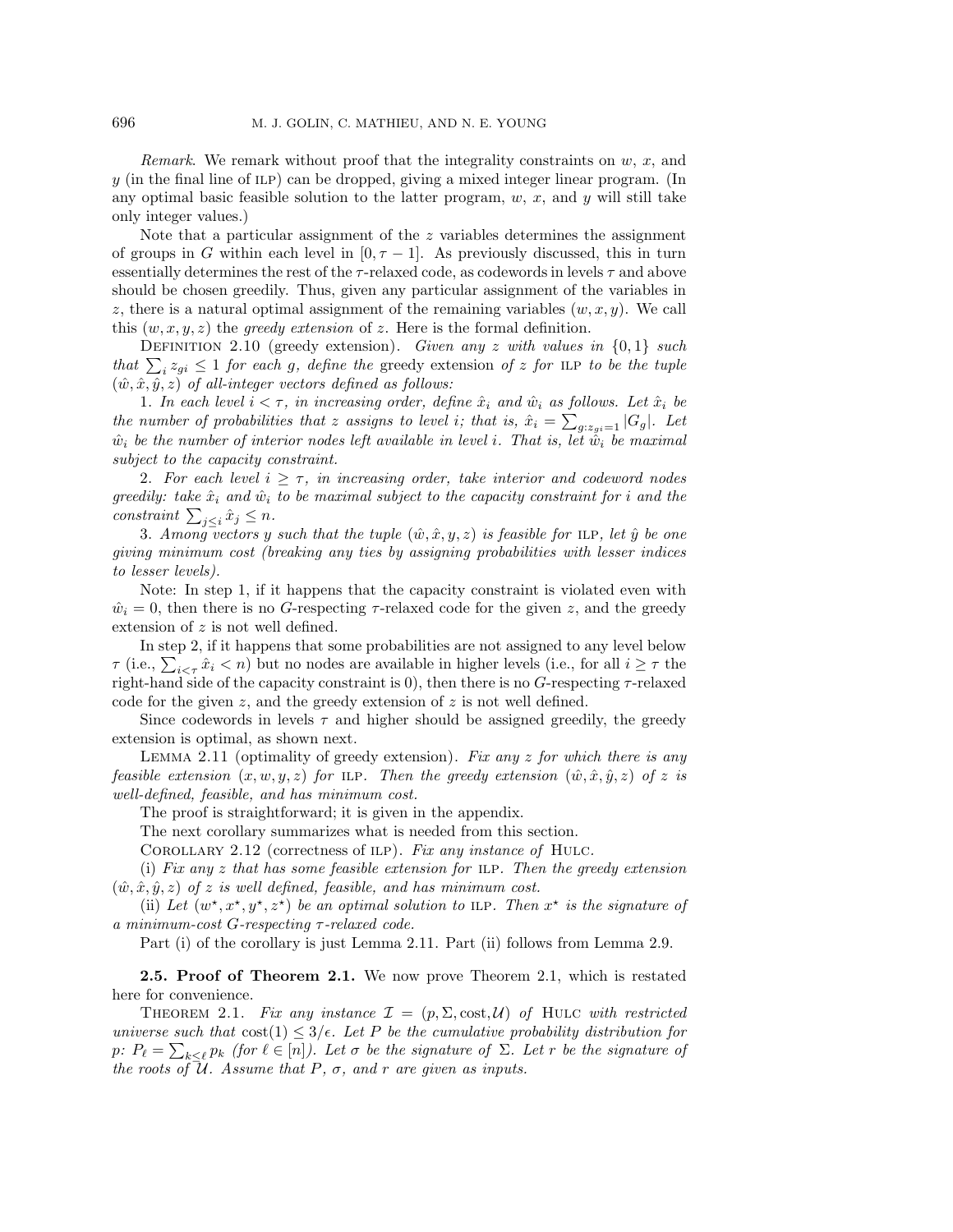0. Let  $\tau = \left[ \frac{\cos\left(\frac{1}{\epsilon}\right) \log_2(\cos\left(\frac{1}{\epsilon}\right))}{\epsilon} \right]$ .

1. Compute grouping  $G = G(p)$  (Definition 2.4) and set of levels  $\mathcal L$  (Definition 2.6).

2. For each possibly feasible assignment  $\hat{z}$  to  $z$  in ILP:

2a. compute just  $\hat{w}$  and  $\hat{x}$  of the greedy extension of  $\hat{z}$  (Definition 2.10);

2b. from  $\hat{x}$ , compute the cost of the greedy extension of  $\hat{z}$  (if well defined).

Select  $(w^*, x^*, z^*)$  to be the  $(\hat{w}, \hat{x}, \hat{z})$  giving minimum cost among those computed.

3. Without explicitly computing the  $\tau$ -relaxed code X with signature  $x^*$ , compute the signature x' and approximate cost of the prefix-free code  $\mathcal{X}' = \text{Round}(\mathcal{X})$ .

FIG. 8. The steps of the PTAS for the case  $\text{cost}(1) \leq 3/\epsilon$ .

*Then the signature and approximate cost of a prefix-free code (for* I*) with cost at most*  $(1 + O(\epsilon))$  op $T(I)$  *can be computed in time*  $O_{\epsilon}(\log^2 n)$ *.* 

*Proof*. By Lemmas 2.3–2.7 and Corollary 2.12, the steps in Figure 8 give the signature  $x'$  and cost.

To finish, we show that each of these steps can be done in  $O_{\epsilon}(\log^2 n)$  time, given  $P, \sigma,$  and r.

*Step* 1. Compute G (in particular, the first and last index of each group  $G_g$ ) as follows. By inspection of Definition 2.4, for each group  $G_q = (j, \ldots, h)$ , the index h can be computed in  $O(\log n)$  time from P by binary search. There are at most  $\tau/\epsilon$ groups, so the total time is  $O((\tau/\epsilon) \log n) = O_{\epsilon}(\log n)$ .

Compute  $\mathcal L$  in time  $O(|\mathcal L|) = O_{\epsilon}(\log n)$  as follows. Following Definition 2.6, compute  $i_R$  and  $i_{\Sigma}$  in  $O(\tau) = O_e(1)$  time (assuming r and  $\sigma$  are given as sorted lists or arrays indexed by  $i$ , and then enumerate  $\mathcal{L}$ .

*Step* 2. There are at most  $\tau^{|G|} = O_{\epsilon}(1)$  possibly feasible assignments to z. (An assignment chooses a level in  $[\tau - 1]$ , or no such level, for each group index  $g \in [\gamma]$ ; although ILP allows other assignments to z in which  $\sum_i z_{gi} > 1$ , none of those will have a feasible extension because they force  $\sum_i y_{ki} > 1$  for  $k \in G_g$ .)

For each such assignment  $\hat{z}$ , to compute just  $\hat{w}$  and  $\hat{x}$  of the greedy extension (Definition 2.10), observe that all  $\hat{x}_i$  with  $i < \tau$  can be set in total time  $O(|G|)$  =  $O(\gamma) = O_{\epsilon}(1)$  using  $\hat{x}_i = \sum_{g: \hat{z}_{gi}=1} |G_g|$ . Then, the  $\hat{w}_i$  (for  $i \in \mathcal{L}$ ) and the  $\hat{x}_i$  (for  $\sum_{j, for a total time of  $O(|\mathcal{L}|^2) = O_{\epsilon}(\log^2 n)$ .$  $i \in \mathcal{L}, i \geq \tau$ ) can each be computed in time  $O(|\mathcal{L}|)$  (the time it takes to compute

Given  $\hat{z}$  and  $\hat{x}$ , the cost of the code can then be computed (without computing  $y!$ ) as follows. The probability associated with a group  $G_g$  is  $P[\max G_g] - P[\max G_{g-1}]$ .<br>The contribution of levels less than  $\tau$  to the cost is  $\sum_g \sum_{i \leq \tau} i \hat{z}_{gi}(P[\max G_g] - P[\max G_g]$  $P[\min G_q-1]).$ 

The cumulative cost of codewords in levels  $i \geq \tau$  can be computed as follows. Consider those groups  $G_q$  that are not assigned to the lower levels, in order of increasing g. Break the groups as necessary into smaller pieces, while assigning the pieces monotonically to the levels  $i = \tau, \tau + 1, \ldots$ , so that each level i is assigned pieces of total size  $x_i$ . (At most  $|G| + |\mathcal{L}| - \tau$  pieces will be needed to do this.) Once all pieces are assigned levels, compute their cumulative cost as the sum, over the pieces, of the cumulative probability in the piece times the assigned level. In this way, the cost of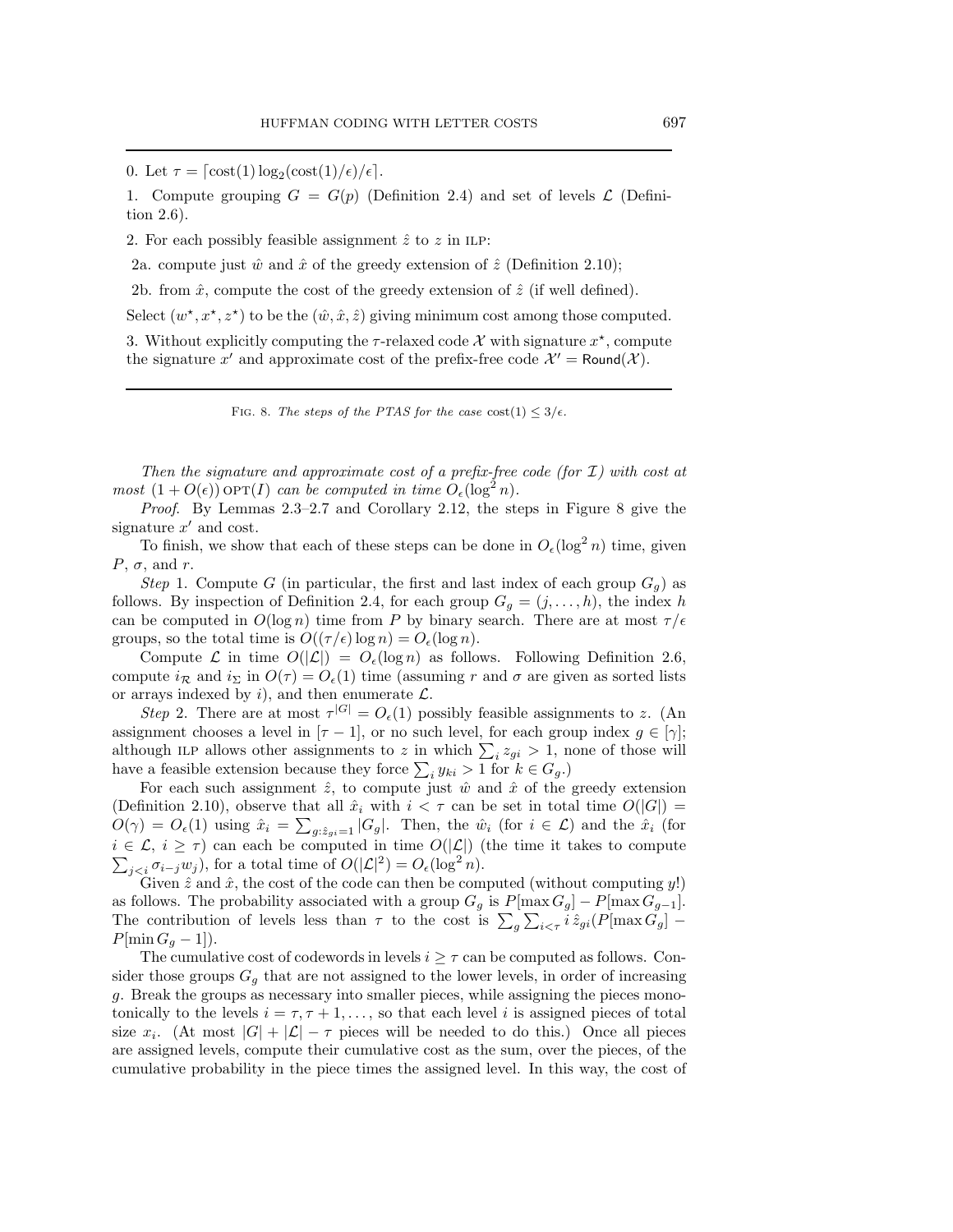the code for a given  $\hat{z}$  and  $\hat{x}$  can be computed in time  $O(|G|\tau + |G| + |\mathcal{L}|) = O_{\epsilon}(\log n)$ . Since there are  $O_{\epsilon}(1)$  assignments  $\hat{z}$  to consider and, for each,  $\hat{x}$  can be computed

in  $O_{\epsilon}(\log^2 n)$  time, the total time to find the minimum-cost signature x is  $O_{\epsilon}(\log^2 n)$ .

*Step* 3. By inspection of Round in the proof of Lemma 2.3, for each codeword of cost  $i \geq \tau$  in X, there is a codeword of cost  $i + \text{cost}(\text{enc}(i - \hat{\tau}))$  in X'. Thus, x' can be computed directly from x by taking  $x'_i = x_i$  for  $i < \tau$ , and for the rest, starting with  $x'_i = 0$  and then, for each  $i \geq \tau$ , incrementing  $x'_{i'}$  by  $x_i$ , where  $i' = i + \text{cost}(\text{enc}(i - \hat{\tau}))$ .

The cost of  $\mathcal{X}'$  is  $1 + O(\epsilon)$  times the cost of the  $\tau$ -relaxed code with signature x, which is, in turn, the cost of the solution  $(w, x, y, z)$  to ILP, which is known from the previous step.

This completes the proof of Theorem 2.1.  $\Box$ 

The following observations about the proof are useful in the next section. By Lemma 2.7, the code whose signature is produced has support in  $\mathcal{L}$ . Thus, the tree representation uses only the roots of  $U$  that lie in levels in  $\mathcal{L}$ . Similarly, by inspection of ILP, its solution requires only those  $r_i$  with  $i \in \mathcal{L}$ . We summarize as follows.

Observation 2.13. *The computation in Theorem* 2.1 *produces a signature* x *for a code with support in* L*. The computation does not require the full signature* r *of the roots of* U, but relies only on the  $r_i$  such that  $i \in \mathcal{L}$  (the set L of possible levels from *Definition* 2.6*).*

**3. Computing the tree representation from the signature.** For the case cost(1)  $\leq 3/\epsilon$ , Theorem 2.1 proves that the signature (and cost) of a near-optimal prefix-free code can be efficiently computed, but says nothing about computing a more explicit representation of the code. Here we address this by proving Theorem 3.1, which describes how to compute the tree representation in  $O(n) + O_{\epsilon}(\log^2 n)$  time, given the signature x.

Given the signature, it would be easy to compute the tree-representation  $F$  using a root-to-leaves greedy algorithm in time  $O(|F| + |\mathcal{L}|)$  (where |F| is the number of nodes in  $F$ ). Roughly, one could just allocate the nodes and edges of  $F$  appropriately in order of increasing level  $i \in \mathcal{L}$ . Unfortunately, F might not have size  $O(n)$ , because in the worst case it may have many long chains of interior nodes, each with just one child.3

One could of course modify  $F$ , splicing out nodes with just one child, so as to build a new tree F' whose size is  $O(n)$  and whose cost is less than or equal to the cost of  $F$ . However, if the algorithm were to explicitly build  $F$  from the signature, and then modify F into F' as described, it would still take time at least  $O(|F|)$ , which could be excessive. To prove the theorem below, we describe how to bypass the intermediate construction of F, instead building F' directly from x, in time  $O(|F'|) + O_{\epsilon}(\log^2 n)$ , where  $|F'| = O(n)$ .

THEOREM 3.1. *Given any instance*  $\mathcal{I} = (p, \Sigma, \text{cost}, \mathcal{U})$  *of* HULC *with restricted universe such that*  $\cos(1) \leq 3/\epsilon$ , and given the signature x of some prefix-free code X *with support in* L*, one can construct the tree representation of a prefix-free code*  $\mathcal{X}'$  that has cost at most  $\text{cost}(\mathcal{X})$ . The running time is  $O(n) + O_{\epsilon}(\log^2 n)$ . The tree *representation has* O(n) *nodes.*

*Proof.* Starting from the signature x, we first compute various signatures for a tree  $F$  whose codeword nodes have signature x. Specifically, we compute both  $w$  (the signature of the interior nodes of F) and an "edge signature" e—where  $e_{ji}$  is the number of edges from level j to level  $i>j$  in F. In fact the signature x does not

<sup>3</sup>Indeed, for some instances, there are signatures that force this to happen.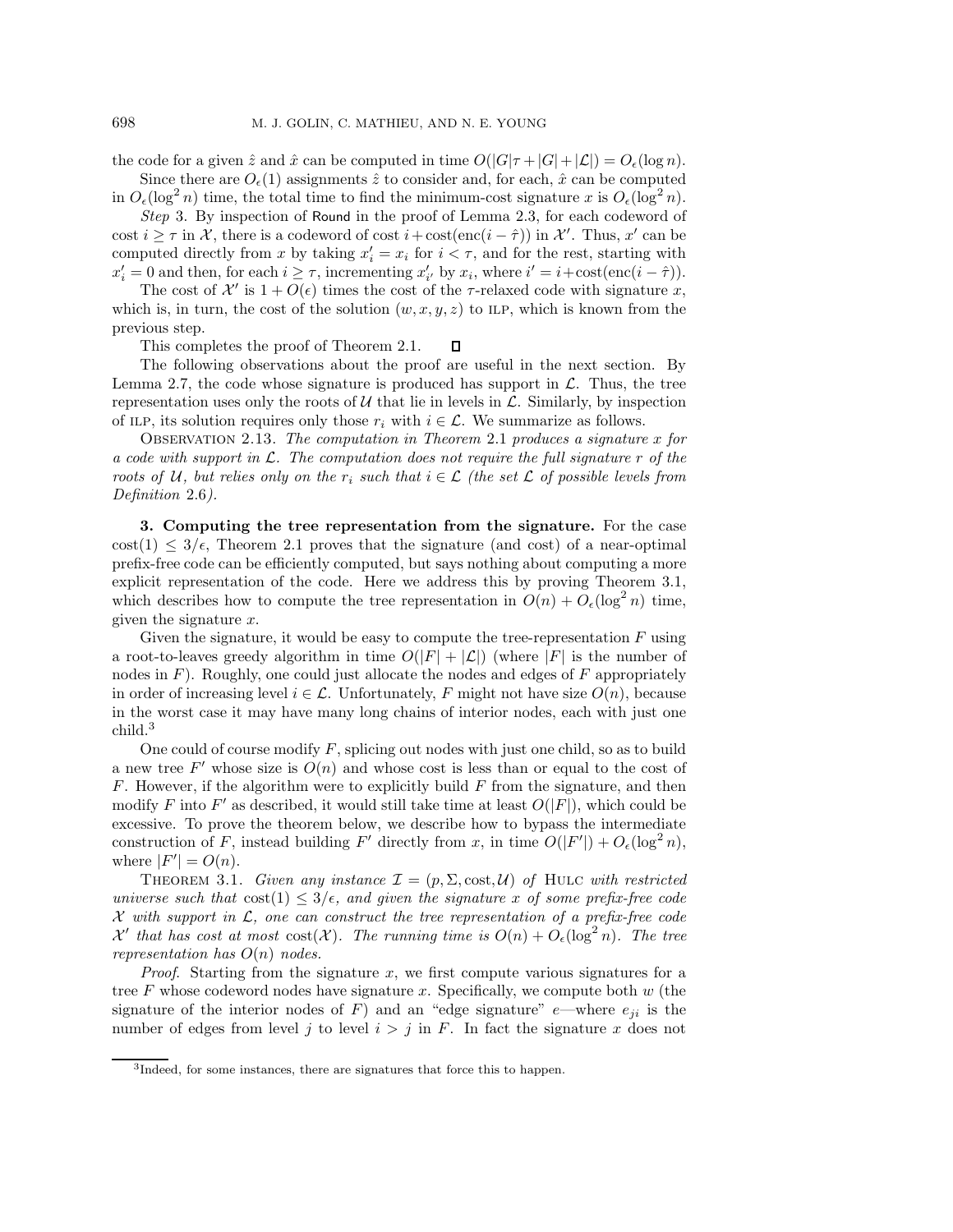uniquely determine e or  $w$ , so we make some arbitrary choices to fix a particular  $F$ with codeword signature  $x$ .

Here are the details of how to compute w and e in time  $O(|\mathcal{L}|^2)$ .

1. To start, initialize vector w so that the capacity constraint for Karp (on the left below) holds with  $x$ :

| $\vert$ constraints defining edge signature $e$                                                                                        |  |  |
|----------------------------------------------------------------------------------------------------------------------------------------|--|--|
| $x_i + w_i \leq r_i + \sum \sigma_{i-j} w_j \quad (i \in \mathcal{L}) \mid x_i + w_i \leq r_i + \sum e_{ji} \quad (i \in \mathcal{L})$ |  |  |
| $i\leq i$                                                                                                                              |  |  |
| $w_{ji} = [e_{ji}/\sigma_{i-j}]$ $(i, j \in \mathcal{L}, j < i)$                                                                       |  |  |
| $w_j = \max_{i > j} w_{ji}$<br>$(j \in \mathcal{L})$                                                                                   |  |  |
|                                                                                                                                        |  |  |

(Achieve this as follows. For each  $i \in \mathcal{L}$ , in increasing order, choose  $w_i$  maximally subject to the *i*th capacity constraint. This assignment to  $w$  will satisfy the capacity constraints (with  $x$ ) if any assignment to  $w$  can.)

2. In the edge-signature constraints on the right above,  $e_{ji}$  represents the number of edges from level j to level  $i>j$ , and  $w_{ii}$  represents the number of interior nodes in level j with children in level  $i>j$ . Initialize the edge signature e and the  $w_{ji}$ 's so that these constraints are met. (To do this, take  $e_{ji} = \sigma_{i-j}w_j$  and  $w_{ji} = w_j$  for all i and j. Since the capacity constraints for KARP are satisfied by  $x$  and  $w$ , by inspection, the edge-signature constraints for  $e$  on the right above will also be satisfied.)

3. Next, *lower* w, e, and possibly r so that all of the edge-signature constraints above are tight. (Achieve this by mimicking a leaves-to-root scan over the tree that deletes "unused" interior nodes and edges, as follows. For each  $j \in \mathcal{L}$ , in *decreasing* order, for each  $i \in \mathcal{L}$  with  $i > j$ , lower  $e_{ji}$  as much as possible subject to the first edge-signature constraint for  $i \in \mathcal{L}$ , then update  $w_{ji}$  and  $w_i$ . Finally, if the first edge-signature constraint for some  $i \in \mathcal{L}$  is still loose, it must be that  $\sum_{j < i} e_{ji} = 0$ , so lower  $r_i$  to  $x_i + w_i$  to make the constraint tight.)

4. In  $F$ , if for some edge  $(a, b)$ , b is a's only child, then call the node a useless. (Contracting such edges would give a better code.) Call all other nodes (including codeword nodes) *useful*. For each j, count the number  $u_j$  of useless nodes in level j as follows. For definiteness, order the level-j nodes arbitrarily and assume that, for each  $i, j \in \mathcal{L}$  with  $i > j$ , the nodes in level j that have children in level i are the *first*  $w_{ii}$  interior nodes in level j, and that all but the last of these  $w_{ii}$  nodes has the maximum possible number ( $\sigma_{i-i}$ ) of children in level i (so that the last such node has  $e_{ji}$  mod  $\sigma_{j-i}$  children in level i). Then count the useless nodes in level j as follows. Let  $i' = \arg \max_i w_{ji}$  and  $i'' = \arg \max_{i \neq i'} w_{ji}$  be the two levels having the most and second-most children of nodes in level j. (So  $w_i = w_{ji'} \geq w_{ji''}$ .) If it happens that  $\sigma_{j-i'} = 1$ , then the last  $w_j - w_{ji'}$  level-j interior nodes have only one child, so  $u_j = w_j - w_{ji'}$ . Otherwise  $(\sigma_{j-i'} \geq 2)$ , only the last level-j interior node can have just one child (because all others have  $\sigma_{j-i'}$  edges to level i'). The number of level-i' children of that last node is  $e_{ji'}$  mod  $\sigma_{j-i'}$ . If this quantity is 1 and  $w_{ji'} < w_i$  (the node has no children in level  $i'$ , then  $u_j = 1$ , and otherwise  $u_j = 0$ .

5. Define  $F'$  to be the subforest of  $F$  induced by useful nodes and their children. Explicitly construct F' as follows. For each level  $j \in \mathcal{L}$  in *decreasing* order, do the following. Create the  $x_j$  codeword nodes and the  $w_j - u_j$  nonuseless interior nodes. Then, following the description of the edges in F from step 4 above, for each  $i>j$ , add up to  $e_{ji}$  edges greedily from each of the first min $(w_{ji}, w_j - u_j)$  interior nodes (adding at most  $\sigma_{i-j}$  edges from each node) to parentless nodes in level i (giving those nodes parents). If there are not enough parentless nodes in level  $i$  to do this, create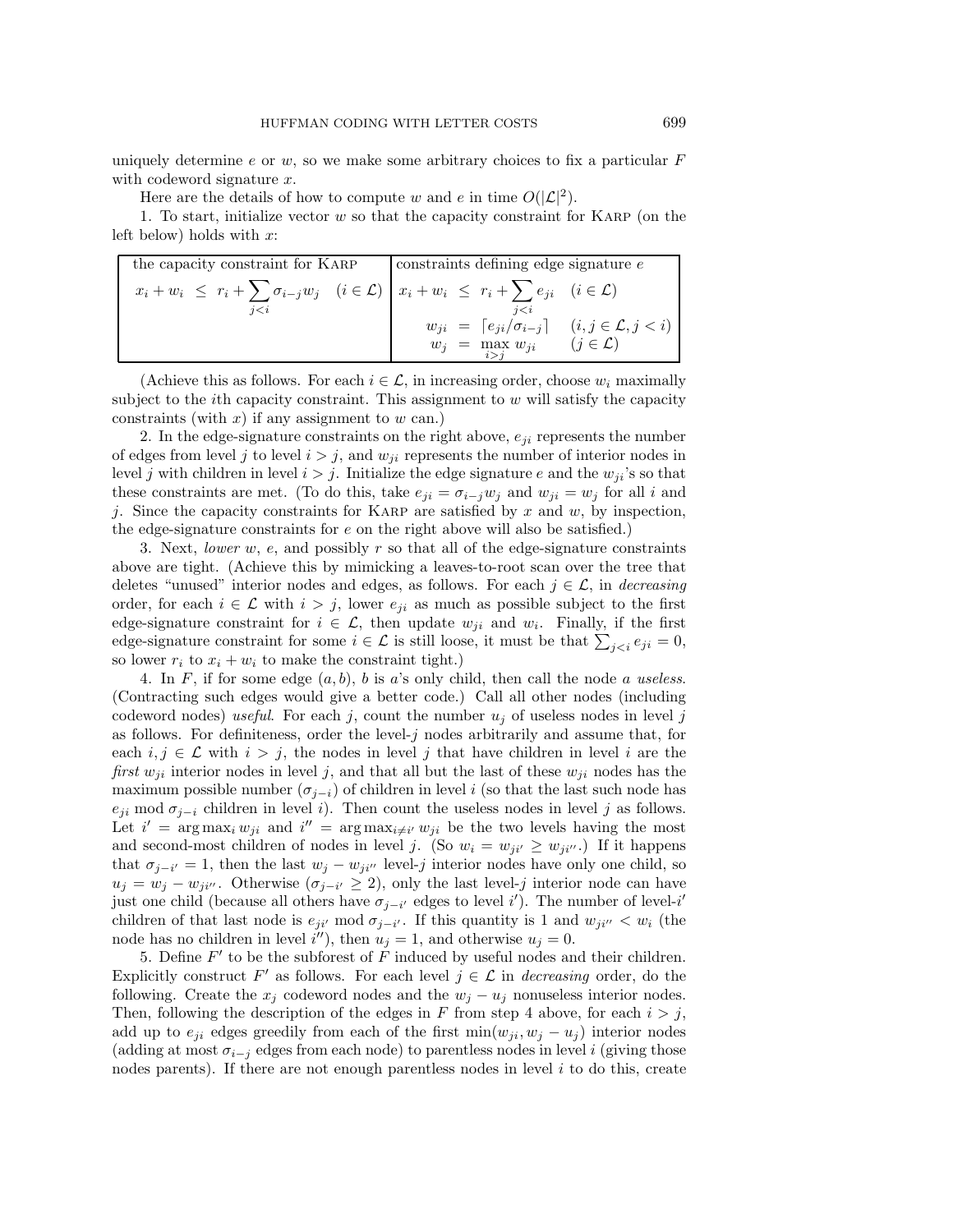new *childless* interior nodes in level i as needed (these new nodes are useless children of nonuseless nodes; in step 6, below, they are the *stubs*). Among all  $x_j + w_j - u_j$  new nodes instantiated in level j, designate as many as possible  $(\min(x_j + w_j - u_j, r_j))$ as roots, and designate the rest as (temporarily) parentless. Nonroot nodes might be left parentless (these are nodes whose parents were useless in  $F$ ; in step 6, they are the *orphans*).

6. Next consider the nonroot parentless nodes in  $F'$  (call these *orphans*), and the (useless) childless interior nodes in  $F'$  (call these *stubs*). The nodes in  $F - F'$  are interior nodes with one child whose parents also have one child, so in  $F$  the nodes in  $F-F'$  form vertex-disjoint paths connecting each orphan d to a unique stub  $A(d)$  (the child of d's first nonredundant ancestor in  $F$ ). Thus, the number of orphans equals the number of stubs. Make a list  $a_1, a_2, \ldots, a_k$  of the stubs, and a list  $d_1, d_2, \ldots, d_k$ of the orphans, both ordered by increasing level (breaking ties arbitrarily). Finally, modify F' as follows. For each pair of nodes  $(a_j, d_j)$ , identify  $a_j$  and  $d_j$ —that is, make  $d_i$  the child of  $a_i$ 's parent in place of  $a_i$ . The resulting forest is  $F''$ .

*Correctness.* Let  $\mathcal{X}'$  be the monotone code with tree representation  $F''$ . By construction,  $\mathcal{X}'$  is prefix-free, has codewords in  $\mathcal{U}$ , and has signature x. To prove that  $F''$  has cost no greater than the cost of F, we observe that each leaf node in F has a corresponding leaf node in  $F''$  and observe that, in the last step of the construction, going from  $F'$  to  $F''$ , cannot increase the level of any orphan  $d_i$ . Indeed, suppose for contradiction that the level of some  $d_i$  in F is strictly less than the level of its paired node  $a_j$ . Thus, the j stub nodes  $A(d_1), A(d_2), \ldots, A(d_j)$  are in levels strictly less than the level of  $a_i$ . Each of these j nodes must precede  $a_i$  in the ordering  $a_1, a_2, \ldots, a_k$ of stub nodes, but only  $j - 1$  nodes can do so.

*Time*. The time for constructing x, w, and e is  $O(|\mathcal{L}|^2) = O_{\epsilon}(\log^2 n)$ . By inspection, the forest F'' can be constructed from w, x, and e in time  $O(|\mathcal{L}|^2 + |F''|)$ . In F'' there are n leaves, and each interior node has at least two children, so  $|F''| \leq 2n$ . П

**4.** Computing the signature of a near-optimal code when  $\text{cost}(1) \ge 3/\epsilon$ . The preceding sections give a complete PTAS for instances of HULC with cost(1)  $\leq$  $3/\epsilon$ . In this section, the goal is to extend the PTAS to handle arbitrary letter costs. Note that if the letter costs were fixed (not part of the input), then for small (but still constant)  $\epsilon$  it would be the case that  $\text{cost}(1) \leq 3/\epsilon$ , so the PTAS in the preceding sections could be applied as it stands. But since letter costs are part of the input, as we've defined HULC, we cannot assume that  $cost(1)$  is constant; we have to handle the case when cost(1) grows asymptotically.

Unfortunately, the PTAS in the preceding sections makes fundamental use of the assumption that  $\text{cost}(1) = O_{\epsilon}(1)$ . Indeed, that restriction is what ensures that the relaxation gap for  $\tau$ -relax is  $1 + O(\epsilon)$  for some threshold  $\tau = O_{\epsilon}(1)$ . In turn, using a threshold  $\tau$  with value  $O_{\epsilon}(1)$  is central to the polynomial running time. This approach does not seem to extend to handle instances in which the ratio  $\cos(t)/\cos(t)$  is quite small (e.g., decreasing with  $n$ ). We need another approach for handling the case when  $cost(0)$  is quite small.

**4.1. Reducing to coarse letter costs.** We start with a simple scaling and rounding step (a standard technique in PTAS's), to bring the letter costs into a restricted form that is easier to work with. Ideally, we would like to make (i) all letter costs integers and (ii) cost(1)  $\leq 3/\epsilon$ , for then the preceding PTAS would apply. We almost achieve these two conditions, failing only in that cost(0) may end up being noninteger. More specifically, we scale and round the costs to make them *coarse*, as follows.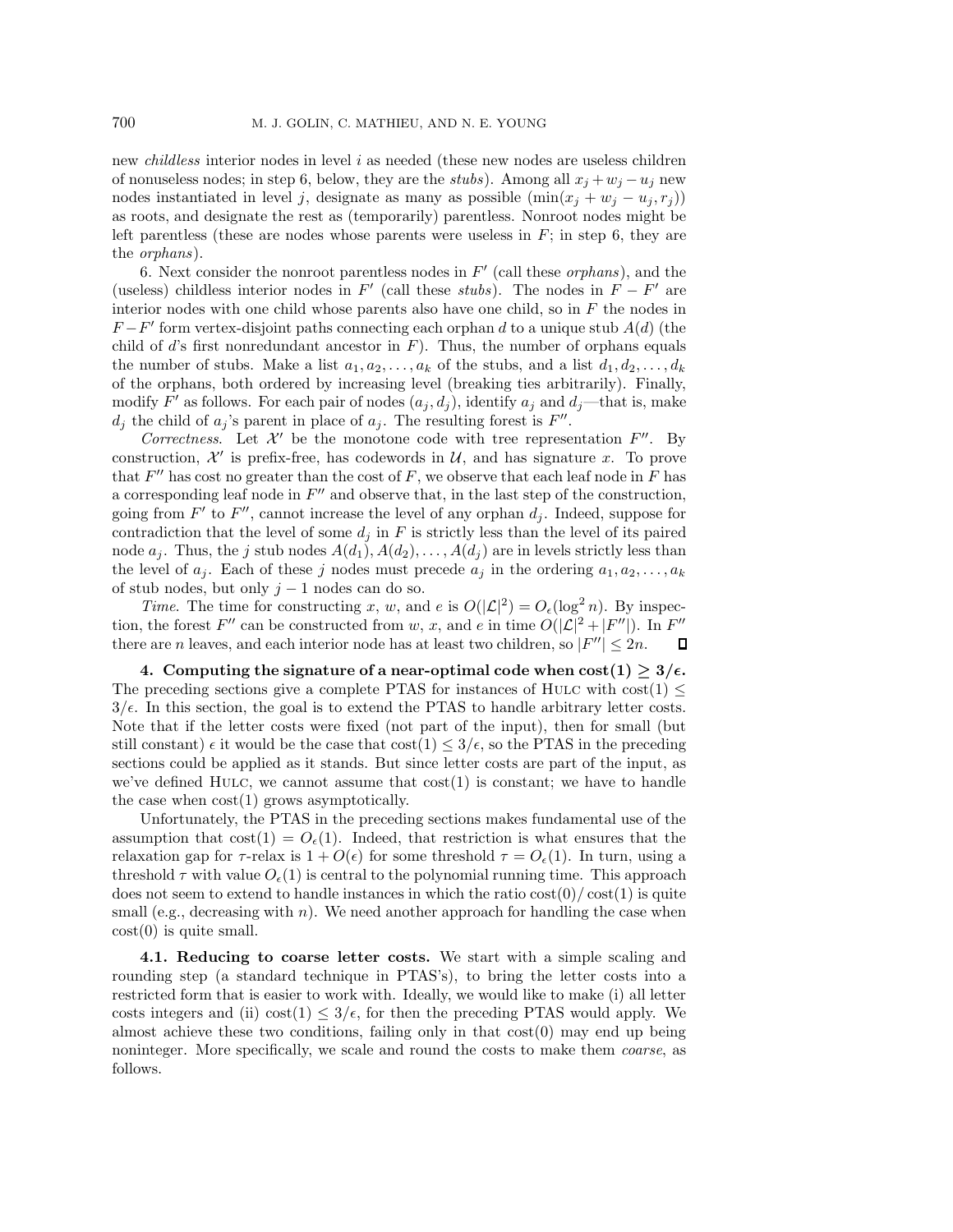Definition 4.1. *The letter costs are* coarse *if*

- the second-cheapest letter cost,  $\text{cost}(1)$ *, is in the interval*  $[1/\epsilon, 3/\epsilon]$ *; and*
- *all letter costs are integers, except possibly* cost(0)*, which may instead be the reciprocal of an integer.*

Note well that *throughout this section* cost(0) *is not necessarily an integer*—it may instead be the reciprocal of an integer, i.e.,  $cost(0) = 1/N$  for some integer N. All other letter costs are still integers.

Here are the specific scaling and rounding steps that we use to achieve coarse letter costs.

**Subroutine 4.1.** *Coarsening the letter costs.*

1: **if**  $\cos(t)/\cos(t) \geq 1/\epsilon$ , **then** 

2: Let N be the maximum integer such that  $\frac{\text{cost}(1)}{N \text{ cost}(0)} \ge 1/\epsilon$ . Initialize  $\text{cost}'(\ell) = \frac{\text{cost}(\ell)}{N \text{ cost}(0)}$  for  $\ell \in \Sigma$ .

3: **else**

- 4: Let N be the minimum integer such that  $\frac{N \cosh(1)}{\cosh(0)} \geq 1/\epsilon$ . Initialize  $\text{cost}'(\ell) = \frac{N \cdot \text{cost}(\ell)}{\text{cost}(0)}$  for  $\ell \in \Sigma$ .<br>result  $\ell \in \Sigma$  export  $\ell = 0$  round easy'.
- 5: For each  $\ell \in \Sigma$  except  $\ell = 0$ , round cost' $(\ell)$  to the integer  $\lceil \text{cost}'(\ell) \rceil$ .
- 6: Return cost .

To conclude section 4.1 we prove that the above procedure does indeed produce coarse letter costs in linear time, and that any instance with arbitrary costs reduces (in an approximation-preserving way) to the same instance but with coarsened costs.

LEMMA 4.2. Let  $cost': \Sigma \to \mathbb{R}_{\geq 0}$  be the costs output by the coarsening subroutine *(given arbitrary letter costs* cost :  $\Sigma \rightarrow \mathbb{R}_{\geq 0}$ *). Then the following hold:* (i) The *subroutine takes*  $O(n)$  *time.* (ii) The costs cost' are coarse. (iii) *Any code that is near-optimal under* cost' *is also near-optimal under* cost.

*Proof.* Part (i) is clear by inspection and the assumption that  $|\Sigma| \leq n$ .

(ii) If the condition in the "if" statement holds (that is,  $\cos t(1)/\cos t(0) \geq 1/\epsilon$ ), the scaling step makes  $\cos t'(0) = \frac{\cos t(0)}{N} = 1/N$  the reciprocal of an integer. Also, the scaling step brings  $\text{cost}'(1)$  into the interval  $[1/\epsilon, 2/\epsilon)$ , because, by the choice of N,

$$
\frac{1}{2}\cos t'(1) \le \frac{N}{N+1} \cos t'(1) = \frac{N}{N+1} \frac{\cos t(1)}{N \cos t(0)} = \frac{\cos t(1)}{(N+1)\cos t(0)} < \frac{1}{\epsilon} \le \frac{\cos t(1)}{N \cos t(0)} = \cos t'(1).
$$

Alternatively, if the "else" clause is executed, the scaling step makes  $cost'(0)$  an integer and brings  $cost'(1)$  into the interval  $[1/\epsilon, 2/\epsilon)$  because  $N \geq 2$  and

$$
\frac{1}{2}\cos t'(1) \le \frac{N-1}{N} \cos t'(1) = \frac{N-1}{N} \frac{N \cos t(1)}{\cos t(0)} = \frac{(N-1)\cos t(1)}{\cos t(0)} < \frac{1}{\epsilon} \le \frac{N \cos t(1)}{\cos t(0)} = \cos t'(1).
$$

In either case, the final rounding step (line 5) makes every cost'( $\ell$ ) (for  $\ell \geq 1$ ) an integer. The rounding step also leaves  $\cot'(1) \leq 3/\epsilon$ , because  $\cot'(1) \leq 2/\epsilon$  before rounding and  $\lceil 2/\epsilon \rceil \leq 3/\epsilon$  for  $\epsilon \leq 1$ .

(iii) The scaling steps (lines  $1-4$ ) do not change the ratio of any two letter costs. The rounding step changes the relative costs of any two letters by at most a factor of  $1 + \epsilon$ , because, before rounding, each rounded letter cost,  $\cot'(\ell)$ , is at least  $1/\epsilon$  and so increases by at most a  $1 + \epsilon$  factor. Thus, any prefix-free code X is a near-optimal solution under cost'() if and only if it is a near-optimal solution under cost(). 0.

**4.2. Reducing to coarse letter costs with**  $cost(0) > 1$ **.** Appealing to Lemma 4.2, we can now assume without loss of generality that the letter costs are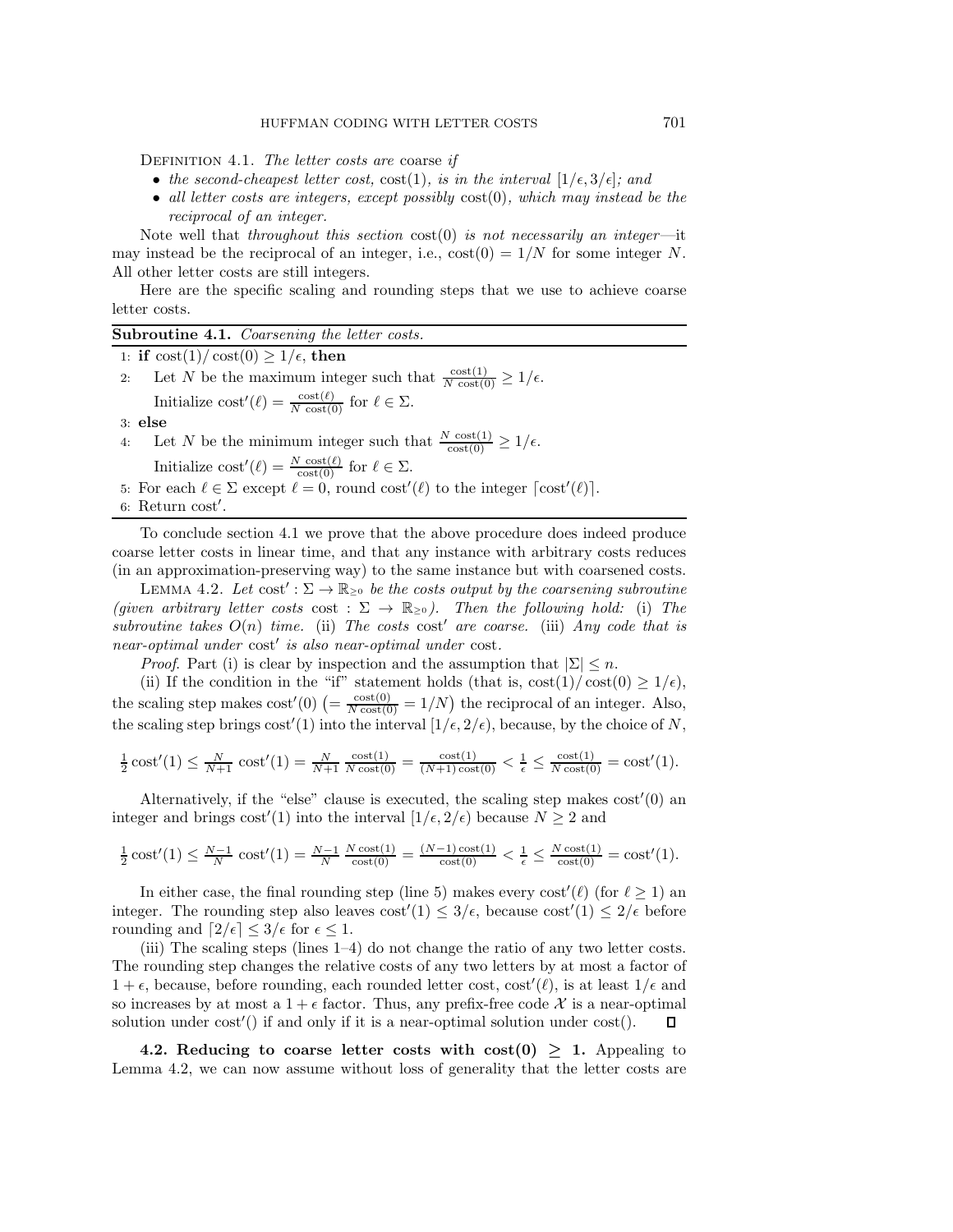

FIG. 9. Given  $\Sigma = \{0,1\}$  with  $\text{cost}(0) = 1/N = 1/5$  and  $\text{cost}(1) = 1/\epsilon = 2$ , the top of  $\Sigma^*$  is on the left, the top of  $\Sigma'^*$  is on the right. The "chunk" alphabet  $\Sigma'$  has six letters, called "chunks": the cheapest chunk, 00000, represents the string 00000 in  $\Sigma^*$ , and costs 1. The other five chunks  $(1, 01, 001, 0001, 0001, 00001)$  represent, respectively, the strings 1, 01, 001, 0001, and 00001. Each  $costs$  2 =  $cost(1)$ .

coarse. That is, we assume that  $\text{cost}(1) \in [1/\epsilon, 3/\epsilon]$  and that all letter costs are integers except perhaps  $cost(0)$ , which may instead be the reciprocal of an integer.

If it does happen that  $cost(0)$  is an integer, then the condition for the PTAS of the preceding sections is met: all letter costs are integers, and  $\cos(1) \leq 3/\epsilon$ . So in this case we can apply that PTAS directly to the instance.

So, assume that  $cost(0)$  is not an integer. That is,  $cost(0)$  equals  $1/N$  for some integer  $N > 2$ .

We now confront the core problem of this section: how to deal with an instance in which  $cost(0)$  is very small in comparison to  $cost(1)$ . To handle such an instance, the basic idea is to reduce the problem to the case we've already solved. In particular, we replace the given alphabet by a new alphabet  $\Sigma'$ , in which each new letter s represents some *string* s over the original  $\Sigma$ . This idea allows us to manipulate the letter costs: by choosing large enough strings s to represent, we can make sure no letter cost in  $\Sigma'$ is too small.

For intuition, consider an example with binary alphabet  $\Sigma = \{0, 1\}$ . Consider replacing this alphabet with an alphabet  $\Sigma'$  containing the six letters 00000, 1, 01, 001, 0001, and 00001. Call these letters *chunks*. They represent, respectively, the four strings 00000, 1, 01, 001, 0001, and 00001 over  $\Sigma$ . In this way, each string of chunks (i.e., string over  $\Sigma'$ ) represents a string over  $\Sigma$  in a natural way, For example, the string "1 00000 01" over  $\Sigma'$  represents the string "10000001" over  $\Sigma$ . See Figure 9.

For letter costs, it would be natural to take  $\cos\left(\frac{s}{s}\right)$  equal to the cost of the string over  $\Sigma$  that <u>s</u> represents. For the example, if cost(0) is 1/5, it would be natural to take  $cost(\underline{00000}) = 1$ ,  $cost(\underline{1}) = cost(1)$ ,  $cost(\underline{01}) = \frac{1}{5} + cost(1)$ ,  $cost(\underline{001}) = \frac{2}{5} + cost(1)$ , etc. But, since our goal is to have all-integer letter costs, we instead round down the costs:  $\text{cost}(00000) = 1$ ,  $\text{cost}(1) = \text{cost}(0, \text{cost}(0, 0) = \text{cost}(1)$ ,  $\text{cost}(0, \text{cost}(0, 0) = \text{cost}(1)$ , etc. Because  $\text{cost}(1) \geq 1/\epsilon$ , rounding down doesn't alter the "natural" costs by more than a  $1+\epsilon$  factor.

In general, for an arbitrary alphabet  $\Sigma$ , where, say,  $\text{cost}(0) = 1/N$ , here is how we construct  $\Sigma'$ .

DEFINITION 4.3 (chunk alphabet). Let chunk alphabet  $\Sigma'$  *contain the following letters (called chunks): one letter denoted*  $\underline{0}^N$  *and, for each nonzero letter*  $\ell \in \Sigma$ , N  $l$ etters denoted <u> $\ell, 0\ell, \ldots, 0^{N-1}\ell$ </u>. (Each underlined string  $0^{i}\ell$  denotes a single letter in  $\Sigma'.$ ) Give letter  $0<sup>N</sup>$  *cost* 1*, and give each letter*  $0<sup>i</sup>ℓ$  *cost equal to* cost( $ℓ$ ).</u></u>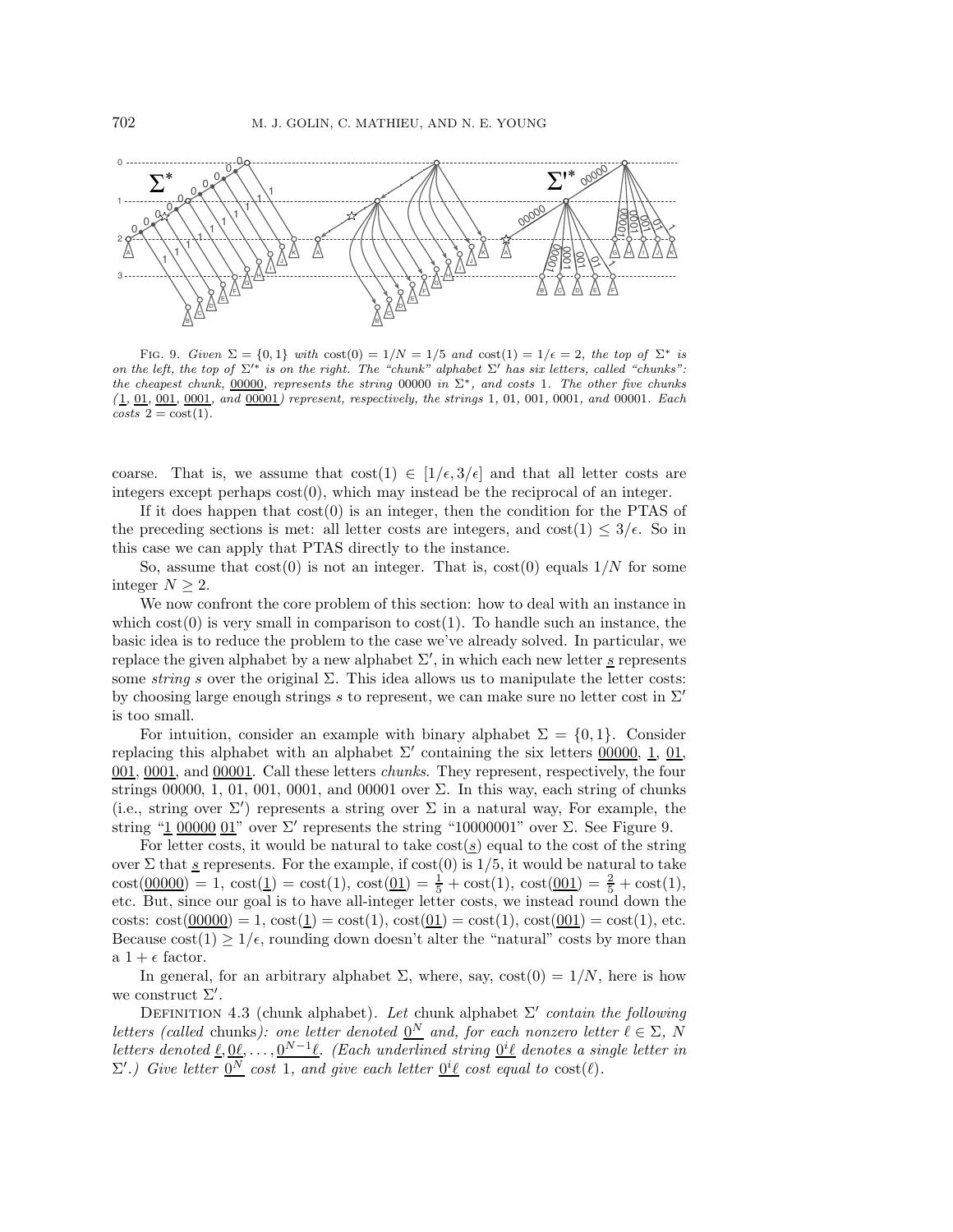For any string s' over  $\Sigma'$ , let unchunk $(s')$  denote the string over  $\Sigma$  that s' represents. Say a string s over  $\Sigma$  is *chunkable* if  $s = \text{unchunk}(s')$  for some s' over  $\Sigma'$ . (These are the strings over  $\Sigma$  that can be cleanly broken into chunks.)

Extending from strings to codes, each code  $\mathcal{X}'$  over  $\Sigma'$  represents a code  $\mathcal X$  over  $\Sigma$  in a natural way, specifically  $\mathcal{X}_i = \text{unchunk}(\mathcal{X}'_i)$ . Let  $\text{unchunk}(\mathcal{X}')$  denote this code X. Say that a code X over Σ is *chunkable* if it can be obtained in this way (i.e., all its codewords are chunkable).

Thus, unchunk() gives a bijection between the strings over  $\Sigma'$  and the chunkable strings over  $\Sigma$ . Likewise, it gives a bijection between the codes over  $\Sigma'$  and the chunkable codes over  $\Sigma$ . On consideration, unchunk $(\mathcal{X}')$  will be prefix-free if and only if  $\mathcal{X}'$  is prefix-free. Thus, this bijection preserves prefix-free-ness and (approximate) cost.

*First attempt at PTAS via reduction*. The general scheme will be something like the following:

- (1) Given  $\Sigma$ , construct the chunk alphabet  $\Sigma'$ .
- (2) Find a near-optimal prefix-free code  $\mathcal{X}'$  over  $\Sigma'$  using PTAS for cost(1)  $\leq 3/\epsilon$ .
- (3) Return the prefix-free code  $\mathcal{X} =$  unchunk $(\mathcal{X}')$  that  $\mathcal{X}'$  represents.

The main flaw in this reduction is the following: not all strings over  $\Sigma$  can be broken into chunks from  $\Sigma'$ . In particular, the codewords in the optimal code  $\mathcal{X}^*$  over Σ might not be chunkable. Thus, even if  $X'$  is near-optimal over Σ' a priori, it may happen that unchunk $(\mathcal{X}')$  is far from optimal over  $\Sigma$ .

The main technical challenge in this section is to understand this flaw and work around it. To understand the flaw in detail, recall that the codes over  $\Sigma'$  correspond, via the bijection unchunk(), to the chunkable codes over  $\Sigma$ , and this bijection preserves prefix-free-ness and (approximate) cost.

Because of this bijection, the reduction proposed above (after Definition 4.3) will work if and only if the optimal prefix-free code  $\mathcal{X}^*$  over  $\Sigma$  is has approximately the same cost as the optimal *chunkable* prefix-free code over Σ (since the latter code has approximately the same cost as the optimal prefix-free code over  $\Sigma'$ ). So, is there always a chunkable prefix-free code whose cost is near that of the optimal prefix-free code  $\mathcal{X}^*$ ?

Let's consider which strings over  $\Sigma$  are chunkable (that is, can be broken into chunks from  $\Sigma'$ ). On consideration,<sup>4</sup> a necessary and sufficient condition for a string s over  $\Sigma$  to be chunkable is that the number of 0's at the end of s should be a multiple of N. Thus, a given code  $\mathcal X$  over  $\Sigma$  is chunkable if and only if all of its codewords end nicely in that way. Define  $pad(\mathcal{X})$  to be the code over  $\Sigma$  obtained by padding each codeword in  $\mathcal X$  with just enough 0's so that the number of 0's at the end of the codeword is a multiple of N.

Then pad $(\mathcal{X}^*)$  is a prefix-free, chunkable code over  $\Sigma$ . But how much can padding increase the cost of  $\mathcal{X}^*$ ? Padding a codeword adds at most  $N-1$  0's to the codeword. This increases each codeword cost by at most  $(N-1)\cos(0) = (N-1)/N < 1$ .

Is this significant? That is, can it increase the cost of the codeword by more than a  $1+\epsilon$  factor? In order for this to happen, the codeword must have cost less than  $1/\epsilon$ . Call any such codeword (of cost less than  $1/\epsilon$ ) a *runt*. Recalling that  $\cos(\ell) \geq 1/\epsilon$ for every letter  $\ell \in \Sigma - \{0\}$ , for a codeword in  $\mathcal{X}^*$  to be a runt it must consist only of

<sup>&</sup>lt;sup>4</sup>A string with this property can be broken into chunks as follows: first break the string after each occurrence of each nonzero letter, leaving pieces of the form  $0^{i}\ell$  for some i, plus a final piece of the form  $0^{iN}$  for some *i*; then, within each such piece, break the piece after every Nth 0.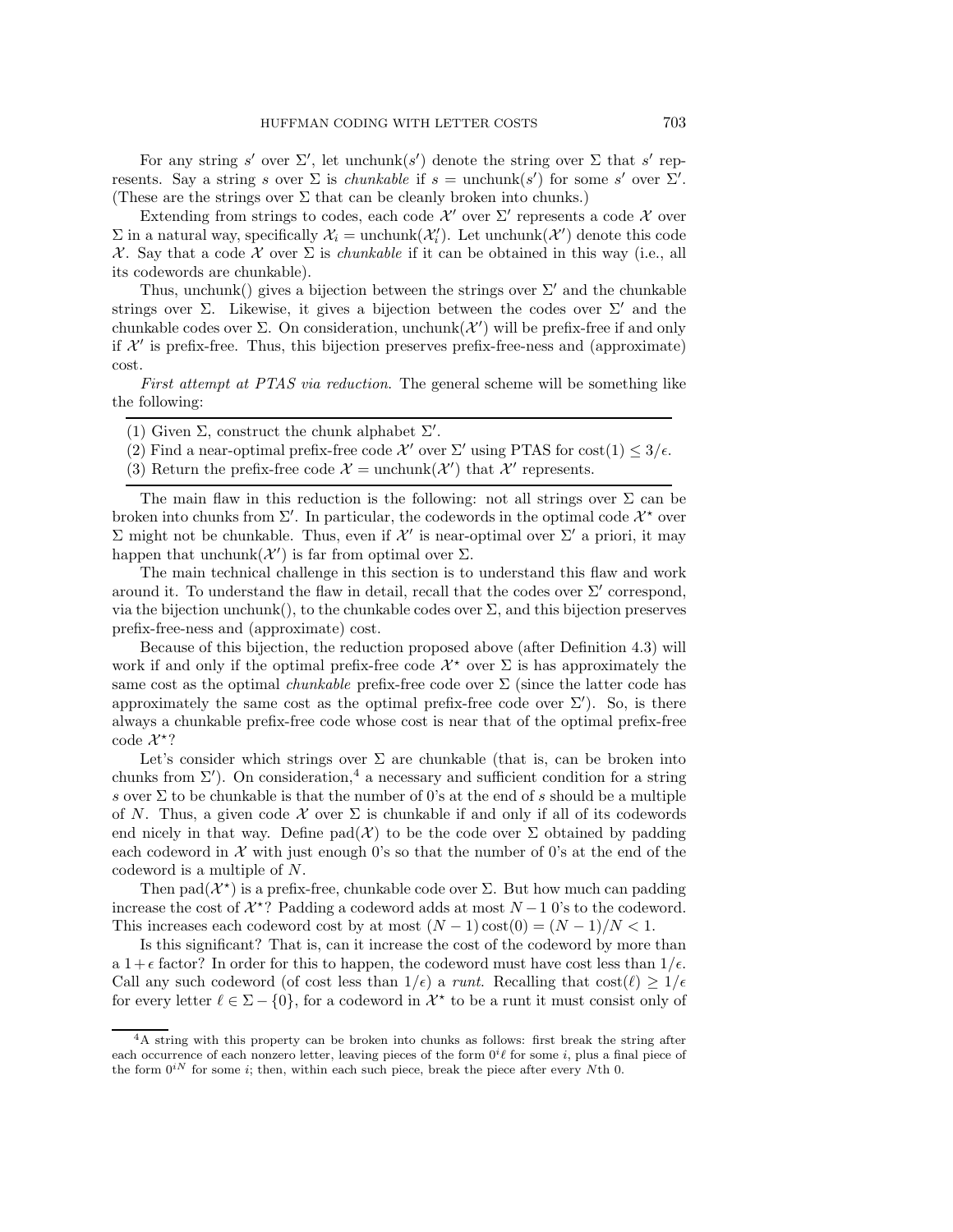0's. In any prefix-free code, there is either one runt or none, and the only codeword that can be the runt is the cheapest one,  $\mathcal{X}_1^*$ .<br>In sum, the reduction above fails, but ju

In sum, the reduction above fails, but just barely, and the reason that it fails is because padding the runt can, in the worst case, increase the cost of the code by too much.

*Second attempt*. To work around this issue, we handle the runt differently: we use exhaustive search to remove it from the problem, then solve the remaining runt-free problem as described above.

More specifically, we consider all possibilities for the runt in the optimal code: either the optimal code has no runt (in which case the reduction in the first attempt above works), or the optimal code has a runt of the form  $0<sup>q</sup>$  for some  $q \leq n$  such that  $\cot(0^q) < 1/\epsilon$ . For each possible choice  $0^q$  for  $\mathcal{X}_1$ , we compute a near-optimal choice for the n−1 remaining codewords  $\mathcal{X}_2, \mathcal{X}_3, \ldots, \mathcal{X}_n$ , given that  $\mathcal{X}_1 = 0^q$ . We then return the best code found in this way.

How do we find a near-optimal choice for the  $n-1$  *remaining* codewords, given a particular choice  $0^q$  for  $\mathcal{X}_1$ ? This problem can be stated precisely as follows:

\n- (4.1) Find a near-optimal prefix-free code of *n* − 1 codewords over alphabet 
$$
\Sigma
$$
, for probabilities  $p' = \langle p_2, p_3, \ldots, p_n \rangle / (1 - p_1)$ , from the universe  $\mathcal{U}_q$  of strings that do not have  $0^q$  as a prefix.
\n

Since padding any nonrunt codeword to make it chunkable increases its cost by at most a  $1 + \epsilon$  factor and maintains prefix-free-ness, the problem above reduces in an approximation-preserving way to the following one:

\n- (4.2) Find a near-optimal prefix-free code of *n* − 1 codewords over alphabet 
$$
\Sigma
$$
,
\n- (4.2) for probabilities  $p' = \langle p_2, p_3, \ldots, p_n \rangle / (1 - p_1)$ ,
\n- from the universe  $\hat{\mathcal{U}}_q$  of *chunkable* strings that do not have  $0^q$  as a prefix.
\n

Since the chunkable strings over  $\Sigma$  correspond via the bijection unchunk() to the strings over chunk alphabet  $\Sigma'$ , and this bijection preserves prefix-free-ness and approximate cost, the problem above in turn reduces in an approximation-preserving way to the following problem:

(4.3)  $\overline{\phantom{a}}$  $\overline{\phantom{a}}$  $\overline{\phantom{a}}$  $\overline{\phantom{a}}$  $\mid$ Find a near-optimal prefix-free set of  $n-1$  codewords over *chunk alphabet*  $\Sigma'$ , for probabilities  $p' = \langle p_2, p_3, \ldots, p_n \rangle / (1 - p_1),$ from universe  $\mathcal{U}'_q$  of strings s such that unchunk(s) does not have  $0^q$  as a prefix.

Note that the chunk alphabet  $\Sigma'$  in the latter problem (4.3) has integer letter costs, and the second cheapest letter cost is  $\text{cost}(\mathbf{1}) = \text{cost}(1)$ , which is in  $[1/\epsilon, 3/\epsilon]$ . These letter costs are appropriate for the PTAS from the preceding sections. We solve problem (4.3) using that PTAS.

To do so we have to limit the codeword universe  $\mathcal{U} = \mathcal{U}_q'$  to those "strings s such that unchunk(s) does not have  $0<sup>q</sup>$  as a prefix." The basic idea is to choose an appropriate root set  $\mathcal{R}'_q$  for  $\mathcal{U}'_q$ . For intuition, consider an example with binary alphabet  $\Sigma = \{0, 1\}$ , with  $\cos(0) = 1/5$  and  $\cos(1) = 2$ , shown in Figure 10. The strings over  $\Sigma$  are shown to the left; the strings over the chunked alphabet  $\Sigma'$  are shown to the right. A potential runt  $0^7$  is marked with  $\star$ . The strings having  $0^7$  as a prefix (on the left) and the corresponding strings over  $\Sigma'$  (s such that unchunk(s) has  $0^7$  as a prefix, on the right) are gray.

The remaining (allowed) strings are those in the subtrees marked  $E, F, \ldots, K$  (on both the left and the right). The roots of these subtrees are the roots of  $\mathcal{U}'_7$ .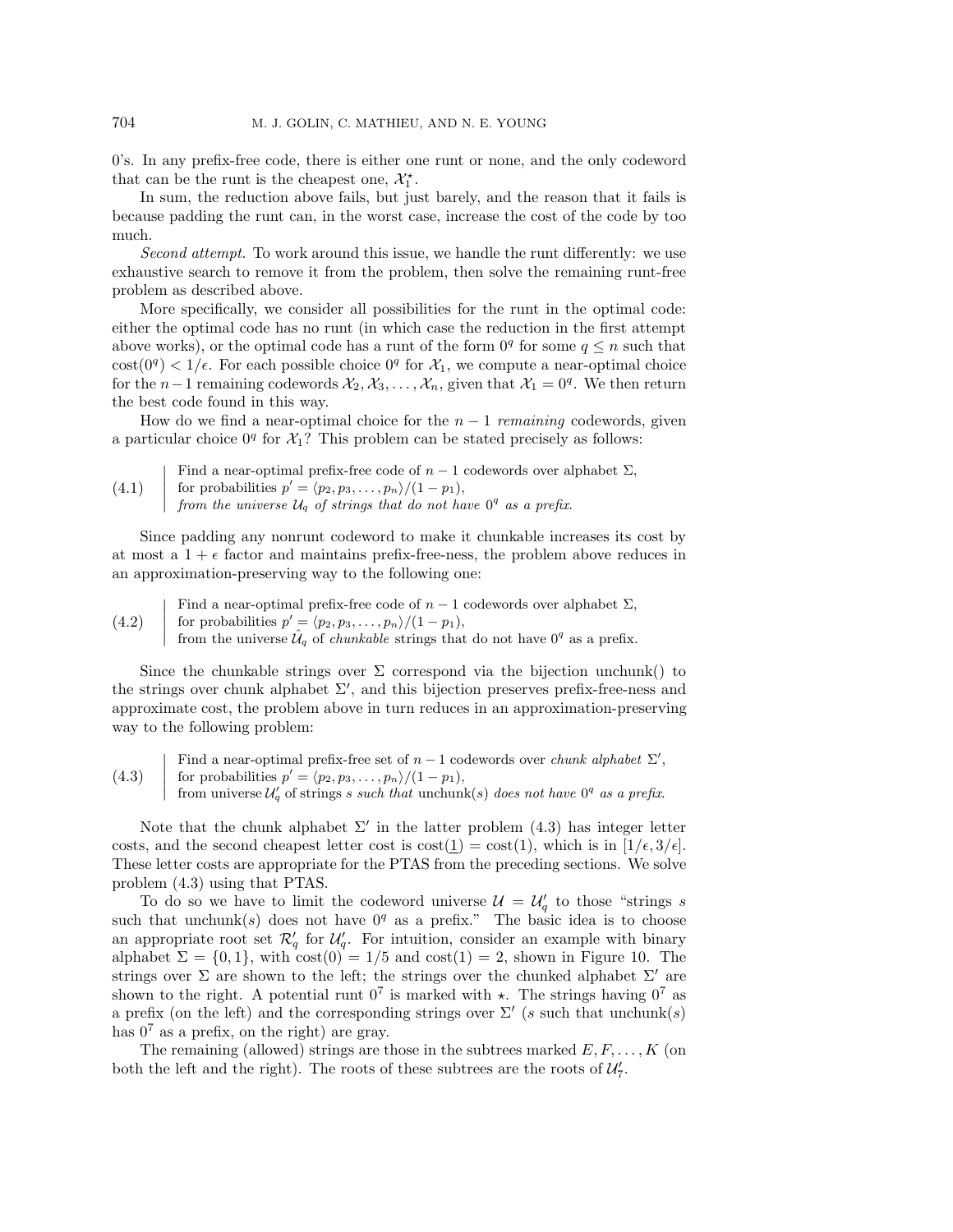

FIG. 10. An example of chunking. The alphabet is 0, 1, with  $\cos(0) = 1/5$  and  $\cos(1) = 2$ .

In general, given any alphabet  $\Sigma$  where  $cost(0) = 1/N$  for some integer N, and given an arbitrary runt  $0^q$ , we compute the root set  $\mathcal{R}'_q$  for the desired universe  $\mathcal{U}'_q$  as follows.

Let chunk() denote the functional inverse of unchunk(): if string s is chunkable, then chunk(s) is the string s' over  $\Sigma'$  such that unchunk(s') = s; likewise, if code X is chunkable, then chunk $(\mathcal{X})$  is the code  $\mathcal{X}'$  over  $\Sigma'$  such that unchunk $(\mathcal{X}') = \mathcal{X}$ .

The universe  $\mathcal{U}'_q$  should contain those strings s' such that unchunk $(s')$  does not have  $0<sup>q</sup>$  as a prefix. The chunkable strings over  $\Sigma$  that do not have  $0<sup>q</sup>$  as a prefix are those that start with a prefix of the form  $0^i \ell$ , where  $i < q$  and  $\ell \in \Sigma - \{0\}.$ Each such string  $0^i \ell$  is itself chunkable (as it ends in a letter other than 0). Thus, unchunk(s') does not have  $0<sup>q</sup>$  as a prefix if and only if s' starts with a prefix of the form chunk $(0^i \ell)$ , where  $i < q$  and  $\ell \in \Sigma - \{0\}$ . That is, the universe  $\mathcal{U}'_q$  has root set  $\mathcal{R}'_q = {\text{chunk}(0^i \ell) : i < q, \ell \in \Sigma - \{0\}}.$ 

Thus, we can reformulate problem (4.3) with an explicit root set as follows:

(4.4) Find a near-optimal prefix-free set of 
$$
n-1
$$
 codewords over chunk alphabet  $\Sigma'$ , for probabilities  $p' = \langle p_2, p_3, \ldots, p_n \rangle / (1 - p_1),$  from the universe  $\mathcal{U}'_q$  with root set  $\mathcal{R}'_q = \{\text{chunk}(0^i \ell) : i < q, \ell \in \Sigma - \{0\}\}.$ 

We solve this problem using the PTAS from the preceding sections.

Next is a precise summary of the entire reduction.

For efficiency, instead of considering all possible choices  $0<sup>q</sup>$  for the root (for all  $q < n$  such that  $cost(0^q) < 1/\epsilon$ , we further restrict q to be near a power of  $1 + \epsilon$ . This is okay because in any prefix-free code the runt  $0<sup>q</sup>$  can be padded with  $O(\epsilon q)$  0's to convert it to this form, without increasing the cost by more than a  $1 + \epsilon$  factor. (This reduces the number of possibilities for the runt from n to  $O_{\epsilon}(\log n)$ .)

DEFINITION 4.4 (reduction).

Forward direction: *Given a* HULC *instance*  $\mathcal{I} = (p, \Sigma, \text{cost})$ *, the forward direction of the reduction produces a set of instances*  $\{I_0'\} \cup \{I_4' \mid q \in Q\}$  *over alphabet*  $\Sigma'$ ,<br>*n k n o s s s imp(x, N(x)*(1+ x)<sup>{1</sup>) i.  $\in \mathbb{N}$ , i. (xps instance for seek choice of munit *where*  $Q = \{ \lceil \min(n, N/\epsilon)/(1 + \epsilon)^j \rceil \mid j \in \mathbb{N}_{\geq 0} \}$  *(one instance for each choice of runt*  $in$  OPT $)$ .

*Instance*  $I'_0$  (for the case of no runt in OPT) is  $(p, \Sigma', \text{cost}, \mathcal{R}'_0)$  with chunked and  $\Sigma'$  and universe  $(\Sigma')^*$  (with root set  $\mathcal{R}'$  containing just the empty string) *alphabet*  $\Sigma'$  *and universe*  $(\Sigma')^*$  *(with root set*  $\mathcal{R}'_0$  *containing just the empty string).*<br>For each  $a \in \Omega$  instance  $\mathcal{T}'$  (for the case of runt  $0^q$  in  $\Omega \Sigma'$ ) is  $(n' \Sigma'$  cost  $\mathcal{P}'$ )

*For each*  $q \in Q$ *, instance*  $\mathcal{I}'_q$  (for the case of runt  $0^q$  in  $\text{OPT}$ ) is  $(p', \Sigma', \text{cost}, \mathcal{R}'_q)$ , *where*  $p' = \langle p_2, p_3, \ldots, p_n \rangle / (1-p_1)$  *and universe*  $\mathcal{U}'_q$  *contains the string* s *over*  $\Sigma'$  *such*<br> $\mathcal{U}_q$  *i*  $\mathcal{U}_q$  *i*  $\mathcal{U}_q$  *i*  $\mathcal{U}_q$  *i*  $\mathcal{U}_q$  *i*  $\mathcal{U}_q$  *i*  $\mathcal{U}_q$  *i*  $\mathcal{U}_q$  *i that* unchunk(s) *doesn't have*  $0^q$  *as a prefix (root set*  $\mathcal{R}'_q = \{ \text{chunk}(0^i \ell) : i < q, \ell \in \mathcal{R}' \}$  $\Sigma - \{0\}\}.$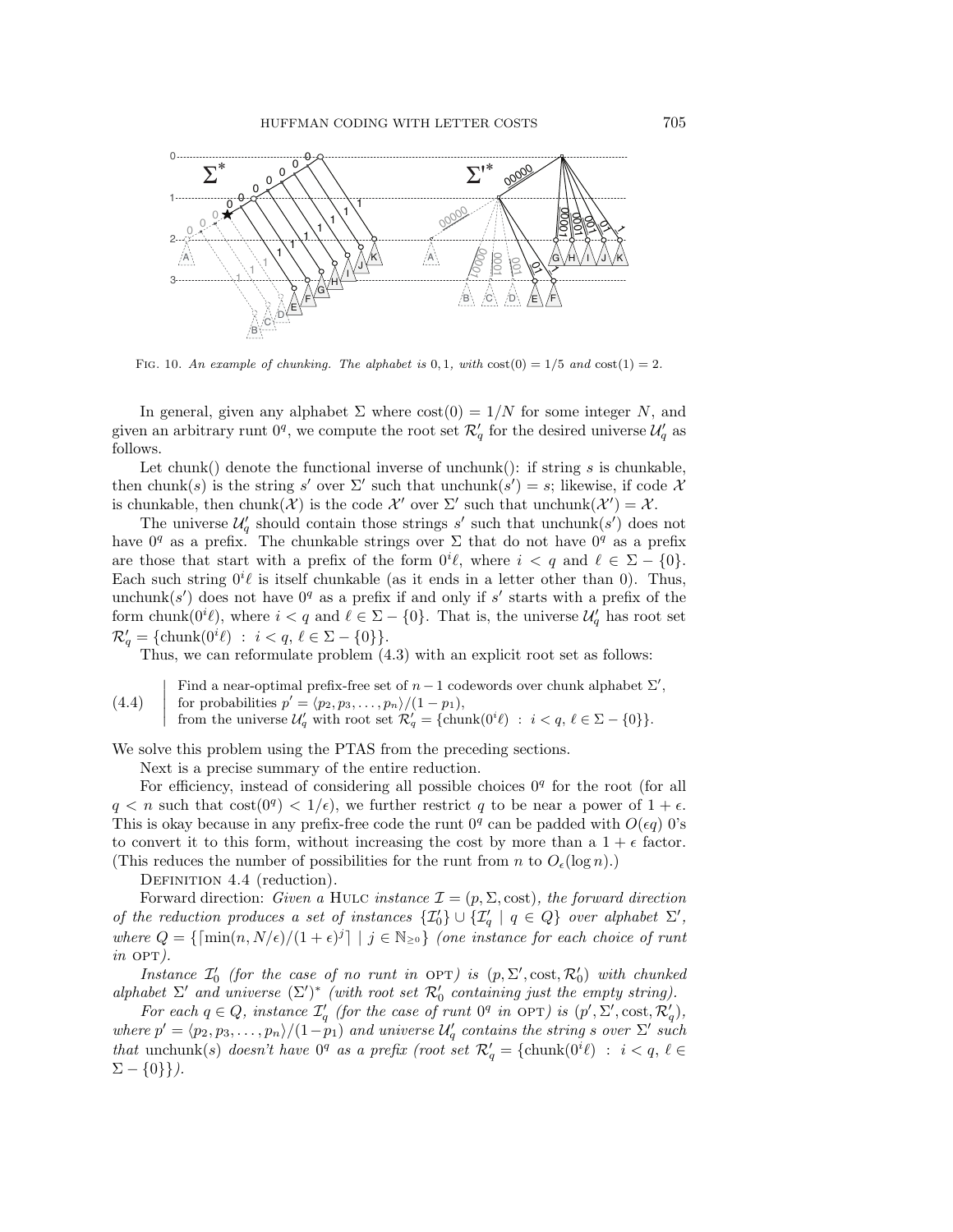$\alpha$  Backward direction: *Given any near-optimal prefix-free code*  $\mathcal{Y}^0$  *for*  $\mathcal{I}'_0$ *, and near-*<br>  $\alpha$ *l* and archivector free codes  $\mathcal{Y}^0$  for each  $\mathcal{I}'$ , the reverse direction of the reduction areduces *optimal prefix-free codes*  $\mathcal{Y}^q$  *for each*  $\mathcal{I}'_q$ *, the reverse direction of the reduction produces a near-optimal code*  $\mathcal{X}^{\min}$  *for the original instance*  $\mathcal{I}$  *as follows: Let*  $\mathcal{X}^{\min}$  *be a code of near-minimum cost among the codes* unchunk( $\mathcal{Y}^0$ )*, and*  $\{0^q\} \cup$  unchunk( $\mathcal{Y}^q$ ) *for*  $q \in Q$ *. Return*  $\mathcal{X}^{\min}$ *.* 

By the preceding discussion, the reduction above is correct, as shown next.

LEMMA 4.5 (correctness). *Assuming the codes*  $\mathcal{Y}^q$  *for*  $q \in \{0\} \cup Q$  *are nearoptimal prefix-free codes for their respective instances, the code*  $\mathcal{X}^{\min}$  *returned by the reduction above is a near-optimal prefix-free code for* I*.*

*Proof.* By construction, all of the codes unchunk( $\mathcal{Y}^0$ ), and  $\{0^q\}$  ∪ unchunk( $\mathcal{Y}^q$ ) for  $q \in Q$ , are prefix-free codes over  $\Sigma$ .

To see that at least one of these codes is near-optimal, let  $\mathcal{X}^*$  be an optimal prefix-free code over  $\Sigma$ . In the case that  $\mathcal{X}^*$  has no runt, the code chunk(pad( $\mathcal{X}^*$ )) for instance  $\mathcal{I}'_0$  has approximately the same cost as  $\mathcal{X}^*$ , so the code  $\mathcal{Y}^0$  for  $\mathcal{I}'_0$  also has approximately the same cost as  $\mathcal{X}^*$ , and thus so does unchunk $(\mathcal{Y}^0)$ .

Otherwise code  $\mathcal{X}^*$  has some runt  $0^q$  with  $q \leq \min(n, N/\epsilon)$ . Padding the root to  $0^{q'}$  for  $q' \in Q$  gives a prefix-free code X over  $\Sigma$  of approximately the same cost. By construction, for the near-optimal solution  $\mathcal{Y}^{q'}$  to instance  $\mathcal{I}'_{q'}$ , the codewords in unchunk $(\mathcal{Y}^{q'})$  are a near-optimal choice for the nonrunt codewords for any code over Σ with runt 0<sup>q'</sup>. Thus, the cost of the prefix-free code  $\{0^{q'}\}\cup$  unchunk( $\mathcal{Y}^{q'}$ ) is approximately the same as  $\text{cost}(\mathcal{X})$ , which is approximately the same as  $\text{cost}(\mathcal{X}^*)$ .  $\Box$ 

**4.3. Proof of Theorem 1.2.** The full PTAS implements the reduction in Definition 4.4. That is, it uses the PTAS from the preceding section to approximately solve the instances  $\{\mathcal{I}'_q\}_q$  produced by the forward direction of the reduction, then computes and returns  $\mathcal{X}^{\min}$  following the backward direction of the reduction. By Lemma 4.5, this gives a near-optimal prefix-free code for the given instance. Below is an outline of the steps needed to achieve running time  $O(n) + O_e(\log^3 n)$ .

*Step* 1 (forward direction—computing and solving the instances). For each of the  $O_{\epsilon}(\log n)$  instances  $\{\mathcal{I}'_q\}_q$ , the PTAS first computes the signature and approximate cost (not the code tree) of the respective solutions  $\{\mathcal{Y}'_q\}_q$ .

By Theorem 2.1 (section 2.5), for each instance  $\mathcal{I}'_q$ , the signature and approximate cost of the solution  $\mathcal{Y}^q$  can be computed in  $O_{\epsilon}(\log^2 n)$  time given appropriate precomputed inputs. Here is a restatement of that theorem.

THEOREM 2.1. Fix any instance  $\mathcal{I} = (p, \Sigma, \text{cost}, \mathcal{U})$  of HULC with restricted *universe such that*  $\cos(1) \leq 3/\epsilon$ . Let P be the cumulative probability distribution for p:  $P_{\ell} = \sum_{k \leq \ell} p_k$  *(for*  $\ell \in [n]$ *). Let*  $\sigma$  *be the signature of*  $\Sigma$ *. Let*  $r$  *be the signature of the roots of*  $\overline{\mathcal{U}}$ *. Assume that*  $P$ *,*  $\sigma$ *, and*  $r$  *are given as inputs.* 

*Then the signature and approximate cost of a prefix-free code (for* I*) with cost at most*  $(1 + O(\epsilon))$  op $T(I)$  *can be computed in time*  $O_{\epsilon}(\log^2 n)$ *.* 

To solve the instances this way, we need to precompute three things for each instance: the cumulative probability distribution, the signature of the chunked alphabet  $\Sigma'$ , and the signature of the root set.

Regarding the cumulative probability distributions, in fact there are only two distinct distributions used by the instances: p for  $\mathcal{I}'_0$ , and p' for the remaining instances.<br>So the possessive cumulative distributions for all instances can be computed in  $O(n)$ . So the necessary cumulative distributions for all instances can be computed in  $O(n)$ time.

Regarding the signature  $\sigma'$  of  $\Sigma'$ , it can be computed as follows. First, compute the signature  $\sigma$  of  $\Sigma - \{0\}$  in  $O(n)$  time. Then, according to the definition  $\Sigma' =$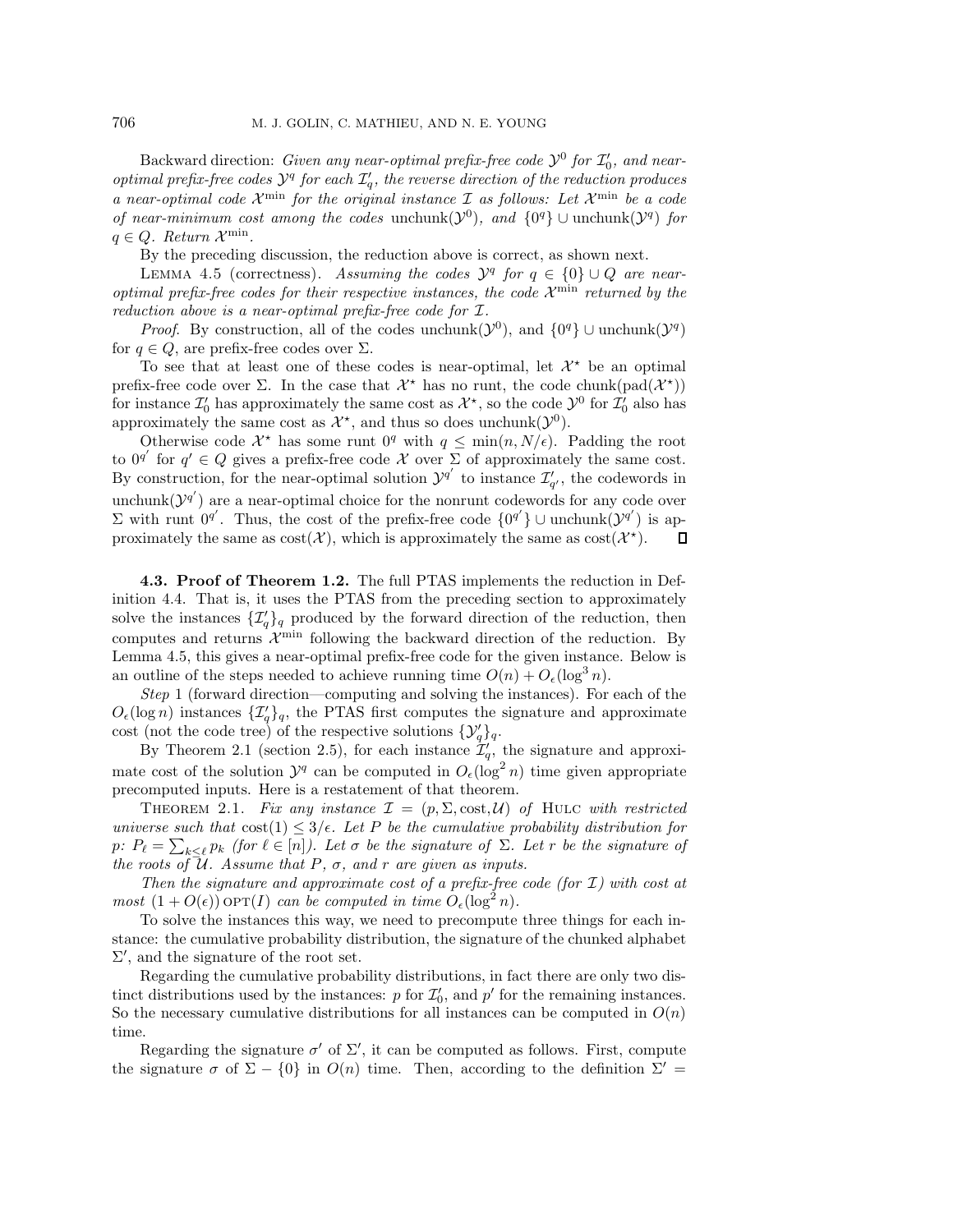${\Omega^N\}\cup{\Omega^i\ell}$  :  $i < N, \ell \in \Sigma - \{0\}\}$ , take  $\sigma'_1 = 1$  and, for j such that  $\sigma_j > 0$ , take  $\sigma'_j = N\sigma_j$ . This takes  $O(n)$  time since  $|\Sigma| \leq n$ .

Next consider how to compute the root-set signatures. For  $\mathcal{I}'_0$ , the root set is<br>al. For each of the remaining  $O(\log n)$  instances  $\mathcal{I}'$ , the PTAS computes the trivial. For each of the remaining  $O_{\epsilon}(\log n)$  instances  $\mathcal{I}'_q$ , the PTAS computes the signature of the root set in  $O_{\epsilon}(\log n)$  time using the following lemma.

LEMMA 4.6. *Given the signature*  $\sigma$  *of*  $\Sigma - \{0\}$ *, the signature*  $r<sup>q</sup>$  *of the root set of universe*  $\mathcal{U}'_q$  for  $\mathcal{I}'_q$  (restricted to the set  $\mathcal L$  of possible levels, per Observation 2.13) *can be computed in time*  $O_{\epsilon}(\log n)$ *.* 

*Proof.* The root set for instance  $\mathcal{I}'_q$  is  $\mathcal{R}'_q = {\text{chunk}(0^j \ell) : \ell \in \Sigma - \{0\}, 0 \leq j < q\}}.$ The associated multiset of costs is  $\{\cosh(\text{chunk}(0^j \ell)) : \ell \in \Sigma - \{0\}, 0 \leq j < q\}.$ Expressing the costs explicitly, this is  $\{|j/N| + \text{cost}(\ell) : \ell \in \Sigma - \{0\}, 0 \le j < q\}.$ 

In this multiset, by calculation, each fixed  $\ell \in \Sigma - \{0\}$  contributes N copies of  $a + \text{cost}(\ell)$  for each nonnegative integer  $a < \lfloor q/N \rfloor$ , and q mod N copies of  $\lfloor q/N \rfloor +$  $\text{cost}(\ell)$ . Thus, the multiset can be expressed as

$$
N \times \{a + \text{cost}(\ell) : \ell \in \Sigma - \{0\}, 0 \le a < \lfloor q/N \rfloor\}
$$
  

$$
\bigcup \{q \mod N \times \{a + \text{cost}(\ell) : \ell \in \Sigma - \{0\}, a = \lfloor q/N \rfloor\}.
$$

Introducing variable  $i = \text{cost}(\ell) + a$  to eliminate a, and rearranging the inequalities, this is

$$
N \times \{i : \ell \in \Sigma - \{0\}, i - \lfloor q/N \rfloor < \text{cost}(\ell) \le i\}
$$
  

$$
\bigcup \quad (q \bmod N) \times \{i : \ell \in \Sigma - \{0\}, \text{cost}(\ell) = i - \lfloor q/N \rfloor\}.
$$

Thus, introducing variable  $j = \text{cost}(\ell)$  and recalling that  $\sigma_j$  is the number of cost-j letters in  $\Sigma - \{0\}$ , a given  $i \in \mathcal{L}$  occurs with multiplicity

$$
r_i^q = N \times \sum_{j=i-\lfloor q/N \rfloor+1}^i \sigma_j + (q \bmod N) \times \sigma_{i-\lfloor q/N \rfloor}.
$$

Since by assumption  $0^q$  is a runt,  $\cot(0^q) < 1/\epsilon$ , so  $q/N < 1/\epsilon$ . Thus, the sum above has at most  $1/\epsilon$  terms, and the value of  $r_i^q$  for a given i and q can be calculated in  $O(1/\epsilon)$  time.

To finish, we observe that the set  $\mathcal L$  of possible levels for the instance  $\mathcal I_q'$  can be computed as follows. Per Definition 2.6 (section 2.3), the set is  $[0, 2\tau+3\delta] \cup [i_{\mathcal{R}'_q}, i_{\mathcal{R}'_q}+2\delta]$ 3δ]  $\cup$   $[i_{\Sigma'}, i_{\Sigma'} + \tau + 3\delta].$ <br>The values of  $\tau$  and

The values of  $\tau$  and  $\delta$  (resp.,  $\lceil \log_2[\text{cost}(\underline{1})/\epsilon] \text{ cost}(\underline{1})/\epsilon \rceil$  and  $\text{cost}(\underline{1})\lceil \log_2 n \rceil$ ) are easy to calculate.

By definition,  $i_{\Sigma'}$  is the minimum cost of any letter in  $\Sigma'$  of cost at least  $\tau$ . It can be calculated (just once) in  $O(\log n)$  time by binary search over  $\Sigma$ .

By definition,  $i_{\mathcal{R}'_q}$  is the minimum cost of any root in  $\mathcal{R}'_q$  of cost at least  $\tau$ . Reinspecting the calculation of  $r_i^q$  above,  $i_{\mathcal{R}'_q}$  is the minimum value of the form  $a +$ <br>exact(e) areas in  $\tau = 1$  for any  $\ell \in \mathbb{R}$ . [0] and integer  $\epsilon \in [0, \epsilon/\mathcal{N}]$ . This value can cost( $\ell$ ) exceeding  $\tau - 1$ , for any  $\ell \in \Sigma - \{0\}$  and integer  $a \in [0, q/N]$ . This value can be found in binary search over  $\Sigma$  in  $O(\log n)$  time.

Once  $\mathcal L$  is computed for  $\mathcal I_q'$ , each coordinate of the signature  $r^q$  of the root set  $\mathcal R_q'$ above (restricted to  $\mathcal{L}$ ) can be calculated in  $O_{\epsilon}(1)$  time. Since  $|\mathcal{L}| = O_{\epsilon}(\log n)$ , the total time is  $O_{\epsilon}(\log n)$ .  $\Box$ 

In sum, the PTAS precomputes the necessary inputs for all instances  $\{\mathcal{I}'_q\}_q$  of the reduction, taking  $O_{\epsilon}(\log n)$  time for each of the  $O_{\epsilon}(\log n)$  instances. It then applies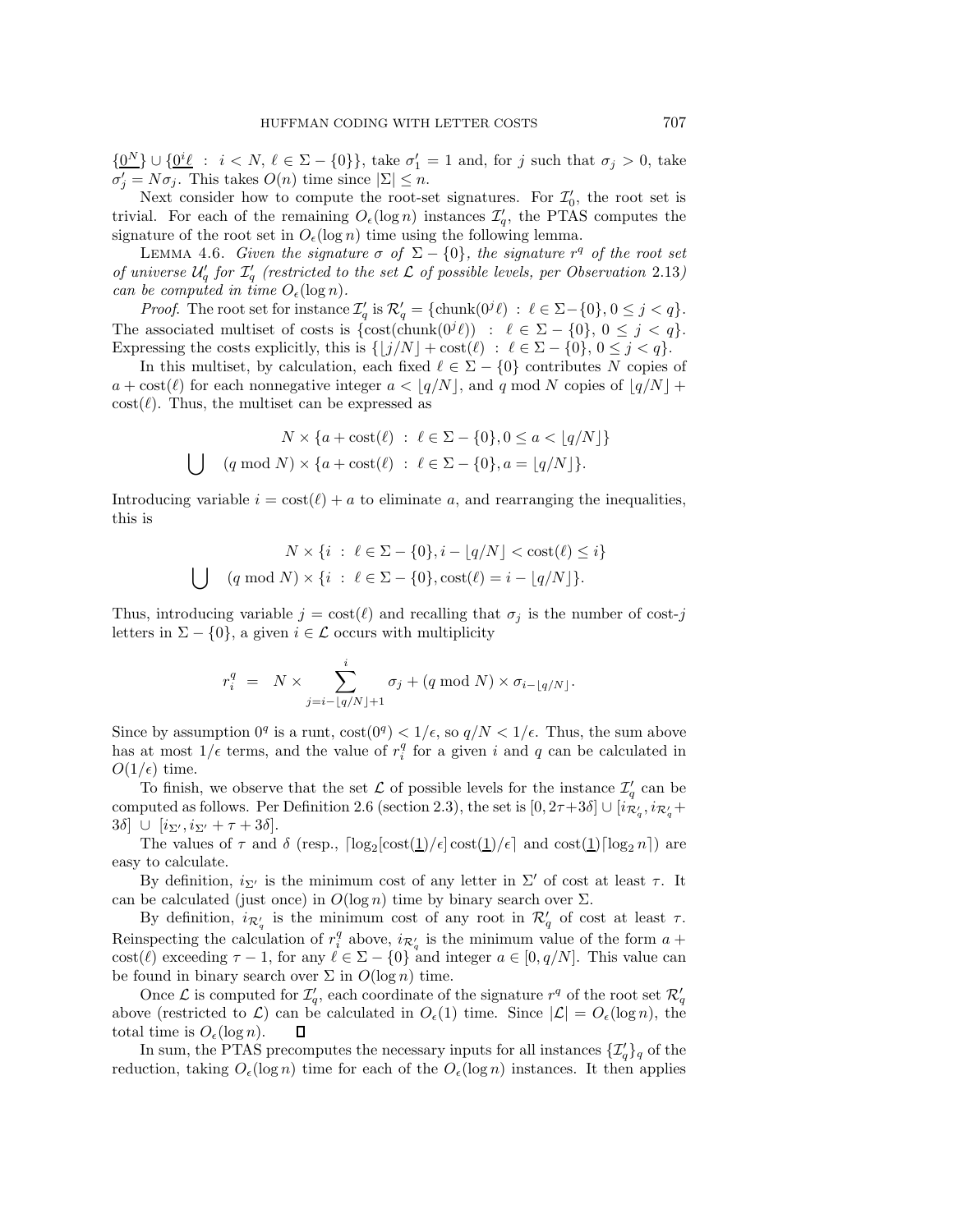Theorem 2.1 to solve these instances. Specifically, in  $O(n) + O_{\epsilon}(\log^3 n)$  total time, it computes the signature and approximate cost of a near-optimal prefix-free code  $\mathcal{Y}^q$ for every instance  $\mathcal{I}'_q$ .

*Step* 2 (backward direction—building the near-optimal code tree). The backward direction of the reduction must return a near-minimum-cost code  $\mathcal{X}^{\min}$  among the following candidate codes: unchunk( $\mathcal{Y}^0$ ) and  $\{0^q\} \cup$  unchunk( $\mathcal{Y}^q$ ) for  $q \in Q$ .

At this point, the PTAS has only the signatures and approximate costs of the various codes  $\{\mathcal{Y}^q\}_q$ . But this is enough information to determine which of the candidate codes above have near-minimum cost. In particular, unchunking a code approximately preserves its cost, so the PTAS knows the approximate costs of each code unchunk( $\mathcal{Y}^q$ ). Then, from the approximate cost of unchunk( $\mathcal{Y}^q$ ), the approximate cost of  $\{0^q\}$  ∪ unchunk $(\mathcal{Y}^q)$  is easily calculated. (Recall that each code unchunk $(\mathcal{Y}^q)$ is for probabilities  $p' = \langle p_2, p_3, \ldots, p_n \rangle / (1-p_1)$  and has nonrunt codewords that don't have  $0<sup>q</sup>$  as a prefix. By calculation, adding codeword  $0<sup>q</sup>$  to the code gives a code for p of cost  $p_1 \text{cost}(0^q) + (1 - p_1) \text{cost}(\text{unchunk}(\mathcal{Y}^q))$ . In this way, the PTAS chooses the index q of the best candidate code. The PTAS retains the signature  $x$  of the corresponding code  $\mathcal{Y}^q$  over  $\Sigma'$ .

One more step remains: to compute the tree representation  $T$  of the chosen candidate code  $\mathcal{X}^q$  (i.e., unchunk( $\mathcal{Y}^0$ ) if  $q = 0$ , or  $\{0^q\} \cup$  unchunk( $\mathcal{Y}^q$ ) if  $q > 0$ ).

Recall that, by Theorem 3.1, for alphabets with integer letter costs and  $cost(1) \leq$  $3/\epsilon$ , given a signature x for a prefix-free code, one can compute a corresponding tree representation  $F'$  in  $O(n) + O_{\epsilon}(\log^2 n)$  time. This theorem doesn't solve our problem directly for two reasons: (1) the signature x that we have is for the code  $\mathcal{Y}^q$  over chunk alphabet  $\Sigma'$ , not for the final code  $\mathcal{X}^q$  over  $\Sigma$ ; (2) more fundamentally, because cost(0) =  $1/N < 1$  for  $\Sigma$ , the concept of signature is not particularly useful when working over  $\Sigma$ .

Instead, to compute the tree T for  $\mathcal{X}^q$ , the PTAS uses Theorem 3.1 to first compute the tree representation F' of the prefix-free  $\mathcal{Y}^q$  over  $\Sigma'$ . This takes  $O(n)$  +  $O_{\epsilon}(\log^2 n)$  time. The PTAS will then convert this tree representation  $F'$  for  $\mathcal{Y}^q$ directly into a tree T for  $\mathcal{X}^q$ , using the following lemma.

LEMMA 4.7. (i) *Given the tree* F' for a code  $\mathcal{Y}^0$  for  $\mathcal{I}'_0$ , the tree T for the corre-<br>
oding code  $\mathcal{Y}^0$  – unchunk( $\mathcal{Y}^0$ ) (or one at least as good) for  $\mathcal{I}$  can be constructed *sponding code*  $\mathcal{X}^0$  = unchunk( $\mathcal{Y}^0$ ) *(or one at least as good) for I can be constructed in*  $O(|F'|)$  *time.* 

(ii) *Given the forest*  $F'$  *for a code*  $\mathcal{Y}^q$  *for*  $\mathcal{I}'_q$ *, the tree*  $T$  *for the corresponding code*  $\mathcal{X}^q = \{0\}$  ∪ unchunk $(\mathcal{Y}^q)$  *(or one at least as good) for*  $\mathcal I$  *can be constructed in*  $O(|F'|)$  time.

*Proof. Part* (i). In this case  $(q = 0)$ ,  $\mathcal{Y}^0$  has n codewords, and F' has only a single root node. F' is the tree representation of  $\mathcal{Y}^0$  over  $\Sigma'$ , and we want to compute the tree representation of  $\mathcal{X}^0$  = unchunk()<sup>0</sup>) over Σ. Note that the unchunk() function simply breaks each chunk  $\underline{0}^N$  or  $\underline{0}^i\underline{\ell}$  into its individual letters over  $\Sigma$ .

In the tree representation  $F'$  of  $\mathcal{Y}^0$  over  $\Sigma'$ , each edge (such as  $\underline{0001}$ ) represents a chunk. To "unchunk" the tree, we replace each such edge by a path (such as  $0 \to 0 \to 0 \to 1$ , adding intermediate nodes as necessary. This can be accomplished by applying a local transformation at each interior node  $u'$  of  $F'$ , as illustrated (from right to left) in Figure 11. Roughly, for each edge labeled  $a_1a_2...a_k$  on the right, there is a corresponding path  $a_1 \rightarrow a_2 \rightarrow \cdots \rightarrow a_k$  on the left. However, for efficiency, in fact we do something slightly different. In general, in the tree  $F'$ , only some of the possible edges might be present. (For example, there is no edge labeled  $\underline{001}$  out of u' on the right.) When there are vacancies such as this, we first preprocess the node, replacing edges in  $T'$  by cheaper edges if possible. In general, if the node  $u'$  has some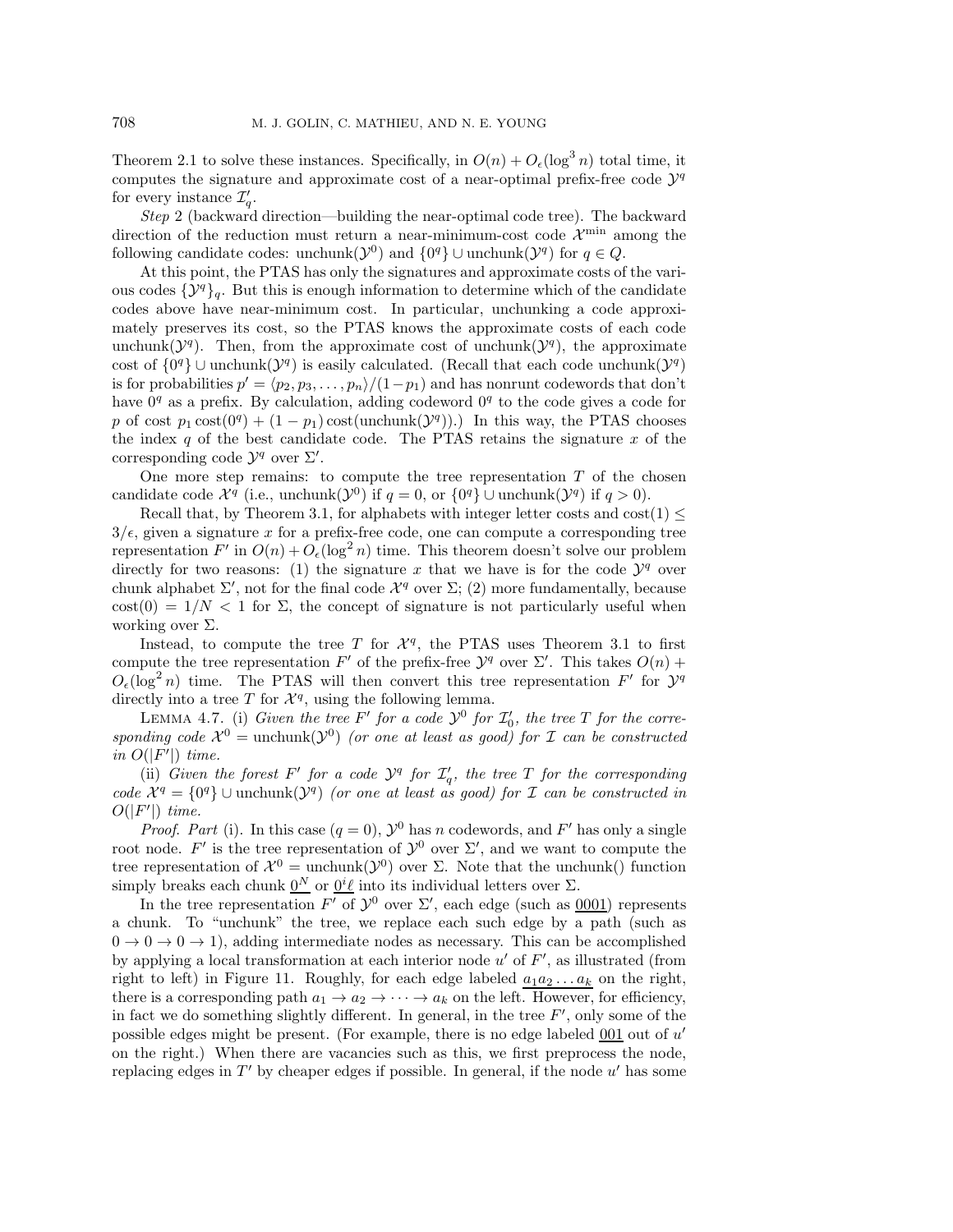

FIG. 11. The transformation applied to each node of  $F'$  to "unchunk"  $F'$ .

d children, we preprocess the node to make sure those d children use the d cheapest possible outgoing edges in  $\Sigma'$ . In this way we avoid constructing overly large trees.

The general construction is as follows. For each interior node u' in F', let  $v'_0$  be the child along the edge labeled  $\underline{0}^N$ , if any. Let  $v'_1, \ldots, v'_d$  be the remaining children.<br>Replace the edges to these latter d c Replace the edges to these latter d children by a subtree  $t(d)$  with d leaves, where  $t(d)$  is the tree representation for the d cheapest strings in  $\{b \mid \underline{b} \in \Sigma', b \neq 0^N\}$ . Next, identify each child  $v'_i$  for  $i \ge 1$  with the *i*th cheapest leaf in  $t(d)$ . Then make  $v'_0$  the 0-child of the node at the end of the left spine of  $t(d)$ . Doing this for all interior nodes gives T .

*Part* (ii). In this case the forest  $F'$  is a collection of trees, each with its own root in the root set  $\mathcal{R}'_q$  of  $\mathcal{U}'_q$ . Let d' be the number of roots. Perform the transformation described in part (i) separately for each tree in the collection. Finally, glue the  $d'$ trees together into a single tree T as follows: start with a tree whose  $d'$  leaves are the d' cheapest roots in the root set, then, for  $j = 1, 2, \ldots, d'$ , identify the jth of these leaves with the root of the j<sup>th</sup> (modified) tree in the collection. Finally, add a leaf  $0^{q'}$ , where  $q' \leq q$  is the minimum such that  $0^{q'}$  is not already an interior node in T.

*Correctness.* By inspection of the construction, each leaf node  $v'$  in  $F'$  becomes a leaf in T whose cost is at most  $1 + \epsilon$  times the cost of the string over  $\Sigma$  that the string of v' originally represented. If  $q > 0$ , the runt in T has at most q zeros, so it has cost at most cost $(0<sup>q</sup>)$ .

*Time*. Assuming that each interior node  $u'$  in  $F'$  comes with a list of the edges to its children ordered by increasing cost, the local transformation at each node  $u'$  can be done in time proportional to its degree d. Also, gluing together the roots takes time proportional to the number of roots, since in the resulting tree each interior node has degree at least two (recall that the roots unchunk to strings of the form  $0^j\ell$  for  $j < d$ , which hang consecutively off the left spine of  $T$ ). Thus, the entire transformation can be done in time proportional to the size of F . П

Since the trees produced via Theorem 3.1 have size  $O(n)$ , the time the PTAS takes to construct the tree T for the near-optimal code  $\mathcal{X}^q$  via Lemma 4.7 is  $O(n)$ .

 $\Box$ 

This completes the PTAS and the proof of Theorem 1.2.

## **5. Remarks.**

*More precise time bound*. The proof of Theorem 1.2 shows that the PTAS runs in  $O(n) + O_{\epsilon}(\log^3 n)$  time. We note without proof that the time is

$$
O(n) + \exp\left(O\left(\frac{1}{\epsilon^3} \log^2 \frac{1}{\epsilon}\right)\right) \log^3 n.
$$

Here is a sketch of the reasoning. By careful inspection of the proof of Theorem 1.2, the time is proportional to  $(\tau + 1)^{\gamma}(|\mathcal{L}|^2 + \gamma)|Q|$ . Plugging in  $\tau = O(\epsilon^{-2} \log \epsilon^{-1})$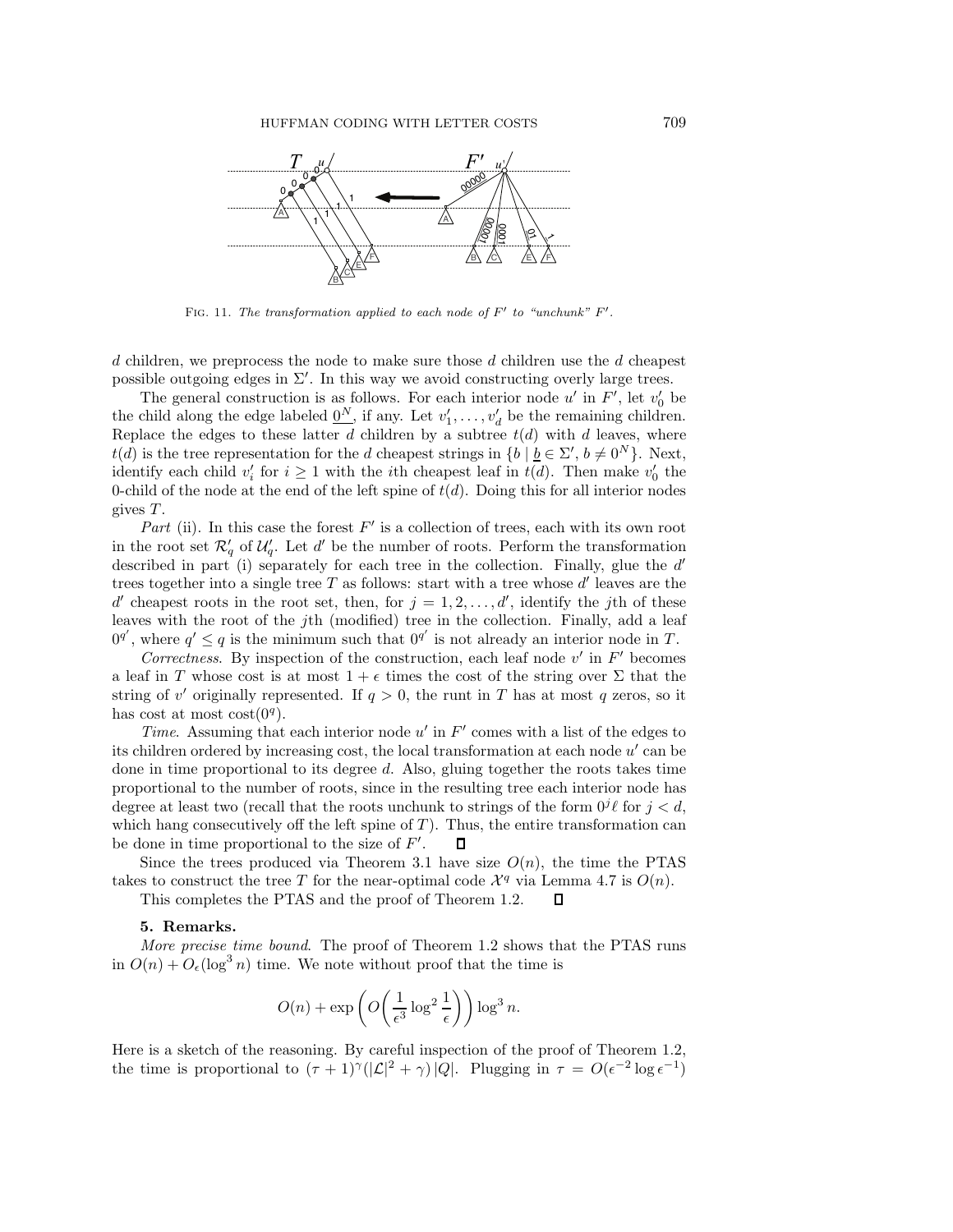(Lemma 2.3),  $\gamma = O(\tau/\epsilon)$  (Definition 2.4),  $|\mathcal{L}| = O(\tau + \epsilon^{-1} \log n)$  (Definition 2.6), and  $|Q| = O(\epsilon^{-1} \log n)$  (Definition 4.4) gives the claim. (Slightly better bounds can be shown with more careful arguments, including coarsening the letter costs to ceilings of powers of  $(1 + \epsilon)$  to reduce the number of distinct letter costs.)

*Practical considerations*. The exhaustive search outlined in section 2.5 is the bottleneck of the computation. In practice, this search can be pruned and restricted to *monotone* group-to-level assignments. Or, it may be faster to use a mixed integer linear program solver to solve the underlying program. In this case, the alternate mixed program in Figure 12 may be easier to solve than ILP, as it integer (in fact  $0/1$ ) variables only for the probabilities  $p_k$  with  $p_k \geq \epsilon/\tau$ .

| minimize $\sum_{i,k} p_k i y_{ki}$ s.t.                                                                                                                                                                     |                      |                                                |  |
|-------------------------------------------------------------------------------------------------------------------------------------------------------------------------------------------------------------|----------------------|------------------------------------------------|--|
| $\left. \begin{array}{ll} \it{if} \; i < \tau : & x_i + w_i \\ \it{if} \; i \geq \tau : & \max(x_i, w_i) \end{array} \right\} \;\; \leq \;\; r_i + \sum_{j < i} \sigma_{i-j} w_j \quad (i \in \mathcal{L})$ |                      |                                                |  |
| $\sum_k y_{ki} = x_i$                                                                                                                                                                                       |                      | $(i \in \mathcal{L})$                          |  |
| $\sum_{i} y_{ki} = 1$                                                                                                                                                                                       |                      | $(k \in [n])$                                  |  |
| $w_i, x_i, y_{ki} \geq 0$                                                                                                                                                                                   |                      | $(i \in \mathcal{L}, k \in [n])$               |  |
|                                                                                                                                                                                                             | $y_{ki} \in \{0,1\}$ | $(i \in [\tau-1], k : p_k \geq \epsilon/\tau)$ |  |

FIG. 12. A practical alternative to ILP with integrality gap  $1 + O(\epsilon)$ .

Solving this mixed program suffices, because any near-optimal fractional solution  $(x, w, y)$  to it can be rounded to a near-optimal integer solution (corresponding to a near-optimal  $\tau$ -relaxed code), as discussed next.

LEMMA 5.1. *Given any fractional solution*  $(w, x, y)$  to the mixed program in *Figure* 12, one can compute in  $O(n) + O_{\epsilon}(\text{polylog } n)$  *time an integer solution*  $(\hat{w}, \hat{x}, \hat{y})$ *of cost at most*  $1 + O(\epsilon)$  *times the cost of*  $(w, x, y)$ *.* 

*Proof sketch*. For each  $i < \tau$ , in increasing order, if  $x_i$  and  $\sum_k y_{ik}$  have fractional part  $f > 0$ , do the following. Let  $i' = i + \text{cost}(0)$ . Decrease  $x_i$  by f, increase  $w_i$  by f, and increase  $x_{i'}$  by f. (This preserves the capacity constraint because increasing  $w_{i'}$  by f increases the right-hand side of the capacity constraint for i' by at least f, since  $\sigma_{i'-i} = \sigma_{\text{cost}(0)} \geq 1$ .) Also, decrease  $\sum_k y_{ki}$  by f, and increase  $\sum_k y_{ki'}$  by f by f and increase  $\sum_k y_{ki'}$  by f by (repeatedly, if necessary) decreasing the (nonintegral)  $y_{ki} > 0$  with smallest  $p_k$  and increasing the corresponding nonintegral  $y_{ki'}$ .

Since these nonintegral  $y_{ki}$ 's have  $p_k < \tau/\epsilon$ , for each i, the increase in the cost is at most  $(\epsilon/\tau) f \text{ cost}(0)$ , which is less than  $(\epsilon/\tau) \text{ cost}(0)$ , so the total increase in the cost (for all levels  $i < \tau$ ) is at most  $\epsilon \cot(0)$ .

After this modification, each  $x_i$  for  $i < \tau$  is an integer. Take  $(\hat{w}, \hat{x}, \hat{y})$  to be an optimal, all-integer greedy extension of this assignment to these  $x_i$ 's. That is, for each  $i \in \mathcal{L}$ , in increasing order, take  $\hat{w}_i$  maximally subject to the capacity constraint, and, if  $i \geq \tau$ , take  $\hat{x}_i$  maximally subject to the capacity constraint. Then take  $\hat{y}$  so that the corresponding code is monotone. This greedy extension is optimal by an argument similar to the proof of Lemma 2.11, so it has cost at most the cost of the modified  $(w, x, y)$ .

*Finding a*  $(1 + \epsilon)$ *-approximation is in NC*. Given that HULC is neither known to be in P (polynomial time), nor known to be NP-hard, it is interesting that the results in this paper extend to show that, given any fixed  $\epsilon$ , the problem of  $(1 + \epsilon)$ approximating Hulc is in NC (Nick's class—polynomially many parallel processors and polylogarithmic time). (For instances in which cost(1)  $\leq 3/\epsilon$ , the cumulative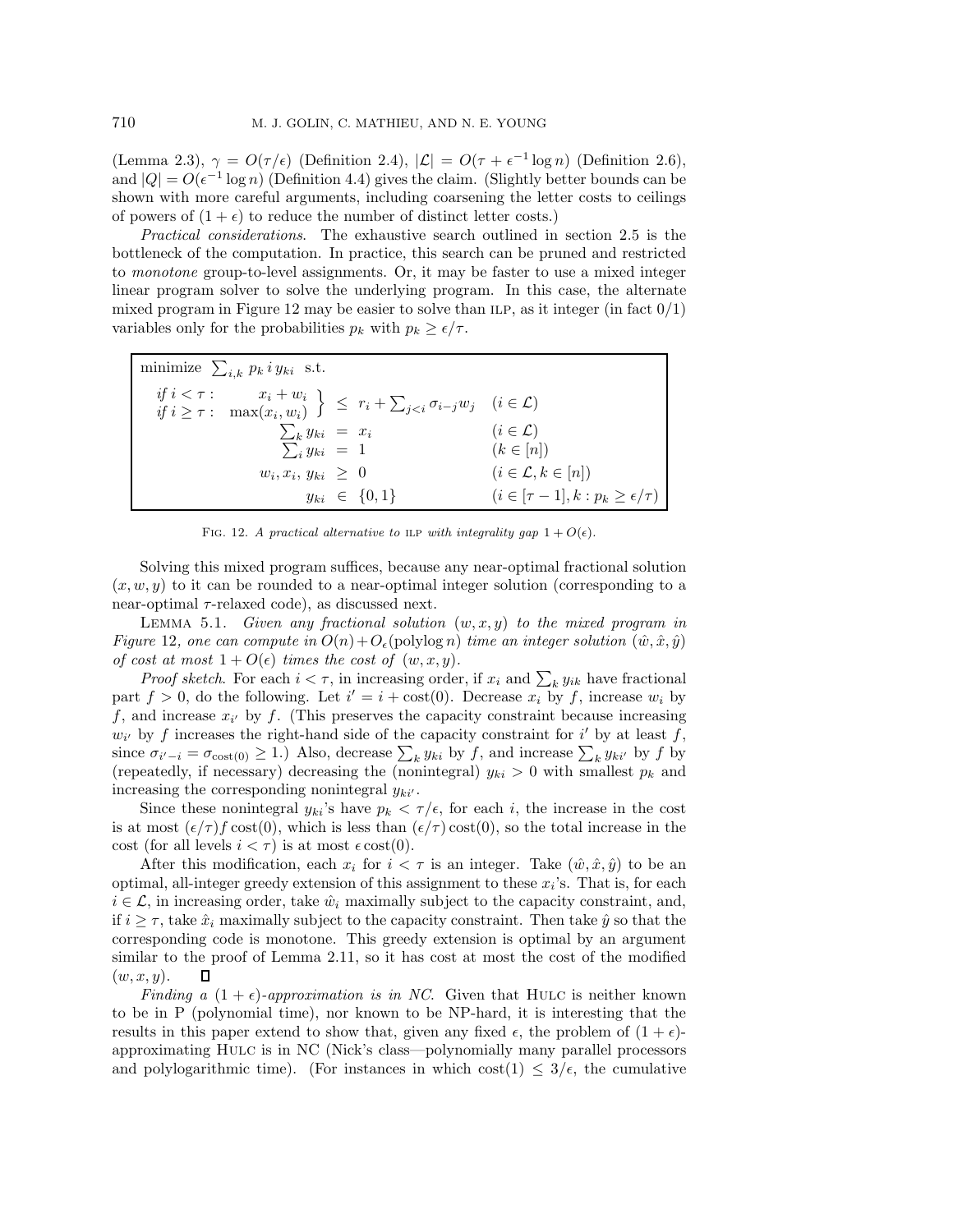distribution P and the signatures r and  $\sigma$  necessary for Theorem 2.1 can be computed in NC, and the remaining computation takes time  $O_{\epsilon}(\mathrm{polylog} n)$  on one processor. For instances with no restrictions on the cost, one can use the fact that  $\mathcal{L} = O_{\epsilon}(\log n)$  to show that each  $O(n)$ -time step in the proof of Theorem 1.2 is in NC.)

*Open problems*. The PTAS in this paper is not a fully polynomial-time approximation scheme (FPTAS). That is, the running time is not polynomial in  $1/\epsilon$ . Is there an FPTAS? For that matter, is there a polynomial-time exact algorithm? And, of course, is Hulc NP-complete?

## **Appendix.**

**Proof of Lemma 2.9.** *Part* (i). Let F be the forest in the tree representation of  $X$ . Each nonempty level i in F is in  $\mathcal{L}$ , by Observation 2.13.

Let  $x_i$  and  $w_i$  be, respectively, the number of codewords and interior nodes in level i of F. Let  $y$  be the assignment of codewords (or rather codeword costs) to probabilities: that is,  $y_{ki} = 1$  if and only if  $cost(\mathcal{X}_k) = i$  (else  $y_{ki} = 0$ ). Let z be the assignment of levels to groups: that is,  $z_{gi} = y_{ki}$  for all  $i < \tau$ ,  $g \in [\gamma]$ , and  $k \in G_g$ .

First consider the capacity constraint of ILP. Level i of F has at least  $x_i + w_i$ nodes, or  $\max(x_i, w_i)$  if  $i \geq \tau$ . Up to  $r_i$  of these nodes can be parentless in F because they are roots in  $U$ . Each of the rest has a parent in F that is an interior node in F in a level  $j < i$ . There are at most  $\sum_{j < i} \sigma_{j-i} w_j$  nodes with such parents, because each of the  $w_j$  interior nodes in a given level j of F can parent at most  $\sigma_{i-j}$  nodes in level i (one for each of the  $\sigma_{i-j}$  letters of cost  $i-j$  in  $\Sigma$ ). Thus, the capacity constraint is met. By inspection,  $(w, x, y, z)$  meets the remaining constraints of ILP, and the cost of  $(w, x, y, z)$  is cost(X). This proves part (i) of the lemma.

*Part* (ii). Given any set  $\mathcal{X} \subset \mathcal{U}$ , let  $\mathcal{X}_{\leq \tau}$  denote  $\{\mathcal{X}_k \mid \text{cost}(\mathcal{X}_k) \leq \tau\}.$ 

Start with  $\mathcal{X} \leftarrow \emptyset$ . For each  $i \in \mathcal{L}$ , in increasing order, add to  $\mathcal{X}$  any  $x_i$  strings from level i of U that have no prefix in  $\mathcal{X}_{\leq \tau}$ .

This construction clearly generates a τ-relaxed code as long as there are enough strings available to assign in each level. There will be, because the construction maintains the following invariant: *for each*  $j < i$ , at least  $w_j$  *strings in level* j of U *are available.* (Recall that a string is available if it has no prefix in  $\mathcal{X}_{\leq \tau}$ .) Suppose that this invariant holds before codewords are added from level  $i$ . At that point, the number of available strings in level  $i$  of  $\mathcal U$  must be at least the right-hand side of the capacity constraint for i. In the case that  $i < \tau$ , since the capacity constraint holds, the right-hand side is at least  $x_i + w_i$ , so placing  $x_i$  of the available strings into X leaves  $w_i$  still available, maintaining the invariant. In the case that  $i \geq \tau$ , the right-hand side is both at least  $w_i$  (so the invariant is maintained) and at least  $x_i$ (so there are  $x_i$  available strings to add to X, without making any string unavailable, since  $i \geq \tau$ ).

Finally, assign to each probability  $p_k$  a codeword from X of cost i' such that  $y_{ki'} = 1$ . (This is possible because in X there are  $x_i = \sum_k y_{ki}$  codewords of each cost i.) Then,  $cost(\mathcal{X})$  equals the cost of  $(w, x, y, z)$ .  $\Box$ 

**Proof of Lemma 2.11.** Let  $(w, x, y, z)$  be any minimum-cost feasible extension of z. Let  $(\hat{w}, \hat{x}, \hat{y}, z)$  be the greedy extension (if it is well defined).

Given z, the constraints of ILP force  $\hat{x}_i = x_i$  for  $i < \tau$ .

By induction on  $i \in \mathcal{L}$  (using the maximality of  $\hat{w}_i$  and that  $\hat{x}_i = x_i$  for  $i < \tau$ ), it follows that  $\hat{w}_i \geq w_i$  for all  $i \in \mathcal{L}$ . Thus, replacing w by  $\hat{w}$  in  $(w, x, y, z)$  gives a solution  $(\hat{w}, x, y, z)$  that is also feasible and optimal.

Now suppose for contradiction that  $x_i \neq \hat{x}_i$  for some level *i*. Fix *i'* to be the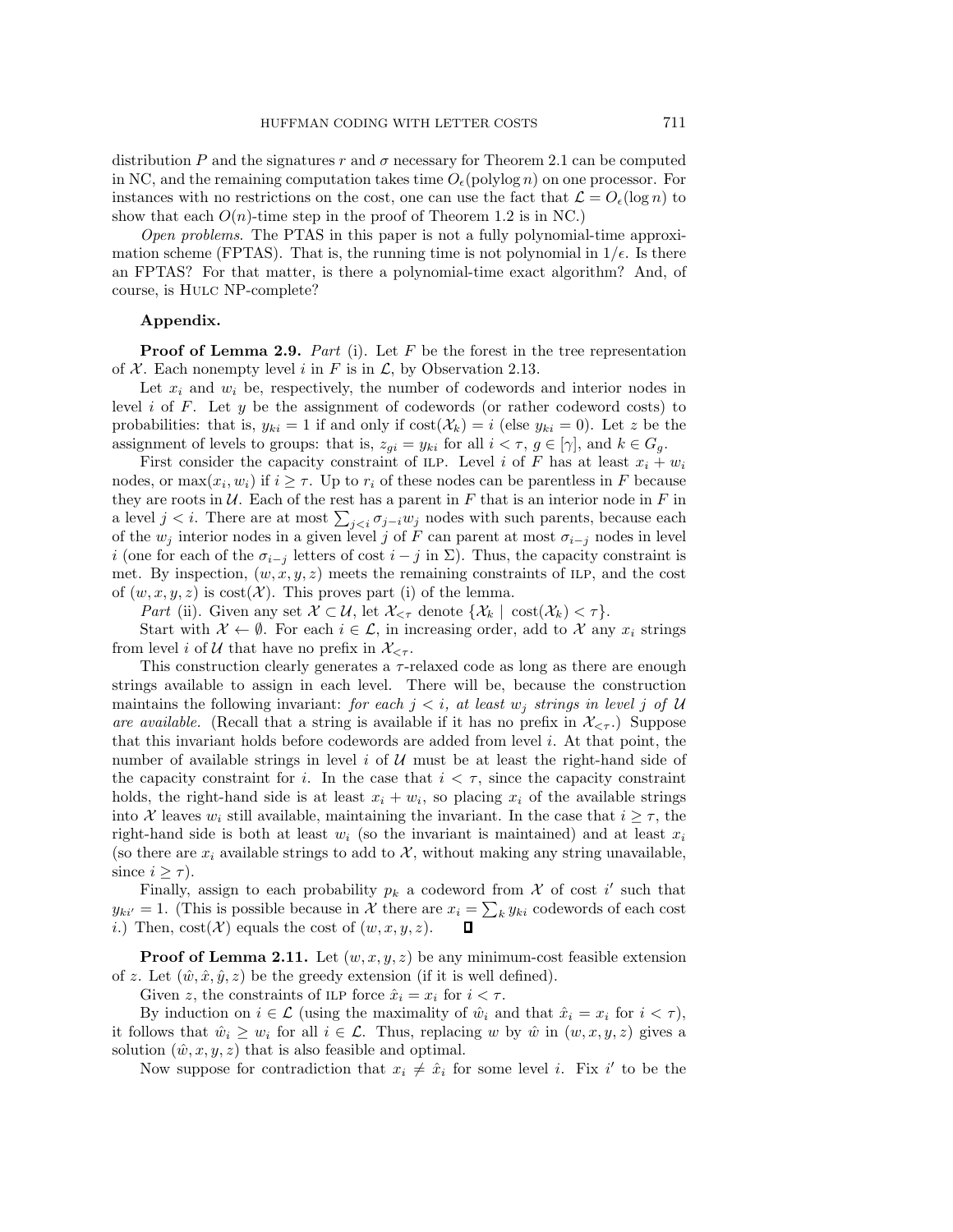minimum such level. Note that  $i' \geq \tau$  since  $\hat{x}_i = x_i$  for  $i < \tau$ . Since  $\hat{x}_i = x_i$  for  $i < i'$ , and  $\hat{x}_{i'}$  is maximal (by definition of the greedy extension), it follows that  $x_{i'} < \hat{x}_{i'}$ . Thus, the capacity constraint for level  $i' (\geq \tau)$  is loose for  $(\hat{w}, x, y, z)$ . Increasing  $x_{i'}$  by 1, and decreasing  $x_j$  by 1 for some  $j>i$  (and adjusting y accordingly) gives a feasible solution that is cheaper than  $(\hat{w}, x, y, z)$ , contradicting the optimality of  $(\hat{w}, x, y, z)$ .

Thus,  $\hat{x} = x$ . Thus,  $(\hat{w}, \hat{x}, y, z)$  is feasible. By the choice of  $\hat{y}$  in the definition of the greedy extension, the lemma follows.  $\Box$ 

**Acknowledgments.** The authors are very grateful to the two anonymous referees for their patience and helpful comments.

## **REFERENCES**

- [1] J. ABRAHAMS, *Code and parse trees for lossless source encoding*, Comm. Inform. Syst., 1 (2001), pp. 113–146.
- [2] D. Altenkamp and K. Melhorn, Codes: Unequal probabilities, unequal letter costs, J. ACM, 27 (1980), pp. 412–427.
- [3] N. M. BLACHMAN, *Minimum cost coding of information*, IRE Trans. Inform. Theory, PGIT-3 (1954), pp. 139–149.
- [4] P. BRADFORD, M. GOLIN, L. L. LARMORE, AND W. RYTTER, Optimal prefix-free codes for unequal letter costs and dynamic programming with the Monge property, J. Algorithms, 42 (2002), pp. 277–303.
- [5] S. N. CHOI AND M. GOLIN, *Lopsided trees* I: A combinatorial analysis, Algorithmica, 31 (2001), pp. 240–290.
- [6] N. COT, Complexity of the variable-length encoding problem, in Proceedings of the 6th Southeast Conference on Combinatorics, Graph Theory and Computing, 1975, pp. 211–244.
- [7] N. COT, Characterization and Design of Optimal Prefix Codes, Ph.D. thesis, Stanford University, Palo Alto, CA, 1977.
- [8] I. CSISZÁR, Simple proofs of some theorems on noiseless channels, Inform. Control, 514 (1969), pp. 285–298.
- [9] S. Dumitrescu, Faster algorithm for designing optimal prefix-free codes with unequal letter costs, Fund. Inform., 73 (2006), pp. 107–117.
- [10] E. N. Gilbert, How good is Morse code?, Inform. Control, 14 (1969), pp. 559–565.
- [11] E. N. GILBERT, Coding with digits of unequal costs, IEEE Trans. Inform. Theory, 41 (1995), pp. 596–600.
- [12] M. GOLIN AND J. Li, More efficient algorithms and analyses for unequal letter cost prefix-free coding, IEEE Trans. Inform. Theory, 54 (2008), pp. 3412–3424.
- [13] M. GOLIN AND G. ROTE, A dynamic programming algorithm for constructing optimal prefix-free codes for unequal letter costs, IEEE Trans. Inform. Theory, 44 (1998), pp. 1770–1781.
- [14] M. J. GOLIN AND N. YOUNG, Prefix codes: Equiprobable words, unequal letter costs, SIAM J. Comput., 25 (1996), pp. 1281–1292.
- [15] K. HINDERER, On dichotomous search with direction-dependent costs for a uniformly hidden object, Optim., 21 (1990), pp. 215–229.
- [16] D. A. HUFFMAN, A method for the construction of minimum redundancy codes, Proc. IRE, 40 (1952), pp. 1098–1101.
- [17] K. A. S. Immink, Codes for Mass Data Storage Systems, Shannon Foundations Publishers, Eindhoven, The Netherlands, 1999.
- [18] A. Itai, *Optimal alphabetic trees*, SIAM J. Comput., 5 (1976), pp. 9–18.
- [19] S. Kapoor and E. M. Reingold, Optimum lopsided binary trees, J. ACM, 36 (1989), pp. 573– 590.
- [20] R. KARP, Minimum-redundancy coding for the discrete noiseless channel, IRE Trans. Inform. Theory, IT-7 (1961), pp. 27–39.
- [21] D. E. Knuth, The Art of Computer Programming, Volume III: Sorting and Searching, Addison–Wesley, Reading, MA, 1973.
- [22] R. M. Krause, Channels which transmit letters of unequal duration, Inform. Control, 5 (1962), pp. 13–24.
- [23] A. LEMPEL, S. EVEN, AND M. COHEN, An algorithm for optimal prefix parsing of a noiseless and memoryless channel, IEEE Trans. Inform. Theory, 19 (1973), pp. 208–214.